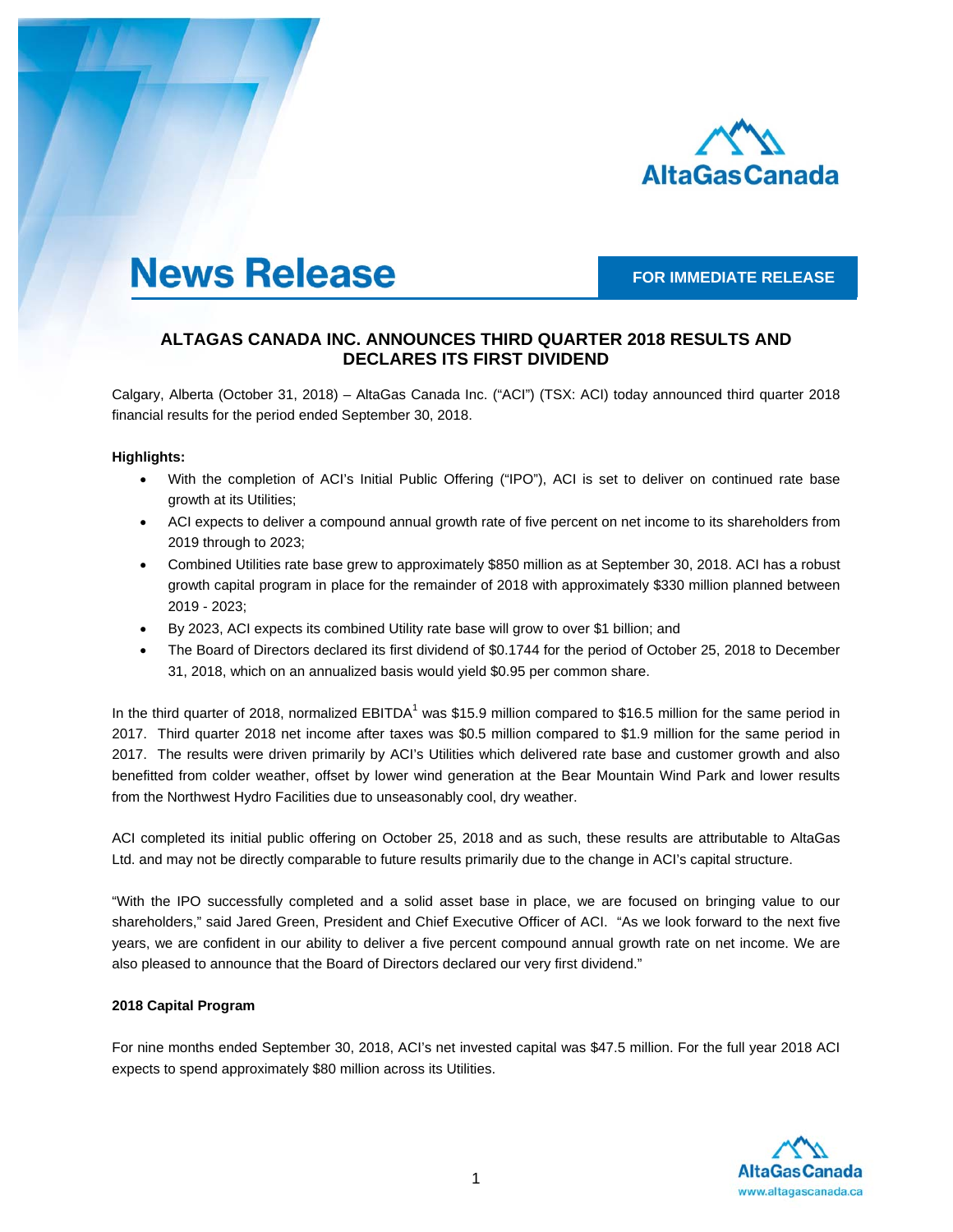Between 2019 and 2023, ACI expects to spend approximately \$330 million at its Utilities and expects to grow rate base to over \$1 billion. ACI expects to fund this capital program utilizing internally generated cash flow and a small amount of incremental debt.

#### **ACI Dividend Declaration**

The Board of Directors of ACI declared a dividend of \$0.1744 per common share, payable on December 31, 2018 to shareholders of record at the close of business on or about November 30, 2018. This dividend is an eligible dividend for Canadian income tax purposes.

#### **About ACI**

ACI is a Canadian company with natural gas distribution utilities and renewable power generation assets. ACI serves approximately 130,000 customers, delivering low carbon energy, safely and reliably. For more information visit: www.altagascanada.ca.

## **FOOTNOTES**

*1 Non-GAAP measure; see discussion in the advisories of this news release.*

## **FORWARD LOOKING INFORMATION**

*This news release contains forward-looking information (forward-looking statements). Words such as "may", "can", "would", "could", "should", "will", "intend", "plan", "anticipate", "believe", "expect", "project", "target", "potential", "objective", "continue", "outlook", "opportunity" and similar expressions suggesting future events or future*  performance, as they relate to ACI or any affiliate of ACI, are intended to identify forward-looking statements. In *particular, this news release contains forward-looking statements with respect to, among other things, business objectives, expected growth, results of operations, performance, business projects and opportunities and financial*  results. Specifically, such forward-looking statements included in this document include, but are not limited to, *statements with respect to the following: continued rate base growth at ACI's Utilities; expected compound annual growth rate; expected rate base growth; expected growth capital spending; and expected funding sources for the capital program.* 

*ACI's forward-looking statements are subject to certain risks and uncertainties which could cause results or events to differ from current expectations, including, without limitation: legislative and regulatory environment; demand for natural gas; access to and use of capital markets; market value of ACI's securities; ACI's ability to pay dividends; ACI's ability refinance its debt; prevailing economic conditions; the potential for service interruptions and physical damage to infrastructure; natural gas supply; ability of the company to maintain, replace and expand its regulated assets; and impact of labour relations and reliance on key personnel. Applicable risk factors are discussed more fully under the heading "Risk Factors" in ACI's prospectus dated October 18, 2018.* 

*Many factors could cause ACI's actual results, performance or achievements to vary from those described in this news release, including, without limitation, those listed above and the assumptions upon which they are based proving incorrect. These factors should not be construed as exhaustive. Should one or more of these risks or uncertainties materialize, or should assumptions underlying forward-looking statements prove incorrect, actual results may vary materially from those described in this news release as intended, expected, projected or targeted and such*  forward-looking statements included in this news release, should not be unduly relied upon. The impact of any one *assumption, risk, uncertainty or other factor on a particular forward-looking statement cannot be determined with certainty because they are interdependent and ACI's future decisions and actions will depend on management's assessment of all information at the relevant time. Such statements speak only as of the date of this news release. ACI does not intend, and does not assume any obligation, to update these forward-looking statements except as required by law. The forward-looking statements contained in this news release are expressly qualified by these cautionary statements.* 

*Financial outlook information contained in this news release about prospective financial performance, financial position or cash flows is based on assumptions about future events, including economic conditions and proposed courses of action, based on management's assessment of the relevant information currently available. Readers are* 

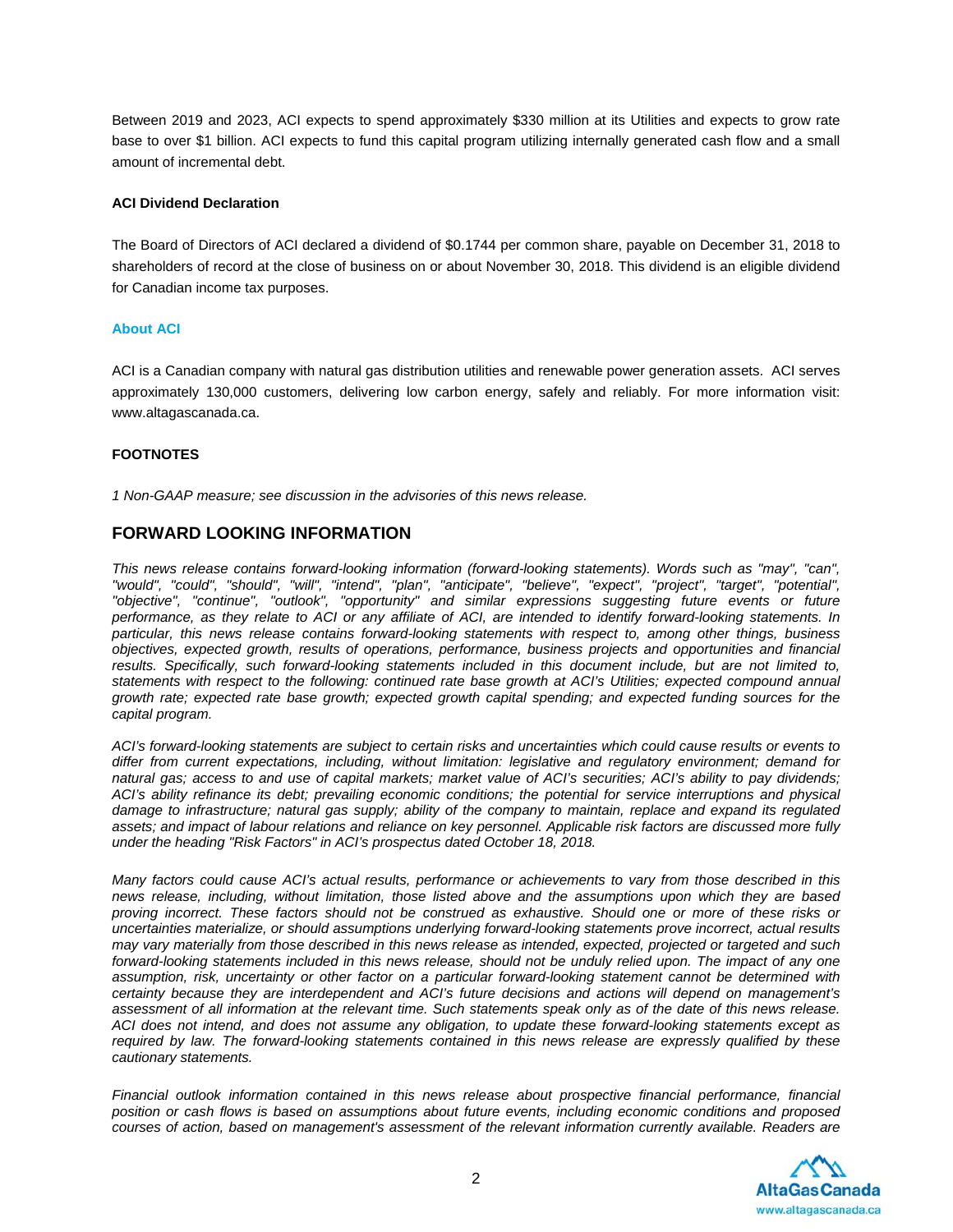*cautioned that such financial outlook information contained in this news release should not be used for purposes other than for which it is disclosed herein.* 

*This news release contains references to certain financial measures that do not have a standardized meaning prescribed by GAAP and may not be comparable to similar measures presented by other entities. The non-GAAP measures and their reconciliation to GAAP financial measures are shown in ACI's Management's Discussion and Analysis (MD&A) as at and for the nine months ended September 30, 2018. These non-GAAP measures provide additional information that management believes is meaningful regarding ACI's operational performance, liquidity and capacity to fund dividends, capital expenditures, and other investing activities. The specific rationale for and incremental information associated with non-GAAP measures are discussed in ACI's most recent MD&A. Readers are cautioned that these non-GAAP measures should not be construed as alternatives to other measures of financial performance calculated in accordance with GAAP.* 

*Normalized EBITDA is a measure of ACI's operating profitability prior to how business activities are financed, assets are amortized, or earnings are taxed. Normalized EBITDA is calculated using net income adjusted for pre-tax depreciation and amortization, interest expense, and income tax expense, accretion expenses, and foreign exchange gains (losses). Normalized EBITDA is frequently used by analysts and investors in the evaluation of entities within the industry as it excludes items that can vary substantially between entities depending on the accounting policies chosen, the book value of assets and the capital structure. Normalized EBITDA should not be viewed as an* alternative to net income after taxes or other measures of income calculated in accordance with U.S. GAAP as an indicator of performance.

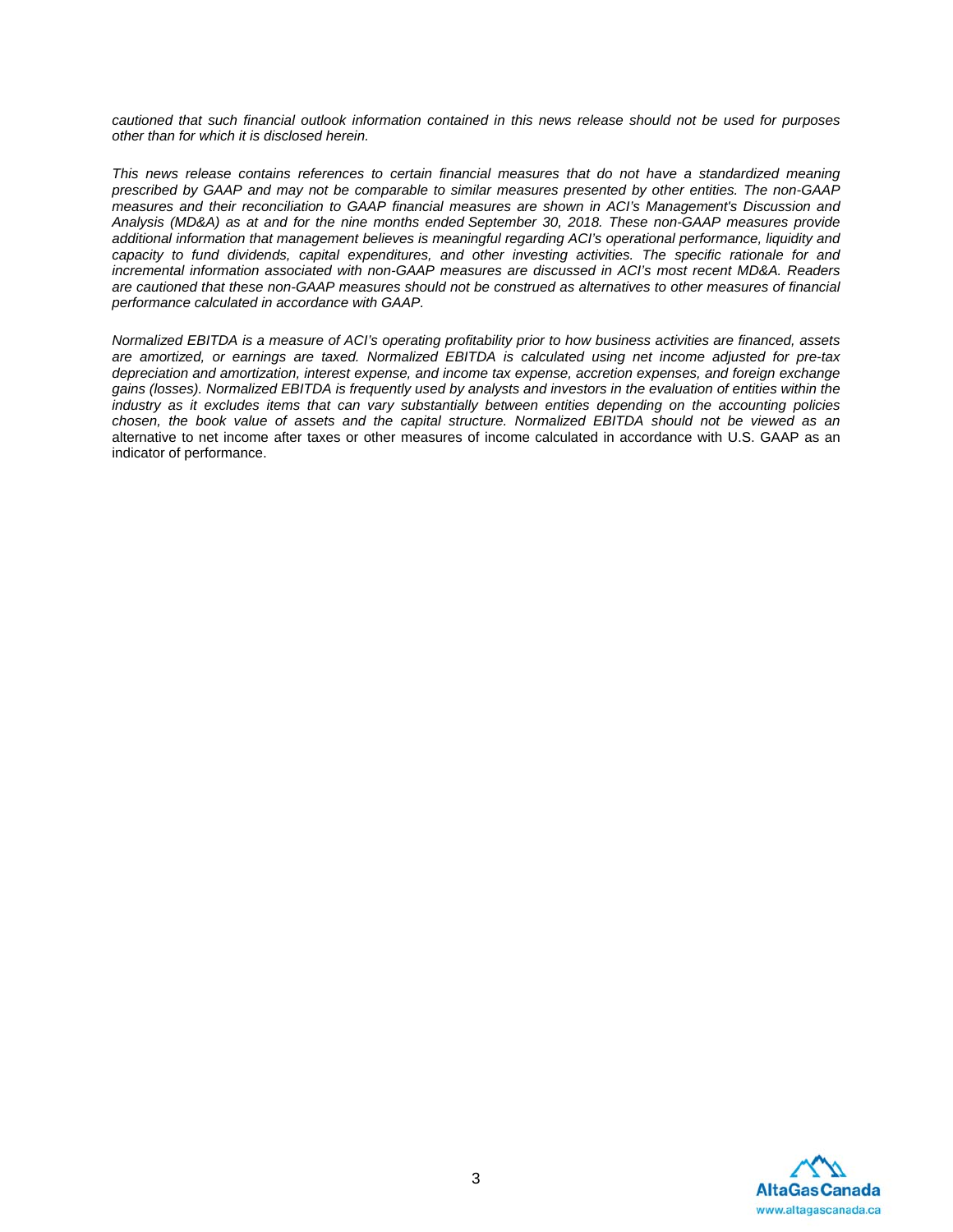## **MANAGEMENT'S DISCUSSION AND ANALYSIS**

#### **GENERAL**

AltaGas Canada Inc. ("the Company") was incorporated under the Canada Business Corporations Act on October 27, 2011 as AltaGas Utility Holdings (Pacific) Inc., a wholly owned subsidiary of AltaGas Ltd. ("AltaGas"). Prior to the transactions described in the *Subsequent Events* section below, the Company owned rate-regulated natural gas distribution utility assets in British Columbia through its subsidiary, Pacific Northern Gas Ltd. On September 5, 2018, the name of the Company was changed to AltaGas Canada Inc. Subsequent to the transactions described in the *Subsequent Events* section below, the Company is a reporting issuer listed on the Toronto Stock Exchange with ownership interests in rate-regulated natural gas distribution utilities and renewable power assets.

This Management's Discussion and Analysis (MD&A) dated October 30, 2018 is provided to enable readers to assess the results of operations and liquidity and capital resources of the Company. This MD&A should be read in conjunction with the accompanying unaudited condensed interim combined financial statements as at and for the three and nine months ended September 30, 2018 (the Interim Financial Statements) and the audited combined financial statements and notes thereto of the Business (comprising the Company and the Acquired Assets) as at December 31, 2017 and December 31, 2016, and for the three years ended, December 31, 2017 (Annual Financial Statements) included as Appendix FS to the Company's long form prospectus dated October 18, 2018.

The Interim Financial Statements and comparative information have been prepared in accordance with United States (U.S.) generally accepted accounting principles (U.S. GAAP) and in Canadian dollars, unless otherwise indicated. Throughout this MD&A, references to GAAP refer to U.S. GAAP.

#### **CAUTIONARY STATEMENT REGARDING FORWARD-LOOKING INFORMATION**

This MD&A contains certain forward-looking information and statements within the meaning of applicable securities laws. The use of any of the words "expect", "anticipate", "continue", "estimate", "objective", "ongoing", "may", "will", "should", "believe", ''plan'', "would", "could", "focus", "forecast", "opportunity" and similar expressions are intended to identify forward-looking information or statements. In particular, but without limiting the foregoing, this MD&A contains forward-looking information and statements pertaining to the following: expected use of proceeds of the Offering; expected customer growth; estimated timing for the Heritage Gas Limited Customer Retention Program; the expected accumulation of Heritage Gas Limited's revenue deficiency account; expected transition of Inuvik Gas to the Town of Inuvik; anticipated sources of indebtedness; expected funding of the Company's capital program; planned expenditures under the approved capital budget; expected business environment and operational factors contributing to the Company's performance; and anticipated statutory tax rates.

The forward-looking information and statements contained in this MD&A reflect several material factors, expectations and assumptions of the Company including, without limitation: that the Company will continue to conduct its operations in a manner consistent with past operations; the general continuance of current or, where applicable, assumed industry conditions; the continuance of existing regulatory regimes; that there will be no material defaults by the counterparties to agreements with the Company and such agreements will not be terminated prior to their scheduled expiry; and the Company will continue to have access to wind and water resources in amounts consistent with the amounts expected by the Company. The Company believes the material factors, expectations and assumption reflected in the forward-looking information and statements are reasonable but no assurance can be given that these factors, expectations and assumptions will prove to be correct.

The forward-looking information and statements included in this MD&A are not guarantees of future performance and should not be unduly relied upon. Such information and statements involve known and unknown risks, uncertainties and other factors that may cause actual results or events to differ materially from those anticipated in such forward-looking information and statements, including, without limitation: changes in the demand for or supply of the Company's services; unanticipated operating results; changes in regulatory matters; limited, unfavourable or a lack of access to capital markets; increased costs; the impact of competitors; attracting and retaining skilled personnel and certain other risks (including, without limitation, those risks identified elsewhere in this MD&A).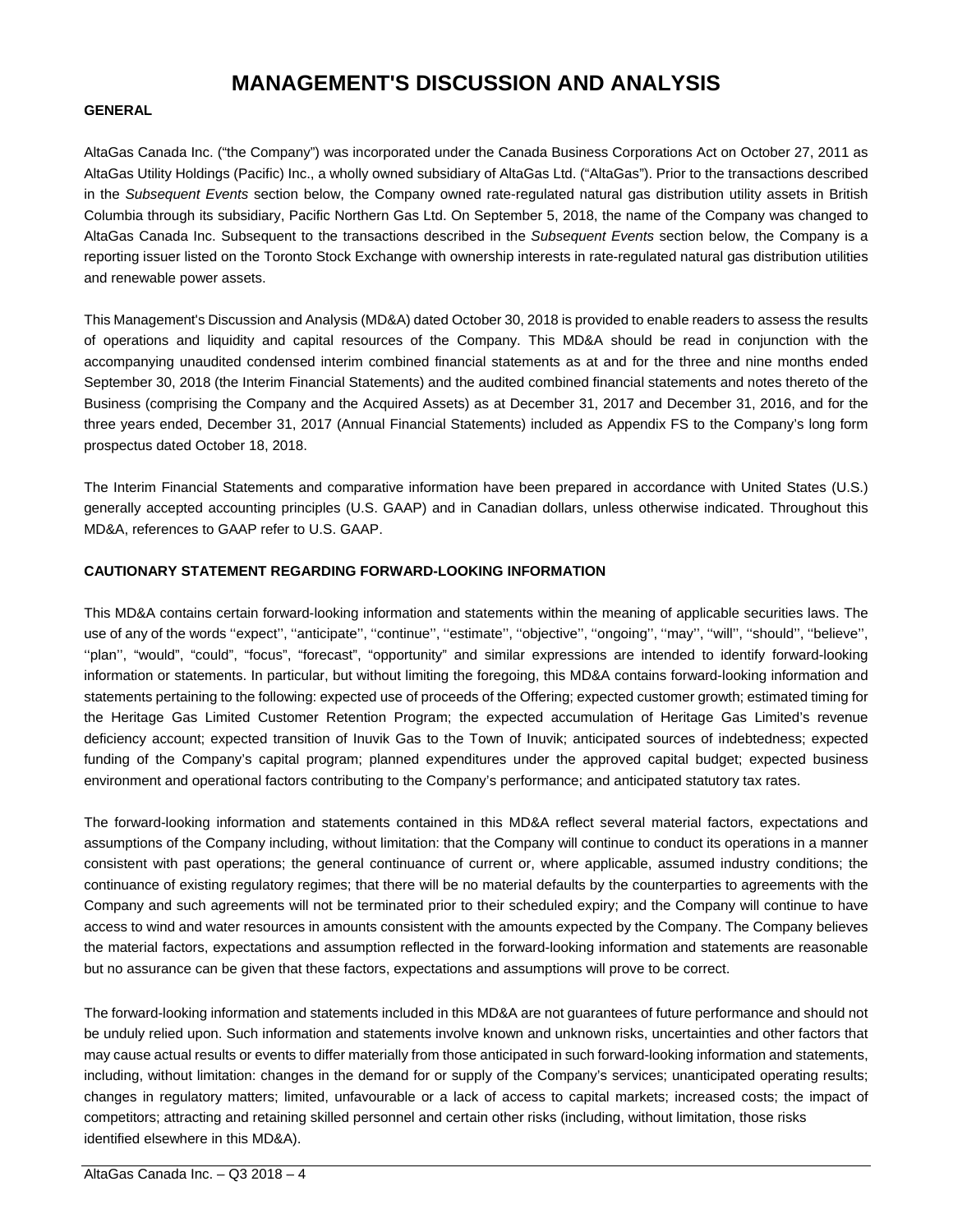The forward-looking information and statements contained in this MD&A speak only as of the date of this MD&A, and none of the Company or its subsidiaries assumes any obligation to publicly update or revise them to reflect new events or circumstances, except as may be required pursuant to applicable laws. The reader is cautioned not to place undue reliance on forward-looking information and statements.

## **SUBSEQUENT EVENTS**

Subsequent events have been reviewed through October 30, 2018, the date on which the Interim Financial Statements were approved for issue by the Board of Directors.

## **Acquired Assets and Acquired Indebtedness (collectively, the Acquisition)**

On October 18, 2018 (the Acquisition Date), the Company acquired, pursuant to a Purchase and Sale Agreement, the business conducted by AltaGas using direct and indirect interests in the following assets (the Acquired Assets):

- Rate-regulated natural gas distribution utility assets in Alberta and Nova Scotia owned by AltaGas Utility Group Inc. (AUGI) via its operating subsidiaries AltaGas Utilities Inc. (AUI) and Heritage Gas Limited (HGL);
- Minority interests in entities (Inuvik Gas Ltd. and Ikhil Joint Venture) providing natural gas to the Town of Inuvik, Northwest Territories;
- Fully contracted 102 MW wind power park located near Dawson Creek, British Columbia owned by Bear Mountain Wind Limited Partnership (Bear Mountain); and
- Approximately 10 percent indirect equity interest in the capital of Northwest Hydro Limited Partnership (Coast LP) which indirectly owns three fully contracted 277 MW run-of-river hydroelectric power generation assets in northwest British Columbia (Northwest Hydro Facilities).

Since AltaGas controlled the Company at the Acquisition Date, the business conducted using the Acquired Assets was transferred at its carrying value.

On the same date, the Company acquired the indebtedness that AUGI and PNG had with AltaGas and certain of its subsidiaries (the Acquired Indebtedness) in the amount of \$481.6 million.

The Company acquired the Acquired Assets and Acquired Indebtedness from AltaGas for \$889.1 million which was satisfied by issuing to AltaGas:

- 5,912,857 common shares;
- An unsecured promissory note bearing interest at 4.5 percent per annum in the principal amount of \$316.3 million to be repaid upon closing of the Initial Public Offering described below;
- An unsecured promissory note bearing interest at 3.3 percent per annum in the principal amount of \$35.9 million to be repaid no later than 30 days after closing of the Initial Public Offering; and
- An unsecured promissory note bearing interest at 4.5 percent per annum in the principal amount of \$351.2 million with a term of 30 months, the interest to be increased by 0.25 percent on the 18 and 24 month anniversaries of the issuance date.

Prior to the Acquisition:

- The Company paid an eligible dividend of \$31.0 million to AltaGas;
- Bear Mountain distributed cash of \$64.6 million to AltaGas; and
- AUGI repaid indebtedness of \$28.4 million to AltaGas.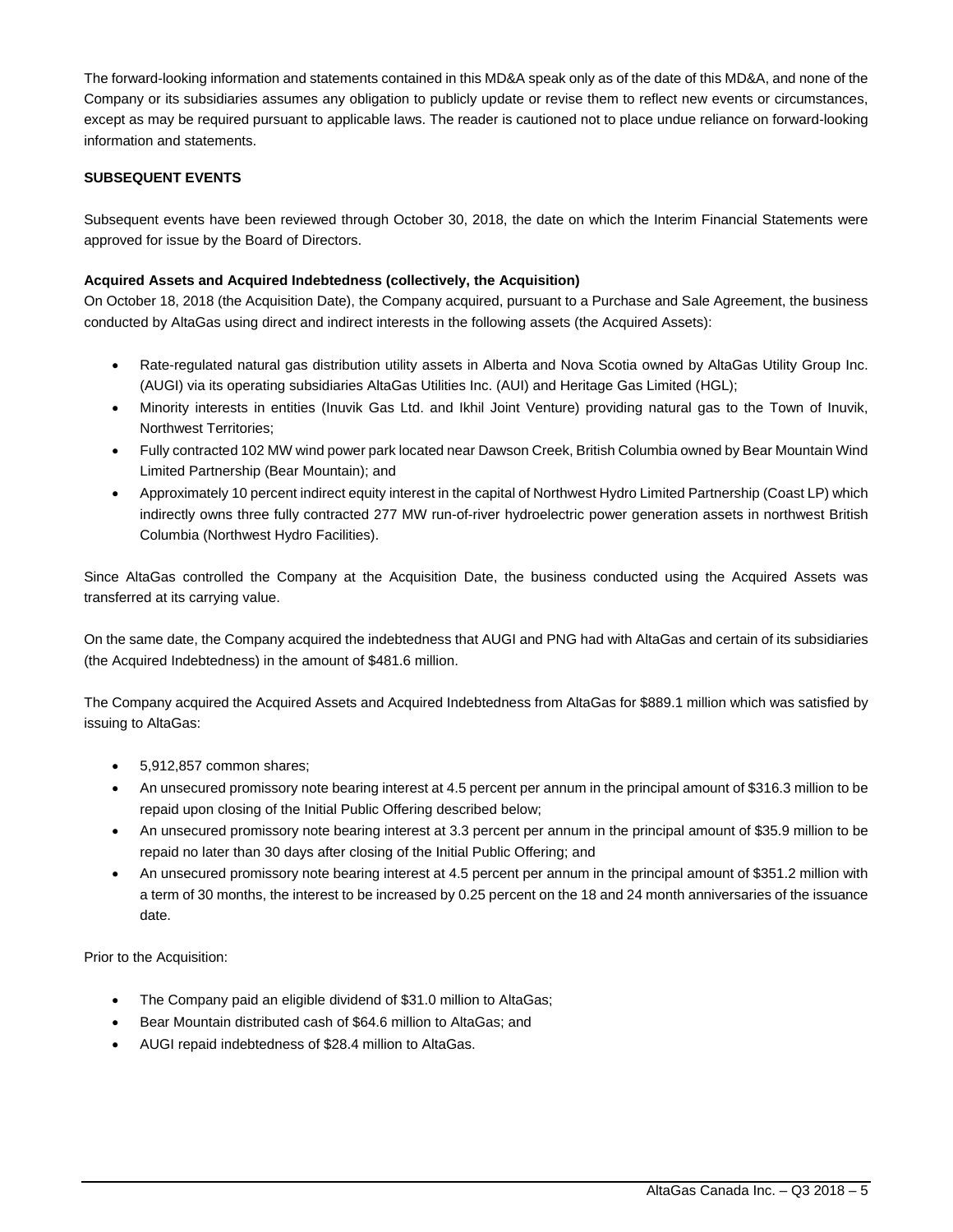## **Initial Public Offering of Common Shares**

On October 18, 2018, the Company filed a final long form prospectus in connection with its offering of 16,500,000 common shares (the Offering) issued pursuant to the terms of an Underwriting Agreement at a price of \$14.50 per common share (the Offering Price).

On October 25, 2018, the Company completed the Offering and issued 16,500,000 common shares at the Offering Price for gross proceeds of \$239.3 million.

The Company has granted to the Underwriters an option (the Over-Allotment Option), exercisable at the Underwriters' discretion at any time, in whole or in part, until 30 days after the closing of the Offering to purchase at the Offering Price up to an additional 2,475,000 common shares (representing 15 percent of the common shares offered) to cover over-allotments.

Upon closing of the Offering and the exercise or otherwise of the Over-Allotment Option, 30,000,000 common shares will be issued and outstanding. AltaGas will own 45 percent of the outstanding common shares, assuming no exercise of the Over-Allotment Option and the resulting conversion of indebtedness, and 36.8 percent of the outstanding common shares if the Over-Allotment Option is exercised in full.

The net proceeds of the Offering were \$223.7 million after deducting the Underwriters' fee of \$12.6 million and other expenses of the Offering, estimated to be \$3.0 million. If the Over-Allotment Option is exercised in full, the net proceeds are expected to be approximately \$257.7 million after deducting the Underwriters' fee of \$14.4 million and other expenses of the Offering, estimated to be \$3.0 million**.** 

Pursuant to the Purchase and Sale Agreement, the Company used the net proceeds of the Offering (excluding any proceeds from the Over-Allotment Option) to:

- Repay in full a note issued to AltaGas bearing interest at 5.0 percent per annum in the principal amount of \$157.4 million which resulted from a return on capital on the Company's common shares prior to the Acquisition;
- Repay a portion of the unsecured promissory note bearing interest at 4.5 percent per annum issued to AltaGas in the principal amount of \$316.3 million.

The Company intends to use the net proceeds, if any, from the exercise of the Over-Allotment Option to repay all or a portion of the unsecured promissory note bearing interest at 3.3 percent per annum issued to AltaGas in the principal amount of \$35.9 million.

On October 25, 2018, the Company and a syndicate of lenders executed a \$200 million Extendible Revolving Term Credit Facility, a \$250 million Term Credit Facility and a \$35 million Demand Revolving Operating Facility, which are described in the *Liquidity and Capital Resources* section of this MD&A

## **Transition Services Agreement**

On October 18, 2018, the Company entered into a Transition Services Agreement with AltaGas pursuant to which AltaGas will provide certain day-to-day services required by the Company, to include: (a) general administrative and corporate services, including accounting, tax, finance, legal and regulatory, payroll, corporate human resources and pension management, environmental, health and safety administration, procurement, enterprise resource planning and information technology; (b) credit support services; and (c) accounting, budgeting and engineering services in respect of the Ikhil Joint Venture. AltaGas will provide the services on a cost recovery basis only. The Transition Services Agreement will operate until June 30, 2020, subject to earlier termination in certain circumstances, and is extendable by mutual agreement of the parties.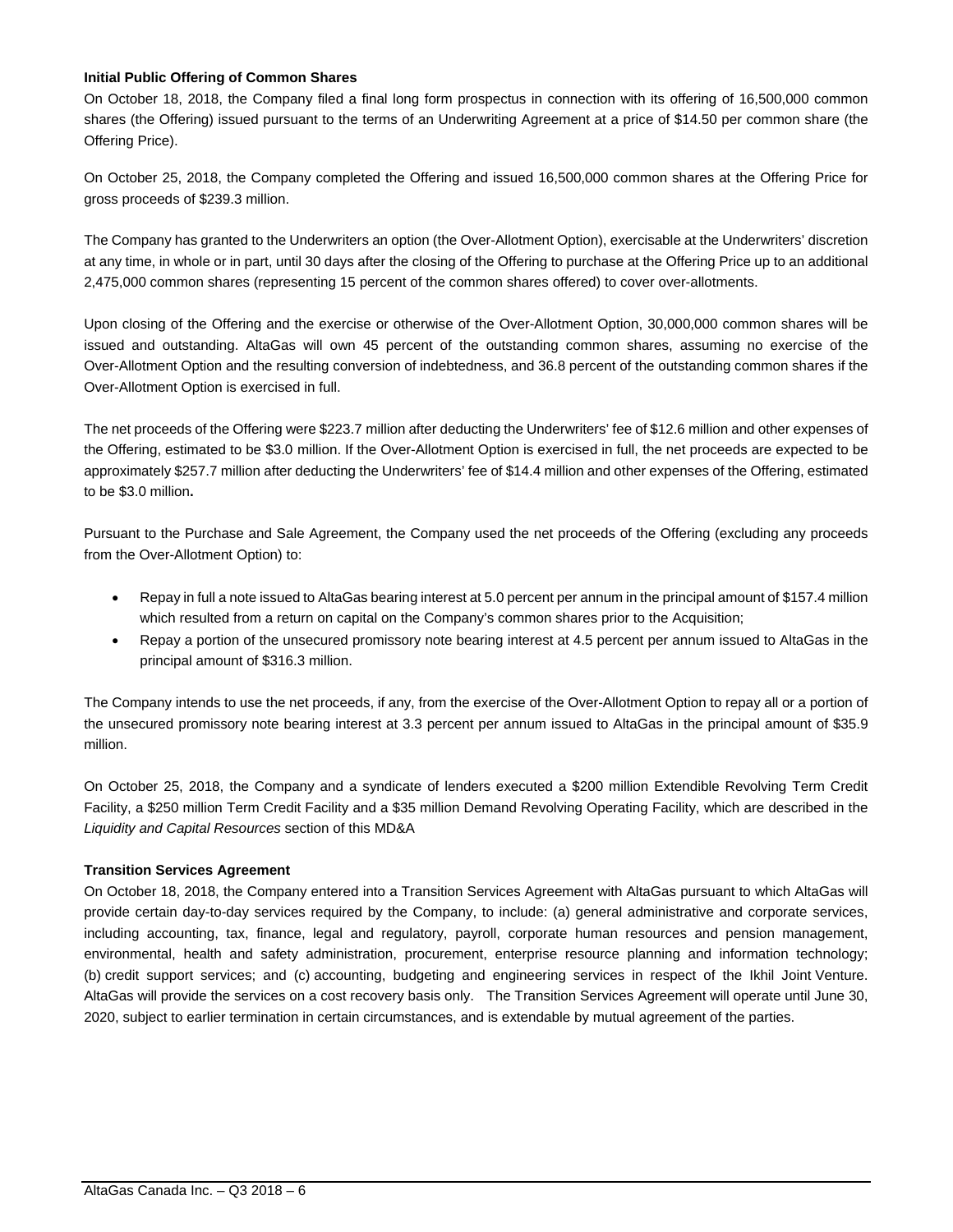#### **OVERVIEW OF THE BUSINESS**

#### **Utilities segment**

#### *AUI*

AUI owns and operates a regulated natural gas distribution utility in Alberta. At the end of September 2018, AUI served approximately 80,000 customers. AUI's customers are primarily residential and small commercial consumers located in smaller population centers or rural areas of Alberta. AUI's rate base at September 30, 2018 was approximately \$330 million. For 2017, the Alberta Utilities Commission (AUC) approved a Return on Equity (ROE) of 8.5 percent on 41 percent equity. On August 2, 2018, the AUC approved an ROE of 8.5 percent on 39 percent equity for AUI for 2018, 2019 and 2020.

AUI is currently operating under a revenue cap per customer formula under Performance-Based Regulation (PBR) plans. The first generation PBR plan was implemented for all Alberta electric and natural gas distribution companies, and was effective for AUI as of January 1, 2013 with an initial term of five years. The PBR framework is intended to incentivize utilities to be more efficient. Under this model, rates are adjusted annually by formula based on a customer growth factor and inflation factor less expected productivity improvements. Provisions within the first generation PBR formula also included recovery of costs determined to flow through directly to customers and related to material exogenous events and incremental capital funding for major capital projects not otherwise encompassed within the PBR formula.

Effective January 1, 2018, the AUC approved a second PBR term from 2018 to 2022. Under the second generation PBR plan, rates continue to be set under a revenue cap per customer formula with annual adjustments for customer growth and inflation less expected productivity improvements. In addition, the PBR mechanism continues to allow for recovery of costs determined to flow through directly to customers and related to material exogenous events. Incremental capital funding continues to be available, however, it is now largely established under a formula based on historical capital additions rather than for applied-for projects and programs.

#### *PNG*

PNG operates a transmission and distribution system in the west central portion of northern British Columbia (PNG West) and in the areas of Fort St. John and Dawson Creek (FSJ/DC) and Tumbler Ridge (TR) in northeastern British Columbia (PNG(N.E.)). At the end of September 2018, PNG served approximately 42,000 customers. Approximately 87 percent of PNG's total customers are residential. The allowed ROE for PNG West and PNG(N.E.) TR is 9.50 percent and for PNG(N.E.) FSJ/DC is 9.25 percent. The approved common equity ratio for PNG West and PNG(N.E.) TR is 46.5 percent and for PNG(N.E.) FSJ/DC is 41 percent. PNG's rate base at September 30, 2018 was approximately \$212 million.

PNG operates under a cost of service regulatory model whereby customer rates are set based on revenues that allow for the recovery of forecast costs plus an established rate of return on deemed common equity of PNG.

In November 2017, PNG submitted Revenue Requirements Applications with the British Columbia Utilities Commission (BCUC) for 2018 and 2019 and received approvals for interim and refundable delivery rate increases effective January 1, 2018. The BCUC issued its decisions in August 2018 and approved permanent delivery rate decreases of approximately 1.8 percent for each of 2018 and 2019 for customers in PNG West, permanent delivery rate increases of approximately 6 percent for each of 2018 and 2019 for customers in the FSJ/DC service areas, as well as permanent delivery rate increase of approximately 18 percent for each of 2018 and 2019 for customers in the TR service area, compared to 2017 rates. The BCUC also directed PNG to include a provision for negative salvage in its depreciation expense commencing in 2019. PNG has requested a transition period for the inclusion of negative salvage accounting. The delivery rate increases noted do not include the impact of negative salvage accounting.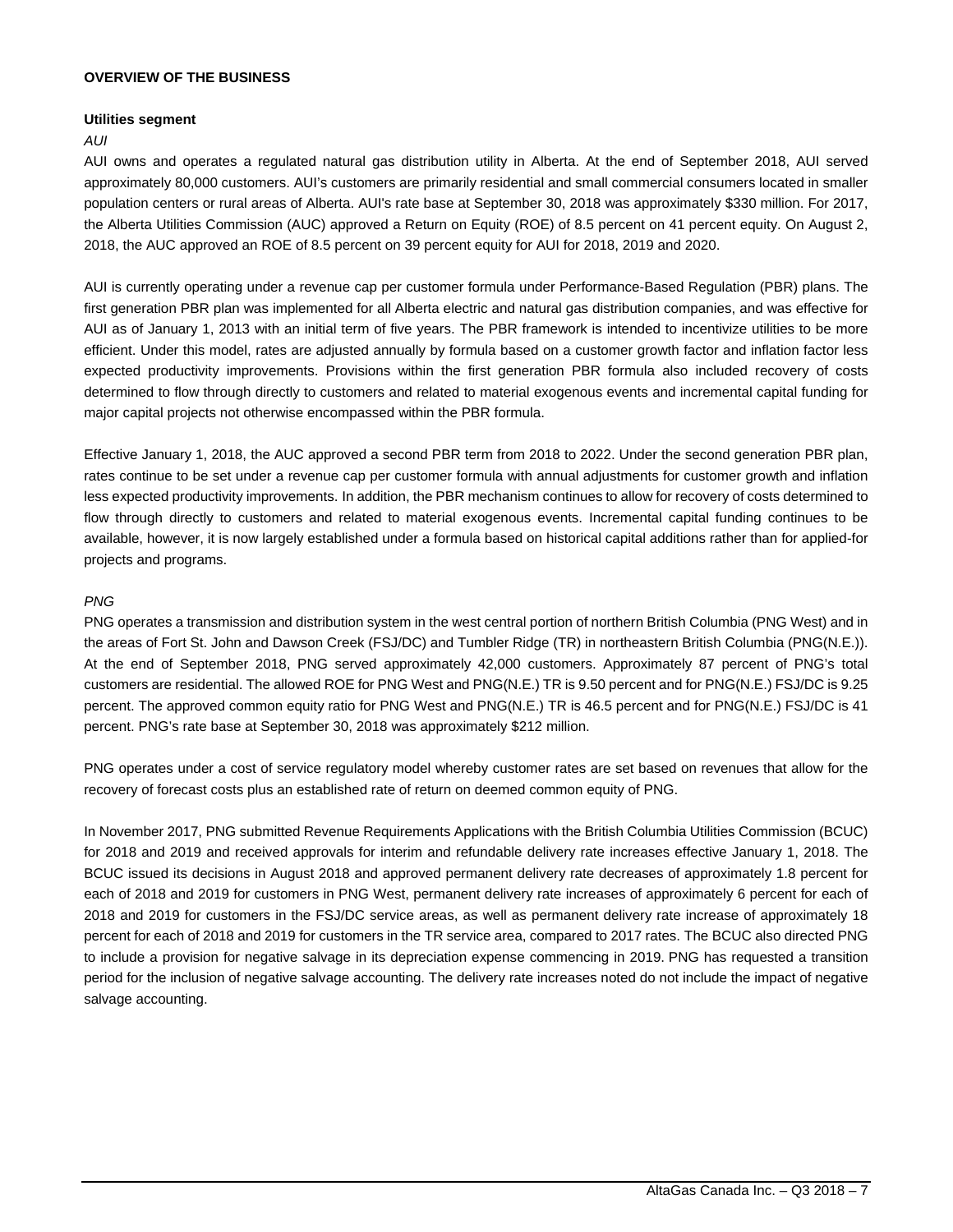On October 9, 2018, PNG published a request for expressions of interest in a multi-lateral process, in which PNG is seeking interested parties who require firm transportation service on its existing pipeline system for natural gas deliveries from Station 4a on the Enbridge Westcoast Energy Inc. southern mainline near Summit Lake, British Columbia to the Terrace, Kitimat, and Prince Rupert areas, as well as a proposed expansion of its pipeline system from Summit Lake to Kitimat (the PNG Pipeline Looping Project). Non-binding expressions of interest were accepted until October 26, 2018. Following review of the non-binding expressions of interest, PNG will invite interested parties to continue to participate in its multi-lateral process and execute binding agreements, which will include the payment of option fees to reserve existing PNG transportation capacity, as well as support agreements, for a pro-rata share of the project development costs to assess feasibility. Through the project development phase, option holders will be required to backstop PNG's ongoing pipeline development costs, on a pro-rata basis, until such time transportation service agreements have been executed on an unconditional basis.

## *HGL*

HGL has the exclusive rights to distribute natural gas through its distribution system to all or part of seven counties in Nova Scotia, including the Halifax Regional Municipality. As of September 30, 2018, HGL's customer base is approximately 7,100 customers. HGL has a mix of residential, small commercial, large commercial and industrial customers. For 2018 and 2017, HGL's approved regulated ROE is 11 percent with an approved deemed capital structure of 45 percent equity. HGL's rate base at September 30, 2018 was approximately \$307 million.

HGL operates under cost-of-service regulation and is regulated by the Nova Scotia Utility and Review Board (NSUARB). In order to maintain competitive pricing and customer retention, HGL filed a Customer Retention Program application with the NSUARB in March 2016 requesting a decrease in distribution rates for commercial customers with consumption between 500 and 4,999 GJ per year and allowing for flexible rate increases from time to time for these customers up to their previously approved distribution rates while the Customer Retention Program is in place. HGL also requested a suspension of depreciation and a 50 percent capitalization rate for operating, maintenance and administrative expenses (approximately 25 percent more than HGL would capitalize under its capitalization policy) while the Customer Retention Program is in place. In September 2016, the NSUARB approved HGL's Customer Retention Program application. The approval included all of the items requested by HGL as well as a reduction to residential customer rates of \$0.50 per GJ during the 2016 to 2017 and 2017 to 2018 winter seasons and a return on the deferred depreciation and operating expense balances arising from the Customer Retention Program of 4 percent.

The competitive position of natural gas pricing relative to propane improved in the Atlantic region throughout 2017 and into early 2018. Through enhanced gas procurement strategies and changes in market fundamentals, the average price of natural gas for HGL customers declined by over 20 percent in 2017 compared to 2016 and 2015, while the 2017 Sarnia benchmark price for propane increased by over 30 percent compared to 2016 and 40 percent compared to 2015. Accordingly, in November 2017 and in June 2018, HGL exercised the flexibility provided for in the Customer Retention Program to increase the rates which has partially restored the rates to previously approved cost of service levels. HGL estimates that the Customer Retention Program will be in place until the end of 2020.

For its regulated operations, HGL has approval from the NSUARB to use a Revenue Deficiency Account (RDA) until it is fully recovered, subject to a cap of \$50 million, imposed in 2010 which may be increased subject to approval by the NSUARB. The RDA is revenue required to afford HGL the opportunity to earn the rates of return on its rate base, as approved by the NSUARB. In periods where the actual revenue billed is less than the revenue required to earn the approved rates of return, the RDA asset will accumulate. As the distribution network matures, the actual revenue billed is expected to exceed the revenue required to earn the approved rates of return and the RDA is drawn down.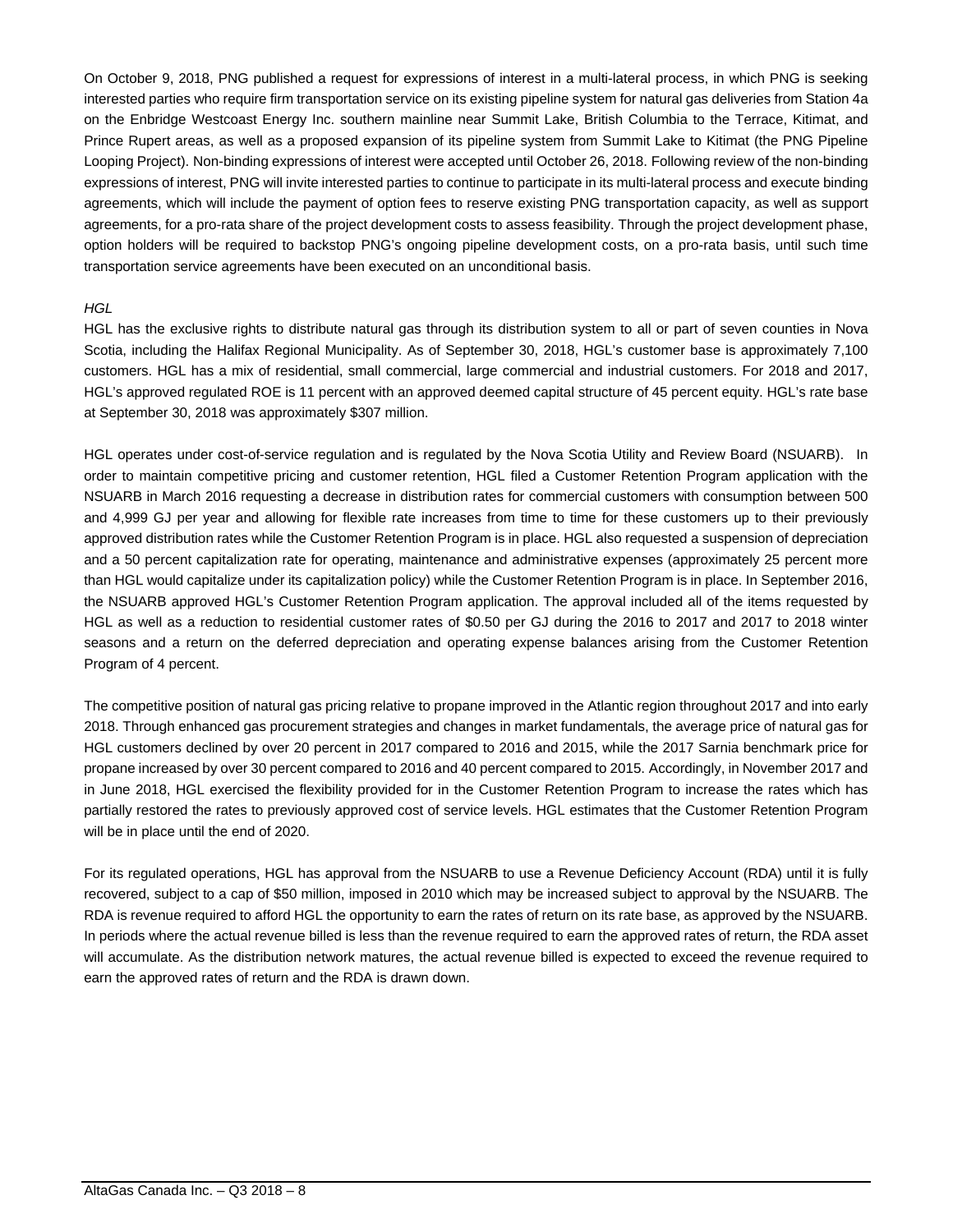#### *Inuvik Gas Ltd. & Ikhil Joint Venture*

The Company has an approximate one-third interest in Inuvik Gas and the Ikhil Joint Venture (Ikhil) natural gas reserves, which have historically supplied Inuvik Gas with natural gas for the Town of Inuvik. With the Ikhil natural gas reserves approaching the end of their life, a propane air mixture system producing synthetic natural gas was implemented as the main source of energy supply for Inuvik Gas with Ikhil serving as a back-up. In December 2016, Inuvik Gas notified the Town of Inuvik of its intention to terminate the gas distribution franchise agreement effective December 2018. Inuvik Gas is working with the Town of Inuvik over the course of the remaining term to transition ownership to the Town of Inuvik. Absent a purchase by the Town of Inuvik, Inuvik Gas will continue to provide natural gas services to its customers.

#### **Renewable Energy segment**

#### *Bear Mountain*

The Bear Mountain Wind Park near Dawson Creek, British Columbia is a 102 MW generating wind facility consisting of 34 turbines, a substation and transmission lines, which is connected to the BC Hydro transmission grid. All of the power from the Bear Mountain Wind Park is sold to BC Hydro under a 25-year power purchase agreement (PPAs) expiring in 2034 with escalation factor of 50 percent of BC Consumer Price Index.

#### *Northwest Hydro Facilities*

The Northwest Hydro Facilities, in which the Company has a 10 percent indirect equity interest, is located in Tahltan First Nation territory approximately 1,000 kilometers northwest of Vancouver, British Columbia, are comprised of the Forrest Kerr Hydroelectric Facility, the McLymont Creek Hydroelectric Facility, the Volcano Creek Hydroelectric Facility and a substation and transmission line and related facilities. The facilities have total generation capacity of 277 MW. These facilities are each underpinned by 60-year PPAs, fully indexed to the consumer price index for British Columbia, All Items (Not Seasonally Adjusted) as published by Statistics Canada (BC CPI). The PPA for Forrest Kerr and Volcano expires in 2074 and the PPA for McLymont expires in 2075. Impact benefit agreements are in place with the Tahltan First Nation for all three facilities, to facilitate a cooperative and mutually beneficial relationship.

#### **SELECTED FINANCIAL INFORMATION**

The Business' results of operations are presented on a combined basis. Some accounting policies require management to make estimates or assumptions that in some cases may relate to matters that are inherently uncertain. Some of the critical accounting policies and estimates include: revenue recognition, valuation and useful life of PP&E, financial instruments, decommissioning and restoration provisions and income taxes. See the *Critical Accounting Estimates* section of this MD&A for further discussion.

The following tables summarize key financial results and operating data:

|                                                 | Three months ended<br>September 30 | Nine months ended<br>September 30 |      |      |
|-------------------------------------------------|------------------------------------|-----------------------------------|------|------|
| (\$ millions)                                   | 2018                               | 2017                              | 2018 | 2017 |
| Normalized EBITDA <sup>(1)</sup>                | 15.9                               | 16.5                              | 70.1 | 70.5 |
| Net income after taxes                          | 0.5                                | 1.9                               | 24.4 | 24.6 |
| Normalized net income <sup>(1)</sup>            | 0.8                                | 2.3                               | 23.6 | 25.9 |
| Net additions to property, plant and equipment  | 21.8                               | 16.0                              | 45.5 | 32.3 |
| Normalized funds from operations <sup>(1)</sup> | 4.6                                | 3.8                               | 61.3 | 40.6 |

(1) Non-GAAP financial measure; see discussion in the 'Non-GAAP Financial Measures' section of this MD&A

Normalized EBITDA in the third quarter of 2018 was \$15.9 million, a decrease of \$0.6 million relative to the same period in 2017. Colder weather and utility customer growth were offset by lower wind generation in Bear Mountain and higher normal course operating and administrative expenses. Net income after taxes was impacted by an increase in interest expense following a debenture issuance to AltaGas in October 2017 and higher income taxes.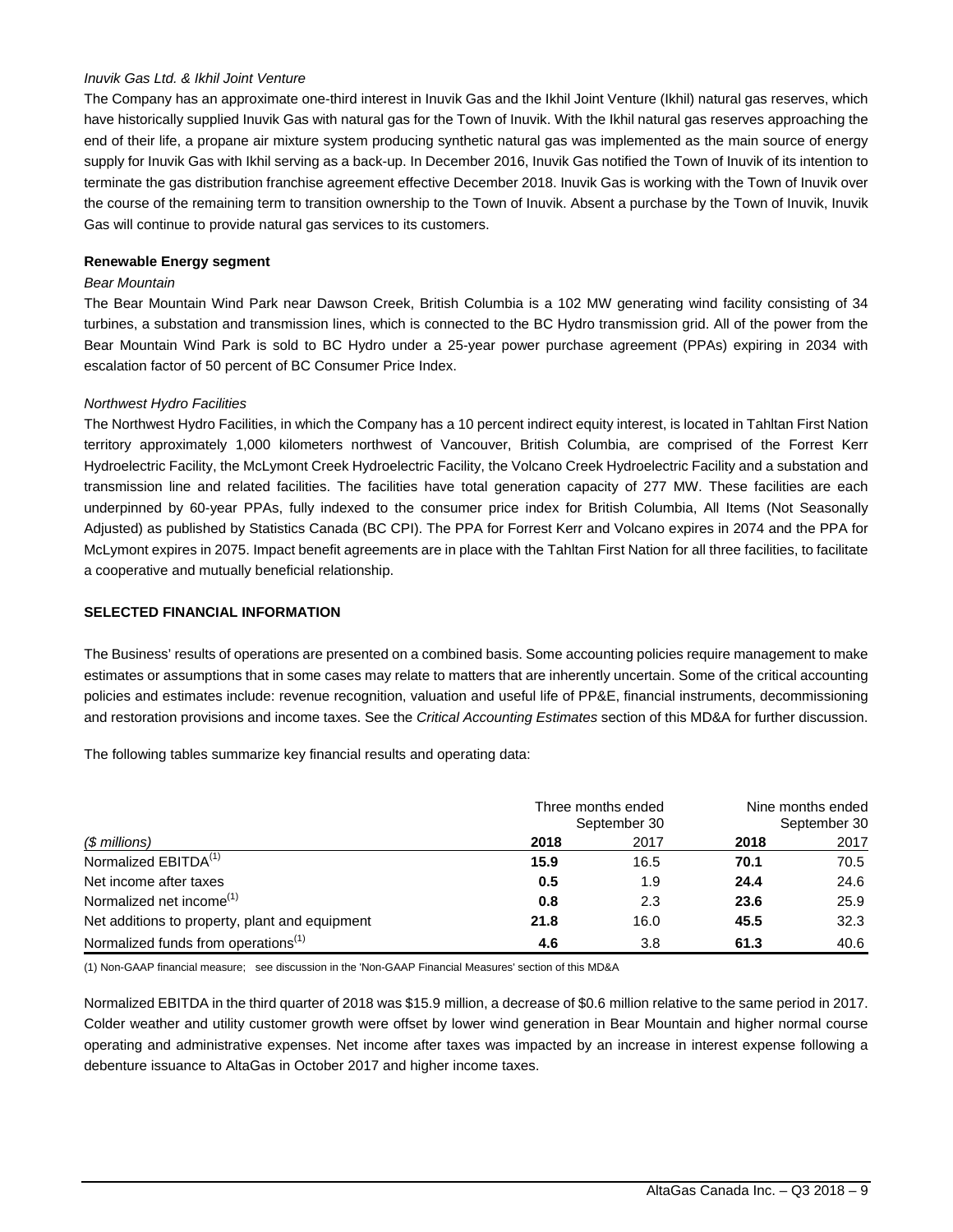Normalized EBITDA in the nine months ended September 30, 2018 was \$70.1 million, a decrease of \$0.4 million relative to the same period in 2017, primarily due to lower wind generation in Bear Mountain, higher normal course operating and administrative expenses. Net income after taxes had lower realized losses on foreign exchange contracts in 2018, compared to 2017.

## **NORMALIZED EBITDA BY REPORTING SEGMENT (1)**

|                  | Three months ended<br>September 30 |  |      | Nine months ended<br>September 30 |                   |  |      |
|------------------|------------------------------------|--|------|-----------------------------------|-------------------|--|------|
| (\$ millions)    | 2018                               |  | 2017 |                                   | 2018              |  | 2017 |
| <b>Utilities</b> | 11.2                               |  | 9.6  |                                   | 59.9              |  | 57.2 |
| Renewable Energy | 4.7                                |  | 6.9  |                                   | 10.2 <sub>1</sub> |  | 13.3 |
|                  | 15.9                               |  | 16.5 |                                   | 70.1              |  | 70.5 |

(1) Non-GAAP financial measure. See discussion in 'Non-GAAP Financial Measures' section of this MD&A.

## **NET INCOME AFTER TAXES BY REPORTING SEGMENT**

|                                 | Three months ended<br>September 30 |  |       | Nine months ended<br>September 30 |                   |  |       |
|---------------------------------|------------------------------------|--|-------|-----------------------------------|-------------------|--|-------|
| (\$ millions)                   | 2018                               |  | 2017  |                                   | 2018              |  | 2017  |
| Utilities <sup>(1)</sup>        | (2.1)                              |  | (2.7) |                                   | 23.2              |  | 20.5  |
| Renewable Energy <sup>(1)</sup> | 2.9 <sup>°</sup>                   |  | 5.1 S |                                   | 4.8 $$$           |  | 7.9   |
| Sub-total: Operating Segments   | 0.8                                |  | 2.4   |                                   | 28.0              |  | 28.4  |
| Corporate $(2)$                 | (0.3)                              |  | (0.5) |                                   | (3.6)             |  | (3.8) |
|                                 | 0.5 <sup>5</sup>                   |  | 1.9   | - 55                              | 24.4 <sup>°</sup> |  | 24.6  |

(1) Segment income before taxes

(2) Taxes and foreign exchange loss allocated to Corporate

## **UTILITIES SEGMENT REVIEW**

#### **Financial results**

|                                       | Three months ended | Nine months ended |              |        |  |
|---------------------------------------|--------------------|-------------------|--------------|--------|--|
|                                       | September 30       |                   | September 30 |        |  |
| $$$ millions)                         | 2018               | 2017              | 2018         | 2017   |  |
| Revenue                               | 40.9               | 41.0              | 204.2        | 207.6  |  |
| Cost of sales                         | (9.7)              | (11.3)            | (78.7)       | (89.3) |  |
| Net revenue                           | 31.2               | 29.7              | 125.5        | 118.3  |  |
| Operating and administrative expenses | (20.2)             | (20.3)            | (64.6)       | (61.7) |  |
| Accretion expenses                    |                    |                   | (0.1)        |        |  |
| Depreciation and amortization         | (5.8)              | (5.2)             | (16.6)       | (15.7) |  |
| Loss from equity investments          | (0.1)              |                   | (0.1)        | (0.1)  |  |
| Other loss                            |                    | (0.2)             |              | (0.6)  |  |
| Interest expense                      | (7.2)              | (6.7)             | (20.9)       | (19.7) |  |
| Income (loss) before income taxes     | (2.1)              | (2.7)             | 23.2         | 20.5   |  |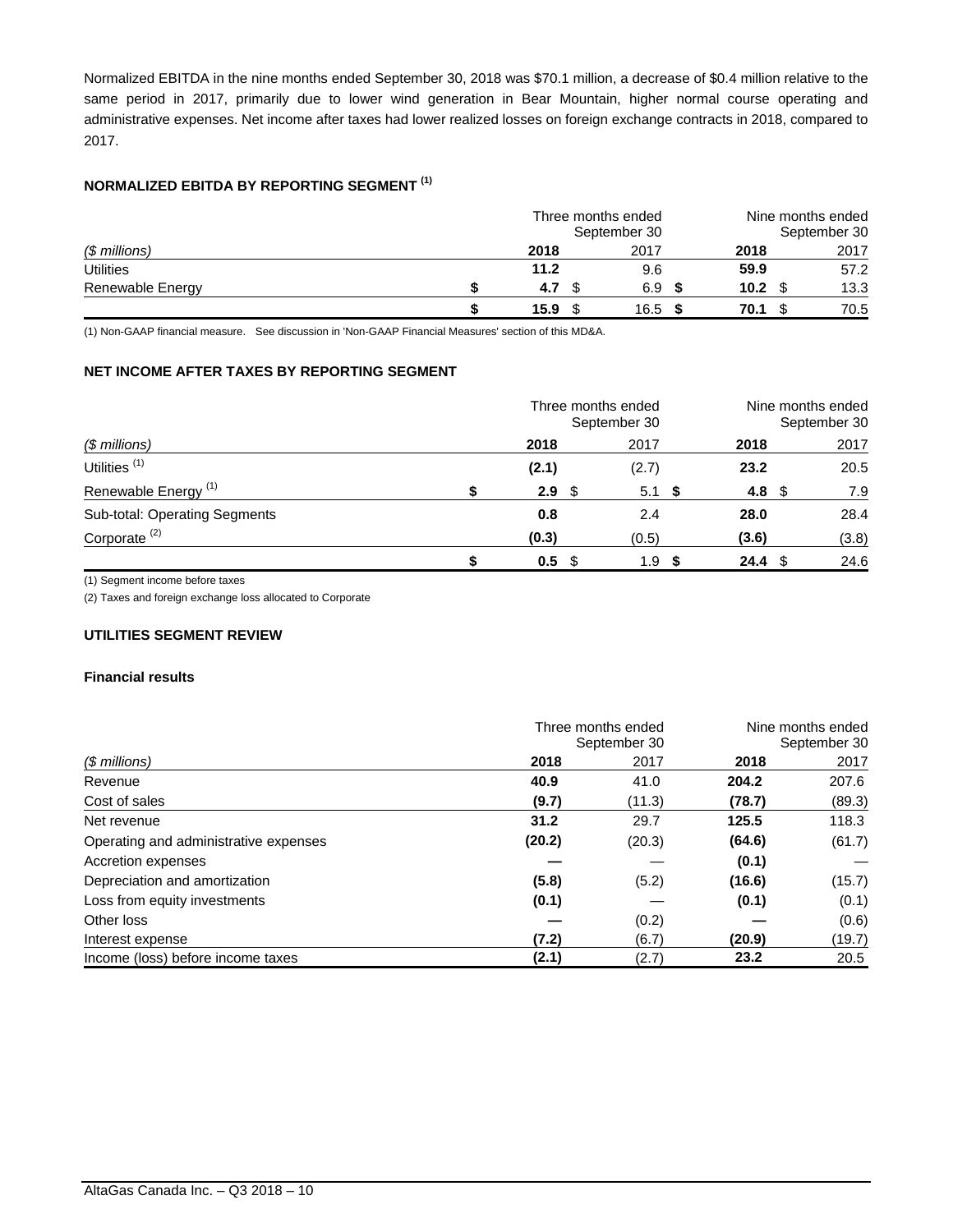#### **Operating statistics**

|                                                      | Three months ended<br>September 30 |        | Nine months ended<br>September 30 |       |
|------------------------------------------------------|------------------------------------|--------|-----------------------------------|-------|
|                                                      | 2018                               | 2017   | 2018                              | 2017  |
| Canadian utilities                                   |                                    |        |                                   |       |
| Natural gas deliveries - end-use $(PJ)^{(1)}$        | 3.5                                | 3.8    | 23.2                              | 22.4  |
| Natural gas deliveries - transportation $(PJ)^{(1)}$ | 1.1                                | 1.6    | 4.3                               | 5.4   |
| Degree day variance from normal - AUI $(%)^{(2)}$    | 80.0                               | (16.9) | 13.5                              | (4.2) |
| Degree day variance from normal - HGL $(\%)^{(2)}$   | (16.5)                             | (20.4) | (4.6)                             | (3.4) |

*(1) Petajoule (PJ) is one million gigajoules.*

*(2) A degree day for AUI and HGL is the cumulative extent to which the daily mean temperature falls below 15 degrees Celsius at AUI and 18 degrees Celsius at HGL. Normal degree days are based on a 20-year rolling average. Positive variances from normal lead to increased delivery volumes from normal expectations. Degree day variances do not materially affect the results of PNG, as the BCUC has approved a rate stabilization mechanism for its residential and small commercial customers.*

Management reviews the performance of the business in the Utilities segment by reference to 'Net revenue' which is defined in the 'Financial results' table above as revenue less cost of sales. The main component of cost of sales is commodity costs, and the period-on-period cost of sales variances are primarily due to changes in sales volumes and commodity prices. Since changes in commodity prices are recovered in rates approved by regulators, they do not have a significant impact on net revenue and income before income taxes. The commentary below therefore focuses on net revenue rather than on revenue and cost of sales independently.

#### *Three month period ended September 30, 2018*

Net revenue increased by \$1.5 million primarily due to colder weather in Alberta than the prior year, higher customer rates and receipt of funds from AltaGas in connection with Part VI.1 tax transfers occurring in an earlier period, partially offset by lower cost of service requirements in 2018.

Operating and administrative expenses remained consistent as normal course inflation on costs was offset by lower maintenance costs resulting from the timing of maintenance activities.

Depreciation expense increased by \$0.6 million partly due to a write down of unregulated plant assets held.

Interest expense increased by \$0.5 million, largely as a result of a \$30 million debenture issuance to AltaGas in October 2017.

#### *Nine month period ended September 30, 2018*

Net revenue increased by \$7.2 million primarily due to colder weather in Alberta than the prior year, higher customer rates and receipt of funds from AltaGas in connection with Part VI.1 tax transfers occurring in an earlier period, partially offset by lower cost of service requirements in 2018.

Operating and administrative expenses increased by \$2.9 million primarily due to higher wages and salaries as a result of filling vacant positions, higher pension costs, higher consulting fees and normal course inflation on costs.

Depreciation expense increased by \$0.9 million as a result of additions to PP&E and a write down of unregulated plant assets held.

Interest expense increased by \$1.2 million, largely as a result of a \$30 million debenture issuance to AltaGas in October 2017.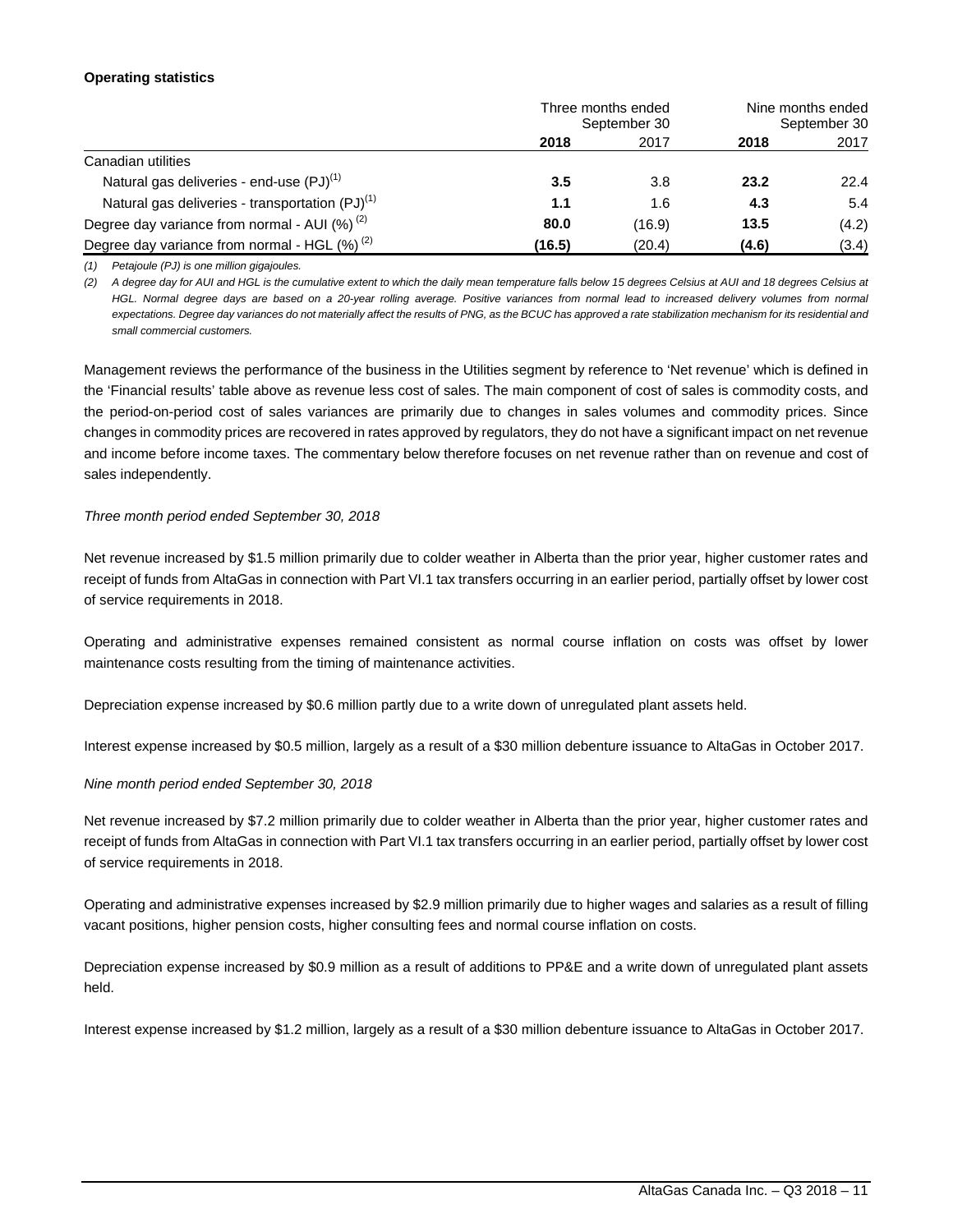#### **RENEWABLE ENERGY SEGMENT REVIEW**

## **Financial results**

| (\$ millions)                         | Three months ended<br>September 30 | Nine months ended<br>September 30 |       |       |
|---------------------------------------|------------------------------------|-----------------------------------|-------|-------|
|                                       | 2018                               | 2017                              | 2018  | 2017  |
| Revenue                               | 2.9                                | 4.1                               | 10.4  | 12.0  |
| Cost of sales                         | (0.1)                              | (0.1)                             | (0.2) | (0.2) |
| Net revenue                           | 2.8                                | 4.0                               | 10.2  | 11.8  |
| Operating and administrative expenses | (1.5)                              | (1.4)                             | (4.2) | (3.8) |
| Depreciation and amortization         | (1.8)                              | (1.8)                             | (5.4) | (5.4) |
| Income from equity investment         | 3.4                                | 4.3                               | 4.2   | 5.3   |
| Income before income taxes            | 2.9                                | 5.1                               | 4.8   | 7.9   |

#### **Operating statistics**

|                                                 | Three months ended<br>September 30 |       | Nine months ended<br>September 30 |        |  |
|-------------------------------------------------|------------------------------------|-------|-----------------------------------|--------|--|
|                                                 | 2018                               | 2017  | 2018                              | 2017   |  |
| Bear Mountain power sold (GWh)                  | 28.08                              | 40.22 | 101.48                            | 116.01 |  |
| Northwest Hydro power sold (GWh) <sup>(1)</sup> | 49.66                              | 56.45 | 90.95                             | 97.91  |  |

(1) Representing 10% of the total power sold by the Northwest Hydro facilities, consistent with the Company's equity interest held.

*Three month period ended September 30, 2018* 

Revenue decreased by \$1.2 million primarily due to lower wind generation specifically in the month of September for electricity generated.

Operating and administrative expenses increased by \$0.1 million primarily due to a higher maintenance charge as a result of an increase in the \$/MWh charge and an unfavourable change in the foreign exchange rate arising from the Enercon maintenance contract which is denominated in Euros, partially offset by lower personnel costs as a result of a staff vacancy being unfilled.

Equity income from the Northwest Hydro investment decreased by \$0.9 million due to the unseasonably cool and dry weather resulting in low river flows, partially offset by lower maintenance costs.

#### *Nine month period ended September 30, 2018*

Revenue decreased by \$1.6 million primarily due to lower wind generation in the months of January and September 2018.

Operating and administrative expenses increased by \$0.4 million primarily due to a higher maintenance charge as a result of an increase in the \$/MWh charge and an unfavourable change in the foreign exchange rate arising from the Enercon maintenance contract, partially offset by lower personnel costs as a result of a staff vacancy being unfilled.

Equity income from the Northwest Hydro investment decreased by \$1.1 million as a result of lower river flows and higher operating costs, partially offset by lower depreciation expense.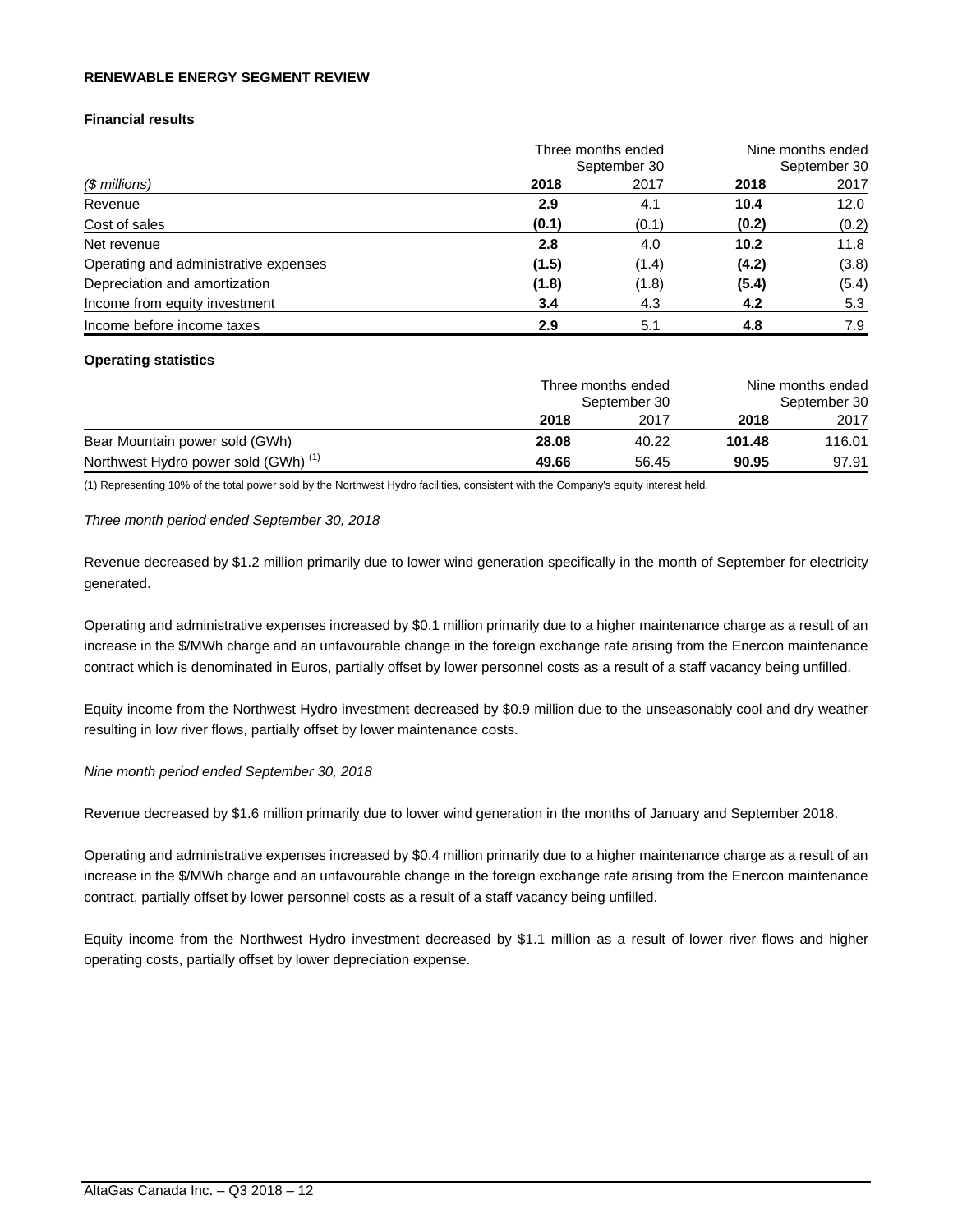#### **SELECTED QUARTERLY INFORMATION**

The following table sets forth unaudited quarterly information for each of the eight quarters from the quarter ended December 31, 2016 to the quarter ended September 30, 2018. This information has been derived from the Business' Interim Financial Statements and its Annual Financial Statements.

| (\$ millions)          | $Q3-18$ | $Q2-18$ | $Q1-18$ | Q4-17 |
|------------------------|---------|---------|---------|-------|
| Revenue                | 43.8    | 59.8    | 111.0   | 88.9  |
| Normalized EBITDA      | 15.9    | 18.4    | 35.8    | 34.1  |
| Net income after taxes | 0.5     | 3.7     | 20.2    | 17.0  |
|                        |         |         |         |       |
| $$$ millions)          | $Q3-17$ | $Q2-17$ | $Q1-17$ | Q4-16 |
| Revenue                | 45.1    | 58.9    | 115.6   | 90.6  |
| Normalized EBITDA      | 16.5    | 17.3    | 36.7    | 29.2  |
| Net income after taxes | 1.9     | 3.5     | 19.2    | 14.3  |

Quarter-over-quarter financial results are impacted by seasonality, fluctuations in commodity prices, weather, planned and unplanned outages and timing of in-service dates of new projects.

Revenue for the Utilities segment is generally the highest in the first and fourth quarters of any given year as the majority of natural gas demand occurs during the winter heating season, which typically extends from November to March. The equity investment in the Northwest Hydro Facilities is impacted by seasonal precipitation and snowpack melt, which create periods of high river flow during the spring and summer months.

Other significant items that impacted quarter over quarter performance during the periods noted include (year-over-year comparison for the same quarter):

#### **Impacting net revenue and net income after taxes**

- Higher AUI revenue in the second and third quarters of 2018 as a result of colder weather and higher customer rates;
- Lower Bear Mountain revenue in the third quarter of 2018 due to lower wind generation specifically in the month of September;
- Lower AUI margins in the first quarter of 2018 primarily due to a one-time adjustment of fixed charges revenue (change in accrual methodology), together with lower PNG revenue primarily due to a rate refund adjustment resulting from anticipated rates being less than the 2018 interim rates previously recorded;
- Lower revenue in the third quarter of 2017 primarily due to lower PNG transport and industrial volumes due to warmer weather and lower customer rates;
- Lower gas prices in the fourth quarter of 2017 reflected in lower customer rates, partially offset by higher AUI customer usage and higher wind generation in Bear Mountain; and
- Variability in Bear Mountain volumes and average price quarter over quarter depending upon the amount and timing of wind generation.

#### **Impacting net income after taxes**

 Quarter-over-quarter seasonal variability in income from the equity investment in the Northwest Hydro Facilities, with higher river flow typically occurring during the second and third quarters of each year;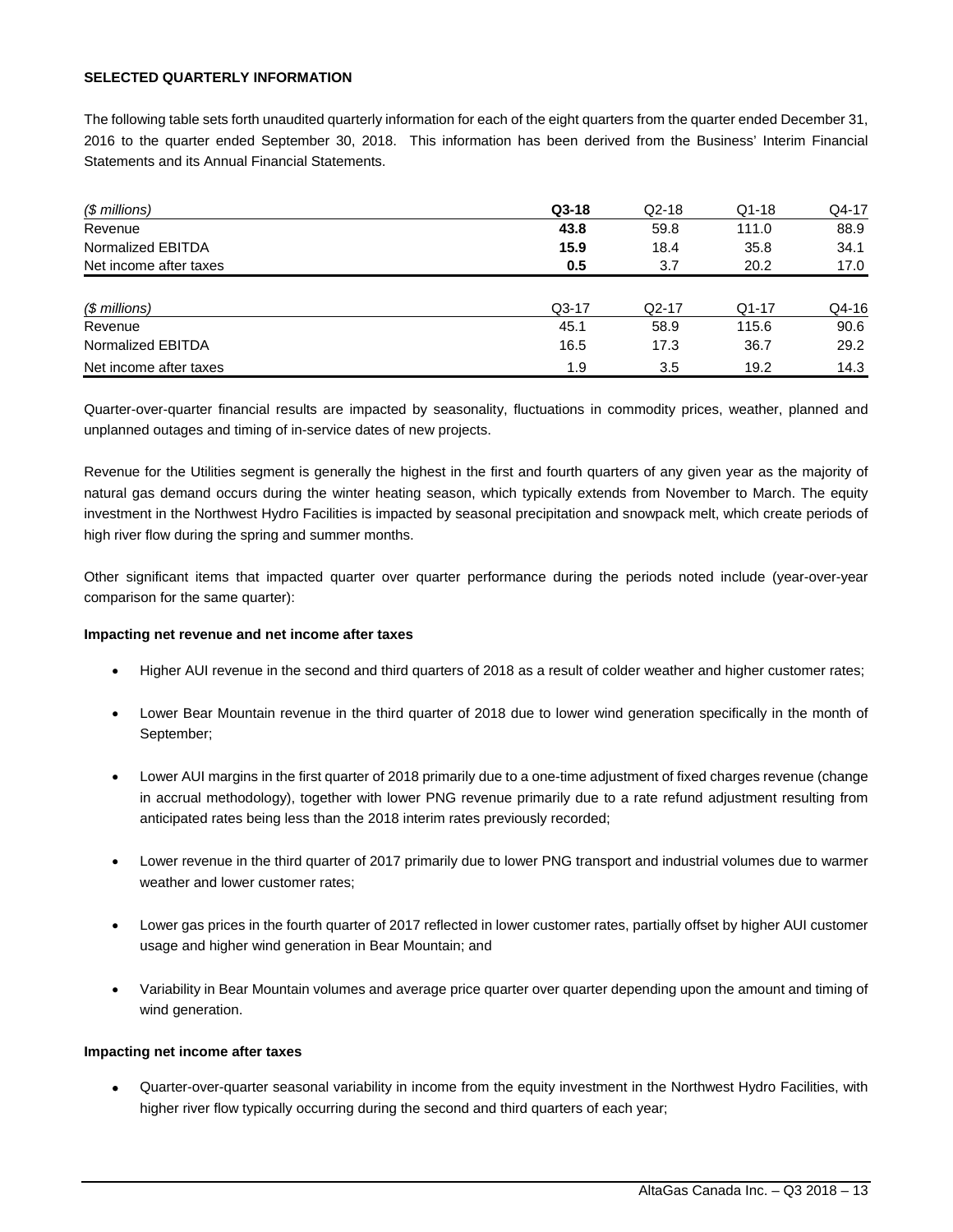- Quarter-over-quarter variability in AUI and PNG operating and administrative expenses primarily due to the timing of vacant positions being filled and consulting fees;
- Quarter-over-quarter variability in HGL foreign exchange gains and losses arising from mark-to-market adjustments on US\$ forward contracts with AltaGas; and
- Higher interest expense in the first three quarters of 2018 as a result of a \$30 million debenture issuance to AltaGas in October 2017.

## **LIQUIDITY AND CAPITAL RESOURCES**

| (\$ millions)                                   | Three months ended<br>September 30 |     |        |  |                          | Nine months ended<br>September 30 |        |  |  |
|-------------------------------------------------|------------------------------------|-----|--------|--|--------------------------|-----------------------------------|--------|--|--|
|                                                 | 2018                               |     | 2017   |  | 2018                     |                                   | 2017   |  |  |
| Cash from operations                            | 4.4 $\sqrt{3}$                     |     | 10.0 S |  | $63.5 \text{ } $$        |                                   | 48.1   |  |  |
| Cash used in investing activities               | (21.5)                             |     | (16.4) |  | (40.0)                   |                                   | (29.0) |  |  |
| Cash provided by (used in) financing activities | 17.1                               |     | 6.4    |  | (23.5)                   |                                   | (19.1) |  |  |
| Increase in cash and cash equivalents           | $\overline{\phantom{m}}$           | -86 |        |  | $\overline{\phantom{0}}$ |                                   |        |  |  |

## **Cash from operations**

During the nine months ended September 30, 2018, cash from operations increased by \$15.4 million primarily due to a distribution of \$20.3 million received from the Northwest Hydro equity investment in the second quarter of 2018**,** partially offset by an increase in payments of supplier invoices.

#### **Investing activities**

During the nine months ended September 30, 2018, cash used in investing activities included approximately \$26 million of AUI system betterment, plant system updates and replacement of service lines and subdivision installations and PNG's \$1.9 million of year-to-date spend on a pipeline to a propane export terminal on Ridley Island.

See also the *Invested Capital* section of this MD&A.

## **Financing activities**

During the nine months ended September 30, 2018, cash used in financing activities increased by \$4.4 million primarily due to a repayment of net parental investment facilitated by the Northwest Hydro distribution and repayments made on short-term advances due to AltaGas**.** 

#### **Capital Resources**

The Company's objective for managing capital is to maintain its investment grade credit rating, ensure adequate liquidity, maximize the profitability of its existing assets and grow its energy infrastructure to create long-term value and enhance returns to investors. Its capital resources comprise short-term and long-term debt (including the current portion), and both short-term advances and long-term debt due to AltaGas. Short-term advances owed to AltaGas will be purchased by the Company in connection with the Acquisition.

Liquidity may be impacted by various internal and external factors including, but not limited to, weather, planned and unplanned outages, regulatory decisions, loss of customers and the general economic environment.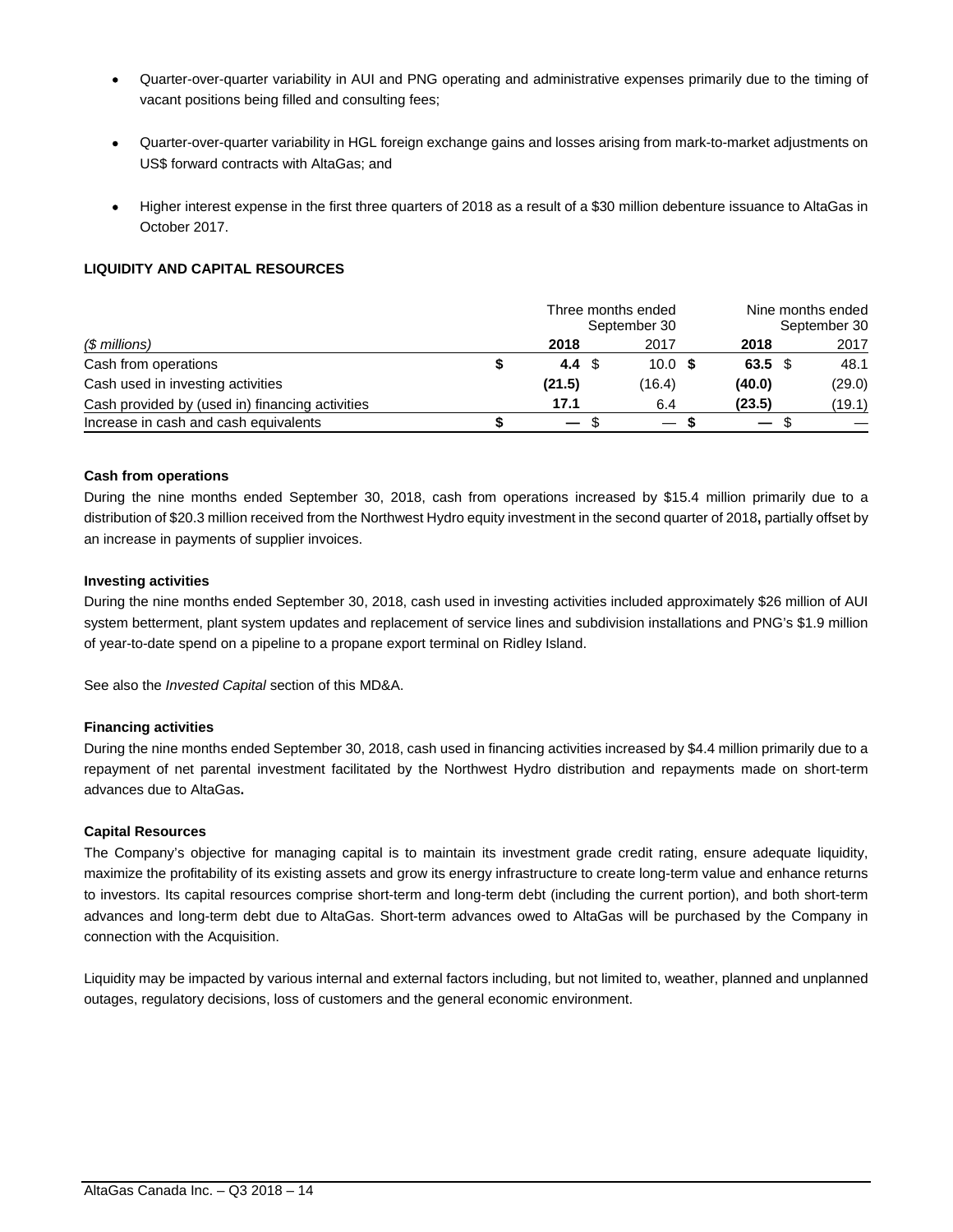## **Credit Facilities**

The Business funds its long and short term borrowing requirements with credit facilities as follows:

|                                                     |                                     |      | Drawn at |     | Drawn at             |
|-----------------------------------------------------|-------------------------------------|------|----------|-----|----------------------|
| (\$ millions)                                       | Borrowing September 30,<br>capacity |      | 2018     |     | December 31,<br>2017 |
| AltaGas intercompany credit facility <sup>(1)</sup> | \$<br>70.0                          | - \$ |          | \$. | 55.0                 |
| AltaGas term loan (1)                               | 55.0                                |      | 55.0     |     |                      |
| AltaGas intercompany credit facility <sup>(2)</sup> | 30.0                                |      |          |     |                      |
| PNG committed credit facility <sup>(2)</sup>        | 25.0                                |      |          |     |                      |
| PNG operating credit facility <sup>(3)</sup>        | 25.0                                |      | 9.5      |     | 12.8                 |
| AUGI demand operating facility (4)                  | 20.0                                |      | 3.1      |     | 3.5                  |
|                                                     | \$<br>225.0                         |      | 67.6     |     | 71.3                 |

- (1) On May 4, 2018, PNG converted its \$70 million intercompany revolving 5-year credit facility with AltaGas into a 4.15 percent \$55 million intercompany term loan that matures on December 2, 2027. PNG has issued secured debentures for this new facility the collateral for which consists of a specific mortgage on substantially all of its PP&E and gas purchase and gas sales contracts, and a floating charge on other property, assets and undertakings. Interest and stand-by costs are due semi-annually and amounted to \$0.9 million for the nine months ended September 30, 2018, and has been included in finance fees of which \$0.6 million is outstanding and included in accrued liabilities. Optional repayments are allowed without penalty and there is no mandatory repayment prior to maturity;
- (2) On May 4, 2018, PNG completed financing of \$55 million of revolving five-year credit facilities, \$30 million with AltaGas and \$25 million with an external counterparty, that mature on May 4, 2023. Borrowings are available by way of bankers' acceptances bearing interest at the three-month bankers' acceptance rate plus a spread and subject to stand-by fees. Interest and stand-by costs are due monthly. Optional repayments are allowed without penalty and there is no mandatory repayment prior to maturity. PNG has issued secured debentures for the five-year facility with the same collateral as PNG's other existing secured debentures. The external facility will be used to support PNG's capital spending program. The AltaGas facility can only be drawn once the external facility has been fully drawn;
- (3) On May 4, 2018, the \$25 million PNG operating credit facility was extended to November 4, 2019. The operating line is available for working capital purposes through cash draws in the form of prime-rate advances or bankers' acceptances and the issuance of letters of credit and is collateralized by a charge on PNG's accounts receivable and inventories;
- (4) The \$20 million AUGI unsecured, uncommitted, demand revolving operating credit facility with a Canadian chartered bank is available for general corporate purposes. Draws on the facility can be by way of prime rate loans, US prime rate loans, letters of credit, bankers' acceptances, and LIBOR loans.

On October 25, 2018, the Company executed:

- A \$200 million unsecured revolving credit facility with a syndicate of lenders having a term of four years subject to customary extension provisions, which is available for general corporate purposes and was not materially drawn at Closing;
- A \$250 million unsecured term loan with a syndicate of lenders having a term of two years, which was fully drawn at Closing with the proceeds utilized to pay for a portion of the unsecured promissory note bearing interest at 4.5 percent in the principal amount of \$316.3 million; and
- A \$35 million unsecured, uncommitted operating facility, which is available for general corporate purposes and was not materially drawn at Closing.

The borrowing options under the credit facility, term loan and operating facility include Canadian prime rate-based loans, U.S. base rate loans, bankers' acceptances and LIBOR loans. Further borrowing options under the operating facility include overdraft and letters of credit. Borrowings on the credit facility, term loan and operating facility bear fees and interest at rates relevant to the nature of the draw made and the Company credit rating.

Copies of these agreements are available for review on SEDAR at www.sedar.com.

In addition to the facilities executed on October 25, 2018, the Company continues to have available the PNG committed and operating credit facilities.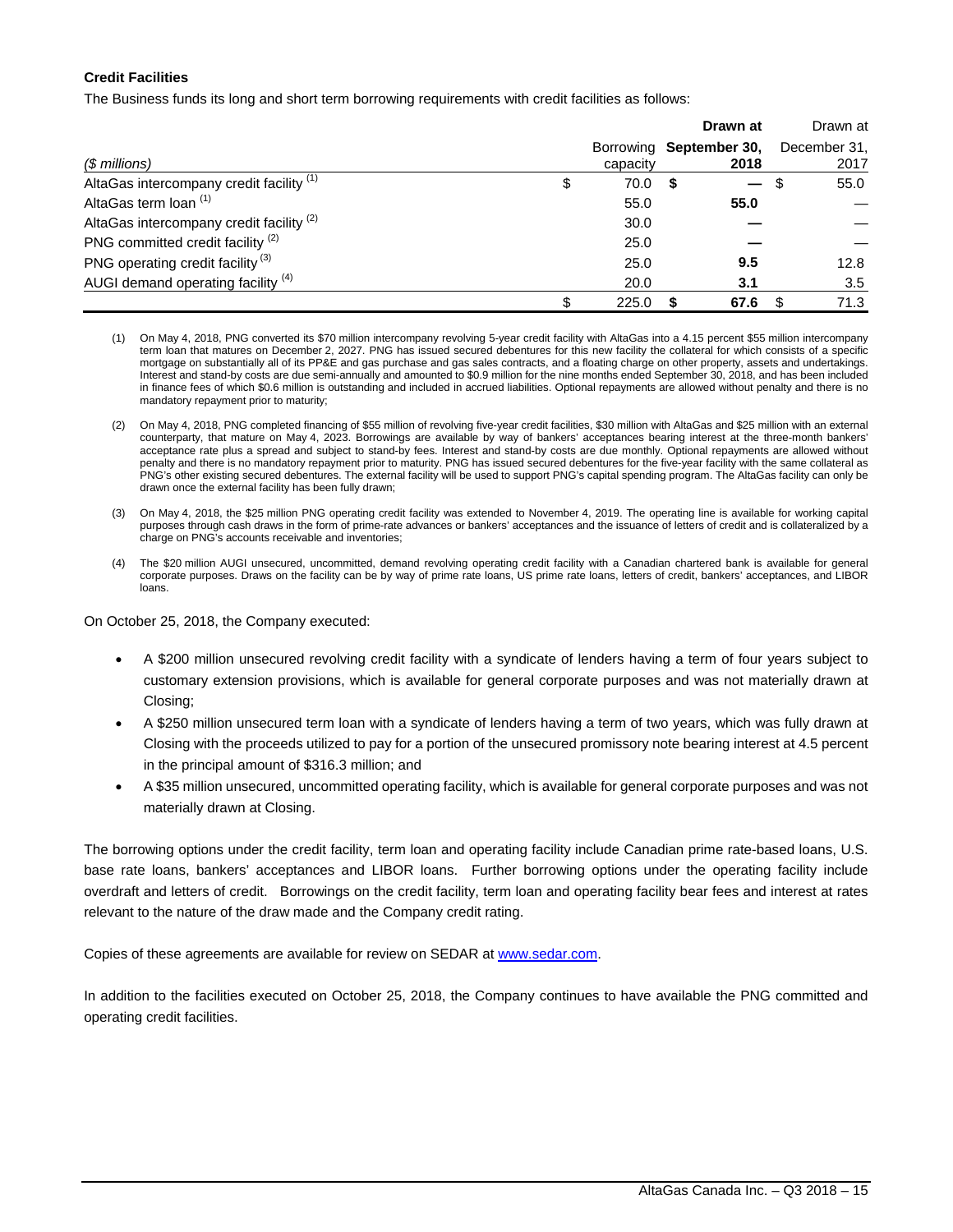## **Letters of credit**

Letters of credit of \$7.8 million were issued and outstanding by AltaGas on behalf of the Company and its subsidiaries at September 30, 2018.

### **INVESTED CAPITAL**

| Three months ended September 30, 2018 |                                   |                                   |    |                                                          |    |             | Three months ended September 30, 2017 |                     |    |                                                          |    |       |
|---------------------------------------|-----------------------------------|-----------------------------------|----|----------------------------------------------------------|----|-------------|---------------------------------------|---------------------|----|----------------------------------------------------------|----|-------|
| $$$ millions)                         | <b>Renewable</b><br><b>Energy</b> |                                   |    | <b>Utilities</b>                                         |    | Total       |                                       | Renewable<br>Energy |    | <b>Utilities</b>                                         |    | Total |
| Invested capital:                     |                                   |                                   |    |                                                          |    |             |                                       |                     |    |                                                          |    |       |
| PP&E                                  | \$                                |                                   | \$ | 21.9                                                     | \$ | 21.9        | \$                                    |                     | \$ | 16.1                                                     | \$ | 16.1  |
| Intangible assets                     |                                   |                                   |    | 1.8                                                      |    | 1.8         |                                       |                     |    |                                                          |    |       |
| Invested capital                      |                                   |                                   |    | 23.7                                                     |    | 23.7        |                                       |                     |    | 16.1                                                     |    | 16.1  |
| Disposals:                            |                                   |                                   |    |                                                          |    |             |                                       |                     |    |                                                          |    |       |
| PP&E                                  |                                   |                                   |    | (0.1)                                                    |    | (0.1)       |                                       |                     |    | (0.1)                                                    |    | (0.1) |
| Net invested capital                  | \$                                |                                   | S  | 23.6                                                     | \$ | 23.6        | \$                                    |                     | \$ | 16.0                                                     | \$ | 16.0  |
| $$$ millions)                         |                                   | <b>Renewable</b><br><b>Energy</b> |    | Nine months ended September 30, 2018<br><b>Utilities</b> |    | Total       |                                       | Renewable<br>Energy |    | Nine months ended September 30, 2017<br><b>Utilities</b> |    | Total |
| Invested capital:                     |                                   |                                   |    |                                                          |    |             |                                       |                     |    |                                                          |    |       |
| PP&E<br>Intangible assets             | \$                                |                                   | \$ | 45.8<br>2.0                                              | \$ | 45.8<br>2.0 | \$                                    |                     | \$ | 32.8                                                     | \$ | 32.8  |
| Invested capital                      |                                   |                                   |    | 47.8                                                     |    | 47.8        |                                       |                     |    | 32.8                                                     |    | 32.8  |
| Disposals:                            |                                   |                                   |    |                                                          |    |             |                                       |                     |    |                                                          |    |       |
| PP&E                                  |                                   |                                   |    | (0.3)                                                    |    | (0.3)       |                                       |                     |    | (0.5)                                                    |    | (0.5) |

On an ongoing basis, the Company plans to fund its capital program with cash from operations, drawing on its credit facilities, future debt offerings, and future issuance of preferred shares.

Net invested capital **\$**  $-$  \$ 47.5 \$ 47.5 \$  $-$  \$ 32.3 \$ 32.3

#### **Utilities segment**

The Utilities segment planned capital expenditure for 2018 is approximately \$80 million, which has received regulatory approval or is included in pending regulatory applications. The majority of the \$47.8 million year-to-date spend relates to system betterment, replacement of transmission and distribution lines and new business installations. The capital expenditure plan includes approximately \$4.5 million that PNG expects to spend in 2018 on the construction of a pipeline to facilitate the supply of product to a propane export terminal on Ridley Island.

#### **Renewable Energy segment**

There is no capital spending planned in connection with the Company's Renewable Energy assets.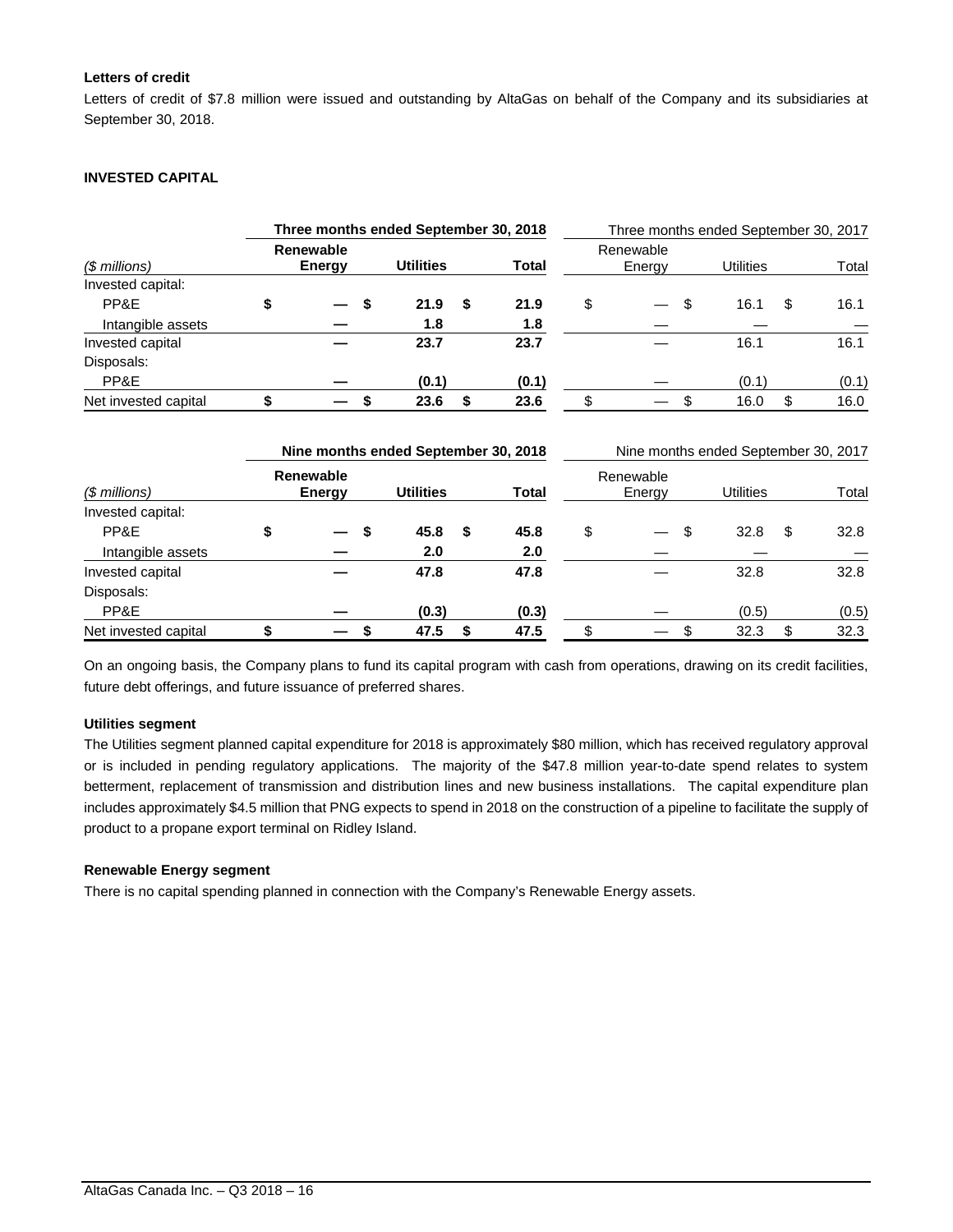#### **COMMITMENTS, CONTINGENCIES AND GUARANTEES**

#### **Commitments**

The Business has long-term natural gas purchase and transportation arrangements, service agreements, storage contracts and operating leases for office space and office equipment, all of which are transacted at market prices and in the normal course of business, the amount and timing of which are disclosed in note 20 to the Business' 2017 Annual Financial Statements.

The Business has an obligation to pay a minimum of \$6.3 million over the next four years pursuant to a service and maintenance agreement with Enercon GmbH in respect of the Bear Mountain wind turbines.

In 2017, HGL signed a Precedent Agreement (PA) with the intention of entering into a long-term (22 year) contract with Portland Natural Gas Transmission System (PNGTS) for natural gas transportation capacity from the Dawn Hub in Ontario to Nova Scotia on the Maritimes and Northeast Pipeline System. The PA with PNGTS was subject to HGL satisfying a condition precedent of obtaining regulatory approval by July 31, 2018 for the contract to proceed. On June 1, 2018, HGL received approval from the NSUARB to enter into this contract and recover associated costs of the contract from its customers through regulated rates. The contract will commence on November 1, 2018.

#### **Guarantees**

In October 2014, HGL entered into a throughput service contract with Enbridge Inc. (formerly Spectra Energy Corp.) for the use of the expansion of its Algonquin Gas Transmission and Maritimes & Northeast Pipeline systems (the Atlantic Bridge Project). The contract will commence upon completion of the construction of the pipelines and it will expire 15 years thereafter. As at September 30, 2018 and December 31, 2017, two guarantees were outstanding that total US\$91.7 million to stand by all payment obligations under the throughput service agreement.

#### **Indemnifications**

Under the terms of its gas transportation and supply agreements with certain customers, PNG has provided an indemnity for all damages, claims or actions arising from any act or accident in connection with the installation, presence, maintenance and operations of its property, plant and equipment, or in connection with the presence of gas deemed to be in its possession and control. PNG has \$50 million of insurance coverage for third party liability with a \$0.1 million deductible. PNG has also provided environmental indemnity to certain secured debenture holders for any losses arising from non-compliance by PNG with applicable environmental laws.

## **Contingencies**

The Business is subject to various legal claims and actions arising in the normal course of business. While the final outcome of such legal claims and actions cannot be predicted with certainty, the Business does not believe that the resolution of such claims and actions will have a material impact on the Business' combined financial position or results of operations.

#### **NON-GAAP FINANCIAL MEASURES**

This MD&A contains references to certain financial measures used by the Business that do not have a standardized meaning prescribed by U.S. GAAP and may not be comparable to similar measures presented by other entities. Readers are cautioned that these non-GAAP measures should not be construed as alternatives to other measures of financial performance calculated in accordance with U.S. GAAP. The non-GAAP measures and their reconciliation to U.S. GAAP financial measures are shown below. These non-GAAP measures provide additional information that Management believes is meaningful in describing the Business' operational performance, liquidity and capacity to fund dividends, capital expenditures, and other investing activities. The specific rationale for, and incremental information associated with, each non-GAAP measure is discussed below.

References to normalized EBITDA, normalized net income and normalized funds from operations throughout this MD&A have the meanings as set out in this section.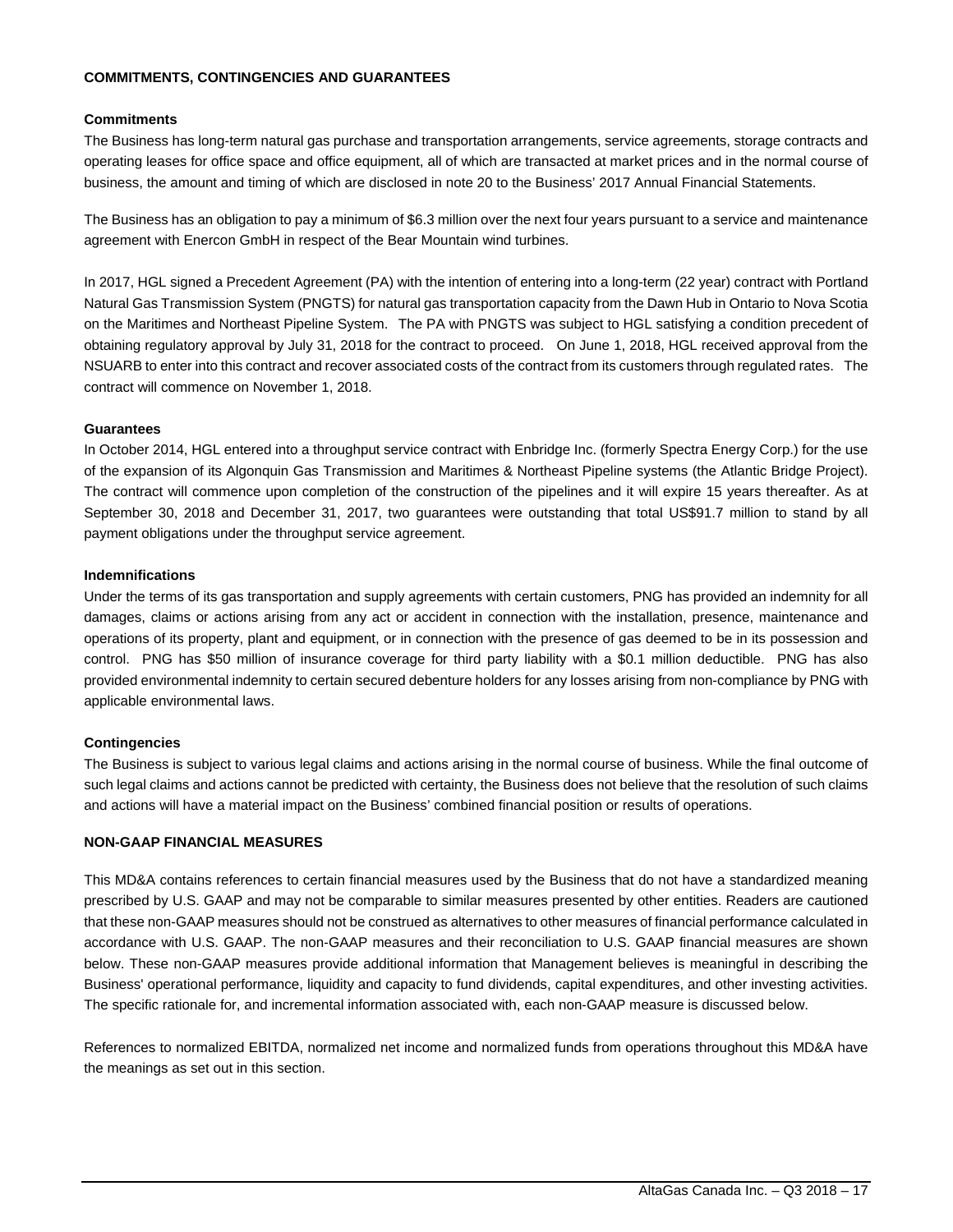#### **Normalized EBITDA**

|                                                     |   | Three months ended |              |             | Nine months ended<br>September 30 |  |
|-----------------------------------------------------|---|--------------------|--------------|-------------|-----------------------------------|--|
|                                                     |   |                    | September 30 |             |                                   |  |
| (\$ millions)                                       |   | 2018               | 2017         | 2018        | 2017                              |  |
| Normalized EBITDA                                   | D | 15.9<br>- \$       | 16.5         | 70.1<br>\$. | 70.5                              |  |
| Add (deduct):                                       |   |                    |              |             |                                   |  |
| Unrealized gain (loss) on foreign exchange contract |   | (0.3)              | (0.4)        | 0.8         | (1.3)                             |  |
| Accretion expenses                                  |   |                    |              | (0.1)       |                                   |  |
| Depreciation and amortization                       |   | (7.6)              | (7.0)        | (22.0)      | (21.1)                            |  |
| Interest expense                                    |   | (7.2)              | (6.7)        | (20.9)      | (19.7)                            |  |
| Income tax expense                                  |   | (0.3)              | (0.5)        | (3.5)       | (3.8)                             |  |
| Net income after taxes                              |   | 0.5                | 1.9          | 24.4        | 24.6                              |  |

Normalized EBITDA is a measure of the Business' operating profitability prior to how business activities are financed, assets are amortized, or earnings are taxed. Normalized EBITDA is calculated using net income adjusted for pre-tax depreciation and amortization, interest expense, and income tax expense, accretion expenses, and foreign exchange gains (losses). Normalized EBITDA is frequently used by analysts and investors in the evaluation of entities within the industry as it excludes items that can vary substantially between entities depending on the accounting policies chosen, the book value of assets and the capital structure.

Normalized EBITDA as presented should not be viewed as an alternative to net income after taxes or other measures of income calculated in accordance with U.S. GAAP as an indicator of performance.

#### **Normalized Net Income**

|                                                     | Three months ended<br>September 30 |               |  |       | Nine months ended<br>September 30 |      |  |       |  |
|-----------------------------------------------------|------------------------------------|---------------|--|-------|-----------------------------------|------|--|-------|--|
| (\$ millions)                                       |                                    | 2018          |  | 2017  |                                   | 2018 |  | 2017  |  |
| Normalized net income                               |                                    | 0.8           |  | 2.3   |                                   | 23.6 |  | 25.9  |  |
| Add (deduct):                                       |                                    |               |  |       |                                   |      |  |       |  |
| Unrealized gain (loss) on foreign exchange contract |                                    | (0.3)         |  | (0.4) |                                   | 0.8  |  | (1.3) |  |
| Net income after taxes                              |                                    | $0.5^{\circ}$ |  | 1.9   |                                   | 24.4 |  | 24.6  |  |

Normalized net income represents net income after taxes adjusted for foreign exchange gains (losses). This measure is presented in order to enhance the comparability of results, as it reflects the underlying performance of the Business.

Normalized net income as presented should not be viewed as an alternative to net income after taxes or other measures of income calculated in accordance with U.S. GAAP as an indicator of performance.

## **Normalized Funds from Operations**

|                                                |       | Three months ended<br>September 30 |      | Nine months ended<br>September 30 |
|------------------------------------------------|-------|------------------------------------|------|-----------------------------------|
| (\$ millions)                                  | 2018  | 2017                               | 2018 | 2017                              |
| Normalized funds from operations               | 4.6   | 3.8                                | 61.3 | 40.6                              |
| Add (deduct):                                  |       |                                    |      |                                   |
| Net change in operating assets and liabilities | (0.2) | 6.2                                | 2.2  | 7.5                               |
| Cash from operations                           | 4.4   | 10.0                               | 63.5 | 48.1                              |

Normalized funds from operations is used to assist Management and investors in analyzing the liquidity of the Business without regard to changes in operating assets and liabilities in the period. Management uses this measure to understand the ability to generate funds for use in investing and financing activities.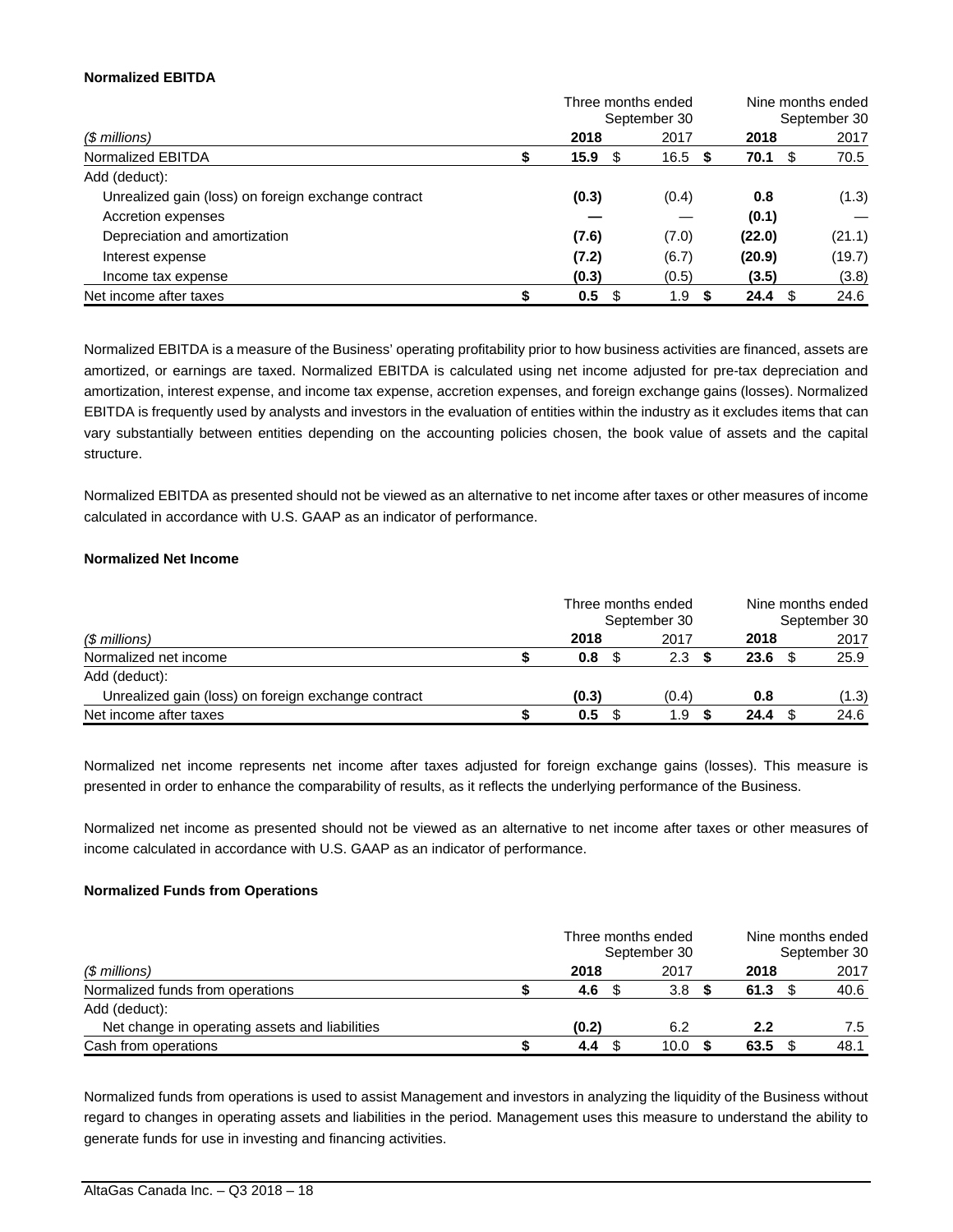Normalized funds from operations for the nine months ended September 30, 2018 includes a \$20.3 million distribution from Northwest Hydro Limited Partnership that occurred concurrently with a change in the ownership of that entity.

Normalized funds from operations as presented should not be viewed as an alternative to cash from operations or other cash flow measures calculated in accordance with U.S. GAAP as an indicator of liquidity.

#### **RELATED PARTY TRANSACTIONS**

The Business has historically been managed and operated in the normal course of business by AltaGas along with other AltaGas affiliates. Accordingly, certain shared costs have been allocated to the Business and reflected as expenses in the separate combined financial statements. Management of AltaGas and the Business consider the allocation methodologies used to be reasonable and appropriate reflections of the related expenses attributable to the Business for purposes of the separate combined financial statements; however, the expenses reflected in the Business' separate combined financial statements may not be indicative of the actual expenses that would have been incurred during the periods presented if the Business historically operated as a separate entity. In addition, the expenses reflected in the separate combined financial statements may not be indicative of expenses that will be incurred in the future by the Business. Significant transactions with AltaGas are discussed individually as follows:

#### **Cash Management**

The Business participates in AltaGas' centralized cash management programs. For certain of the Business' operating facilities, cash receipts are received and disbursements are made by AltaGas, with any excess cash being retained by AltaGas. For the purpose of these Interim Financial Statements, the net cash retained by AltaGas is reflected as Due from Related Party in the Combined Balance Sheets. Cash retained by AltaGas on behalf of the Business is not kept in specific accounts for the Business and is instead comingled with cash from other AltaGas entities.

#### **Pension and Other Post-Employment Benefit Plans**

The Business sponsors several pension and post-employment plans. In addition, the Business employees also participate in certain pension plan and post-employment benefit plans sponsored by AltaGas. There is no contractual agreement or stated policy between the Business and AltaGas for charging the costs of these plans (note that the Business comprises parts of multiple legal entities).

All obligations pursuant to these plans are obligations of AltaGas and as such are not included in the Business' Combined Balance Sheets. AltaGas allocates to the Business, the net periodic benefit costs associated with employees that are beneficiaries of pensions and other employment benefit costs. These costs are included in operating and administrative expenses in the Combined Statements of Income. AltaGas contributes to these plans. The amount contributed to these plans by AltaGas on the Business' behalf cannot be determined.

#### **Derivatives**

Derivatives that relate to the Business are entered into on behalf of the Business by another AltaGas entity.

#### **Allocated Corporate Costs**

Allocated costs include AltaGas charges including, but not limited to: board of directors, executive management, finance, accounting and tax, legal and compliance, office services and corporate resources, information technology and procurement. These costs are included in operating and administrative expenses in the Combined Statements of Income and have a pre-tax total of \$2.3 million and \$7.0 million for the three and nine month periods ended September 30, 2018, respectively (\$2.1 million and \$6.4 million for the three and nine month periods ended September 30, 2017, respectively). The costs were allocated to the Business based on similar methodology used to allocate costs within AltaGas, which is a combination of asset values, payroll expenses and earnings. Note that these expenses may have been different had the Business been a separate entity during the periods presented.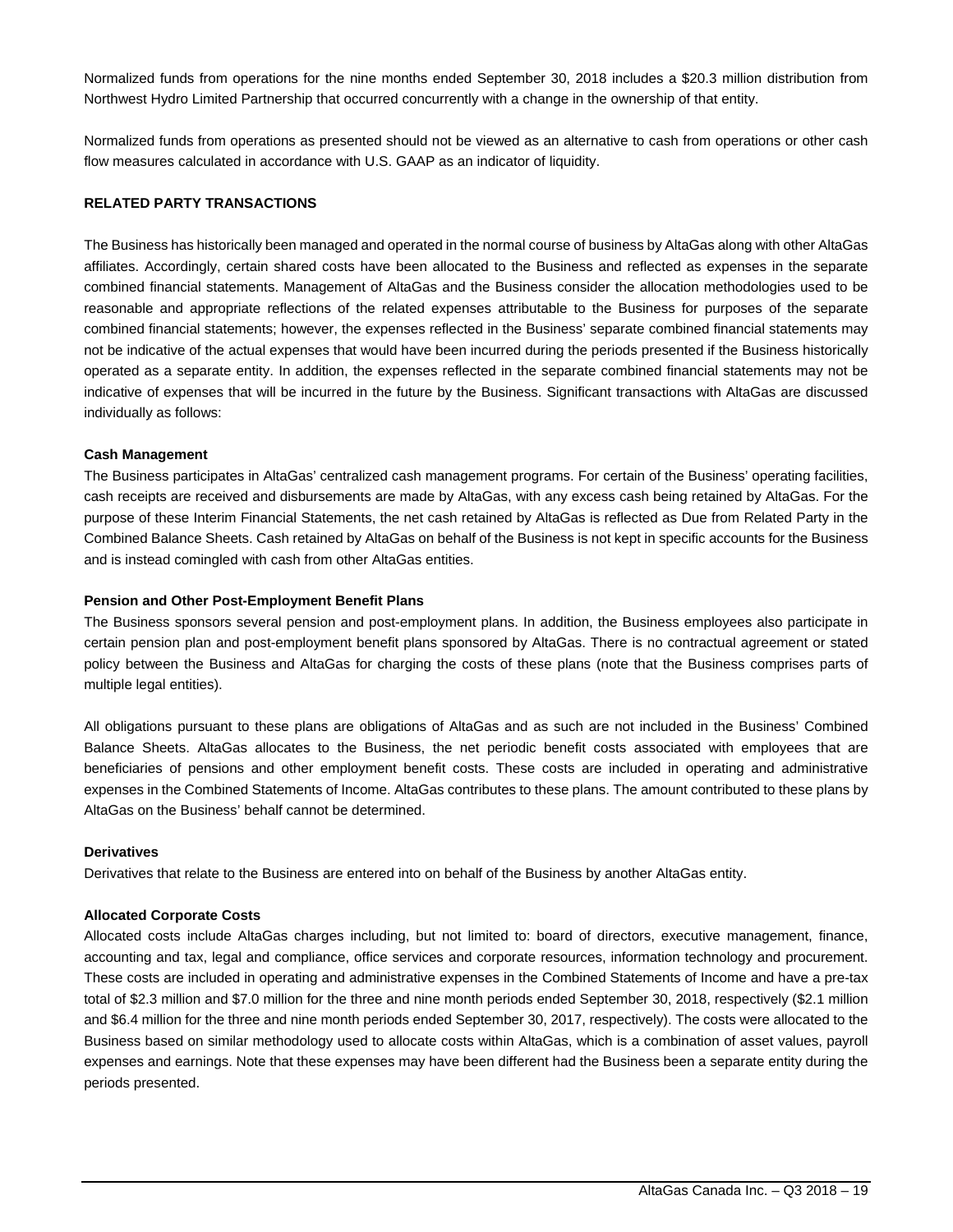### **OUTSTANDING SECURITY DATA**

The Company, PNG and the assets acquired pursuant to the Acquisition have share capital that, as at September 30, 2018, was owned directly or indirectly by AltaGas. Since the Interim Financial Statements were prepared in anticipation of a subsequent transaction and are not consolidated financial statements, AltaGas' interest in the equity of the combined entity has been presented as Net Parental Investment.

#### **2018 OUTLOOK**

The performance of the Business in 2018 will be dependent on a number of business environment and operational factors:

#### **Business environment**

- *Economic environment* The jurisdictions in which the Business operates have experienced moderate growth to date in 2018, which is expected to continue during the remainder of the year. The Utilities segment is expected to achieve customer growth in line with such general economic conditions. The Renewable Energy segment is less susceptible to changes in the economic environment since all of its power is sold pursuant to PPAs in place.
- *Competitive environment* The Utilities segment operates in competition with alternative fuel sources, notably in Nova Scotia. The ability to increase market penetration is closely tied to maintaining the competitiveness of burner-tip natural gas price relative to alternative energy sources. The Business expects to maintain market share during the remainder of 2018.
- *Regulatory environment* The activities of the Utilities segment are regulated by the BCUC, AUC, NSUARB and the Northwest Territories Public Utilities Board. The performance of the Business is dependent upon approval of its regulatory applications by a supportive regulatory regime. The Business expects to maintain constructive relationships with its regulators.
- *Legislative environment* The Business is subject to changes in both federal and provincial climate change legislation. Since compliance costs are recovered through customer billings, the financial impact of such legislative change is expected to be limited.

#### **Operational**

- *Sales volumes and generating capacity* The sales volume of the Utilities segment and generating capacity of the Renewable Energy segment are subject to a number of internal and external factors including, but not limited to, weather, planned and unplanned outages and the general economic environment. The Business does not expect sales volumes or generating capacity to be significantly impacted by controllable factors during the remainder of 2018.
- *Operating and administrative expenses* The Utilities segment's success in managing its operating and administrative expenses affords the Utilities segment the opportunity to earn its regulated return. The Business expects operating and administrative expenses to increase over time primarily due to inflation, although inflationary increases would generally be recovered through rate increases.
- *Interest expense* Although the Business has floating rate debt, the majority of its financing is in the form of fixed rate debt and exposure to interest rate risk is therefore expected to be limited.
- *Income taxes* The Business expects the statutory tax rate to remain at approximately 27 percent during the remainder of 2018, no tax rate changes having been enacted or announced to date during 2018. Taxes would generally be recovered through rates.
- *Accounting estimates* A number of accounting estimates, which are detailed in the *Critical Accounting Estimates* section of this MD&A, are based on the current economic environment and outlook. Changes in market conditions that affect, for example, commodity prices or interest rates, could impact profitability, liquidity or asset valuation. The Business does not expect market conditions to change significantly during the remainder of 2018.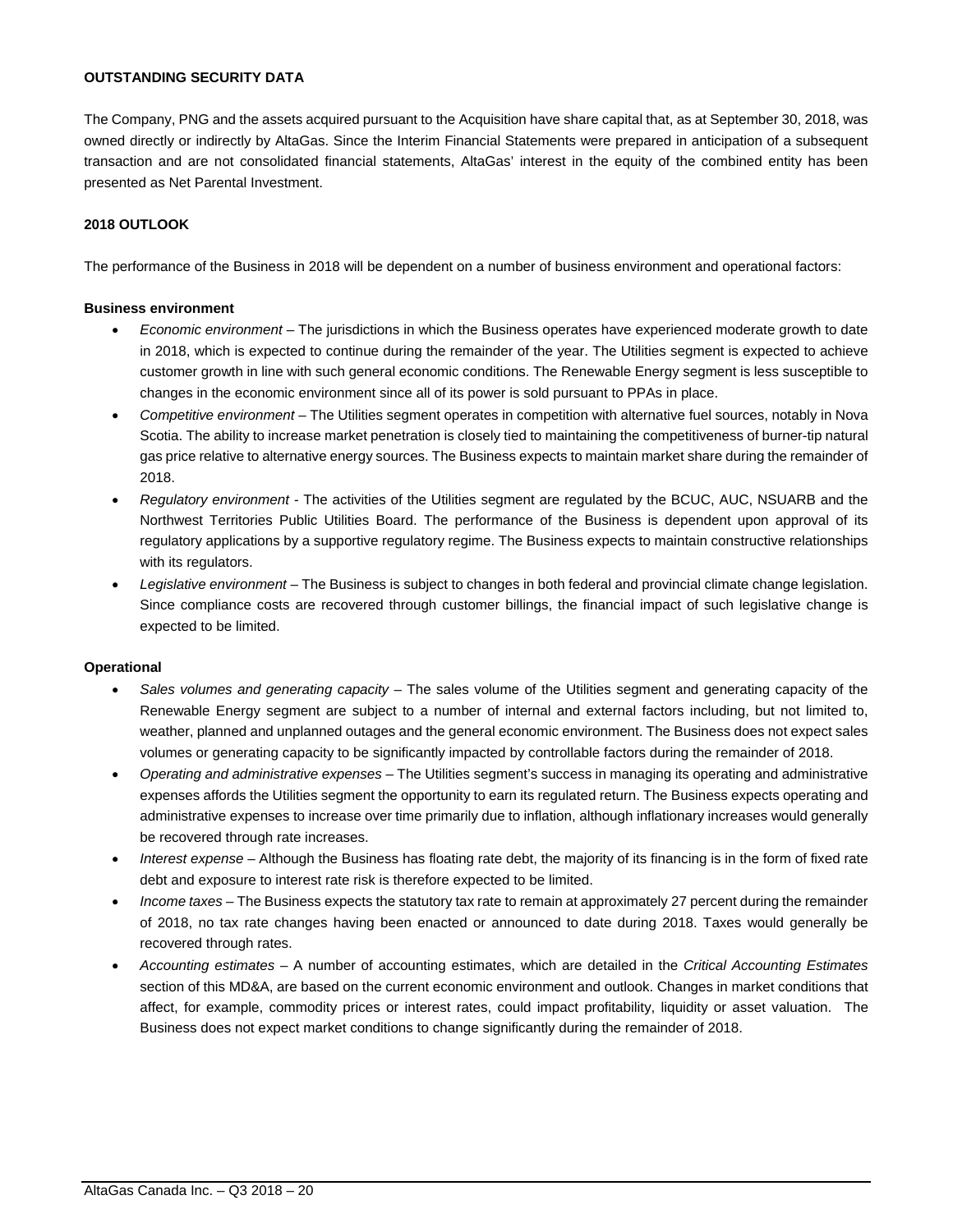#### **CRITICAL ACCOUNTING ESTIMATES**

Since a determination of the value of many assets, liabilities, revenues and expenses is dependent upon future events, the preparation of the Business' Interim Financial Statements requires the use of estimates and assumptions that have been made using careful judgment. The Business' significant accounting policies are described in the note 2 to the Annual Financial Statements. Certain of these policies involve critical accounting estimates as a result of the requirement to make particularly subjective or complex judgments about matters that are inherently uncertain, and because of the likelihood that materially different amounts could be reported under different conditions or using different assumptions.

Significant estimates and judgments made by Management in the preparation of the Interim Financial Statements are outlined below:

#### **Regulatory Assets and Liabilities**

AUI, HGL and PNG engage in the delivery and sale of natural gas and are regulated by the following regulatory agencies: AUC, NSUARB and BCUC, respectively.

The regulatory agencies exercise statutory authority over matters such as tariffs, rates, construction, operations, financing, returns and certain contracts with customers. In order to recognize the economic effects of the actions and decisions of the regulators, the timing of recognition of certain assets, liabilities, revenues and expenses as a result of regulation may differ from that otherwise expected using U.S. GAAP for entities not subject to rate regulation.

Regulatory assets represent future revenues associated with certain costs incurred in the current period or in prior periods that are expected to be recovered from customers in future periods through the rate-setting process. Regulatory liabilities represent future reductions or limitations of increases in revenue associated with amounts that are expected to be refunded to customers through the rate-setting process.

#### **Asset Impairment**

The Business reviews long-lived assets and intangible assets with finite lives whenever events or changes in circumstances indicate that the carrying value of such assets may not be recoverable. Recoverability is determined based on an estimate of undiscounted cash flows, and measurement of an impairment loss is determined based on the fair value of the assets. The determination of fair value requires Management to make assumptions about future cash inflows and outflows over the life of an asset. Any changes to assumptions used for the future cash flow could result in revisions to the evaluation of the recoverability of the long-lived assets or intangible assets and the recognition of an impairment loss in the Interim Financial Statements.

The Business also tests goodwill for impairment annually or more frequently if events or changes in circumstances indicate that it is more likely than not that the fair value of a reporting unit is less than its carrying value. The Business has the option to first assess qualitative factors to determine whether it is necessary to perform the two-step goodwill impairment test. If the two-step goodwill impairment test is performed, the first step is to compare the fair value of the Business' reporting units to the carrying values. If the carrying value of a reporting unit, including allocated goodwill, exceeds its fair value, goodwill impairment is measured as the excess of the carrying value amount of the reporting unit's allocated goodwill over the implied fair value of the goodwill. The fair value used in the quantitative impairment test of goodwill requires estimating future cash flows as well as appropriate discount rates. The Business assessed goodwill for impairment as at December 31, 2017 and determined that no write-down was required.

#### **Revenue**

Revenue includes natural gas sales that are recorded on the basis of estimates of customer usage from the last meter reading date to the end of the reporting period.

#### **Asset Retirement Obligations**

The Business records liabilities relating to asset retirement obligations when there is a legal obligation. In estimating the obligations, Management is required to make assumptions regarding inflation and discount rates, ultimate amounts and timing of settlements, and expected changes in environmental laws and regulation.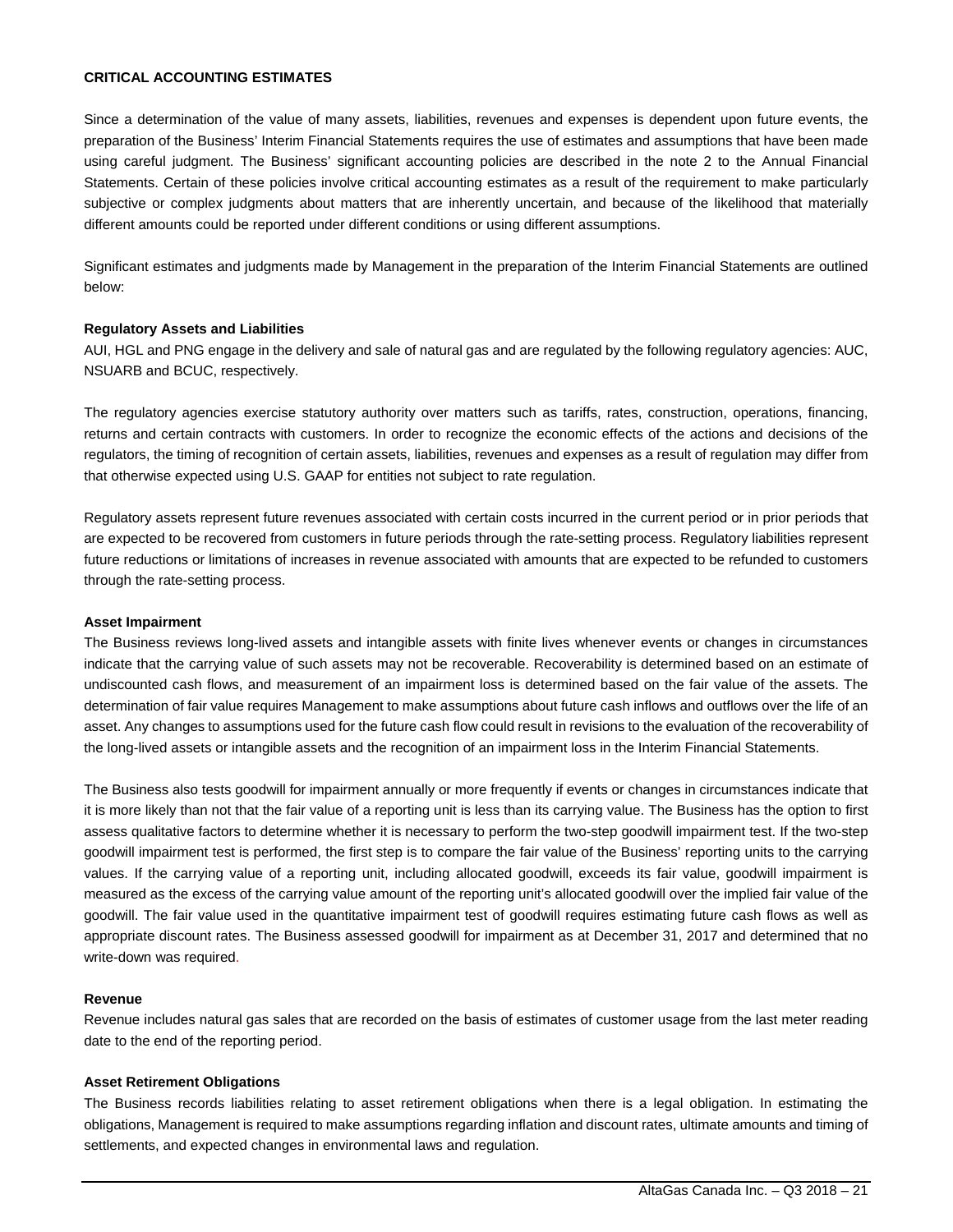### **Income Taxes**

The Business is subject to the provisions of the Income Tax Act (Canada) for purposes of determining the amount of income that will be subject to tax in Canada. The determination of the Business' provision for income taxes requires the application of these complex rules.

Deferred income tax assets and liabilities are recognized in the Interim Financial Statements. The recognition of deferred tax assets depends on the assumption that future earnings will be sufficient to realize the deferred benefit. A valuation allowance is recorded against deferred tax assets where all or a portion of that asset is not expected to be realized. The amount of the deferred tax asset or liability recorded is based on Management's best estimate of the timing of the realization of the assets or liabilities.

If Management's interpretation of tax legislation differs from that of tax authorities, or timing of reversals is not as anticipated, the provision for income taxes could increase or decrease in future periods. See note 13 to the 2017 Annual Financial Statements.

#### **Pension Plans and Post-Retirement Benefits**

The determination of pension plan obligations and expense is based on a number of actuarial assumptions. Critical assumptions include the expected long-term rate-of-return on plan assets, the discount rate applied to pension plan obligations, and the expected rate of compensation increase. For post-retirement benefit plans, which provide for certain health care premiums and life insurance benefits for qualifying retired employees and which are not funded, critical assumptions in determining post-retirement obligations and expense are the discount rate and the assumed health care cost trend rates. Notes 2 and 19 to the 2017 annual Combined Financial Statements include information on the assumptions used for the purposes of recording the funding status of the plans and the associated expenses.

#### **Depreciation and Amortization**

Depreciation and amortization of property, plant, and equipment and intangible assets are based on Management's judgment of the estimated useful life of the assets. When it is determined that assigned asset lives do not reflect the estimated remaining period of benefit, prospective changes are made to the depreciable lives of those assets. For regulated entities, amortization rates are generally prescribed by the applicable regulatory authority. There are a number of uncertainties inherent in estimating the remaining useful life of certain assets and changes in assumptions could result in material adjustments to the amount of amortization that the Business recognizes from period to period.

#### **Loss Contingencies**

The Business is subject to various legal claims and actions arising in the normal course of business. Liabilities for loss contingencies are determined on a case-by-case basis and are accrued for when it is probable that a liability has been incurred and the amount can be reasonably estimated. Significant judgement is required to determine the probability of having incurred the liability and the estimated amount. Estimates are reviewed regularly and updated as new information is received. As at September 30, 2018, no provisions on loss contingencies have been recorded by the Business. However, due to the inherent uncertainty of the litigation process, the resolution of any particular contingencies could have a material adverse effect on the Business' results of operations or financial position.

#### **Fair Value of Financial Instruments**

Fair value is defined as the amount of consideration that would be agreed upon in an arms-length transaction, other than a forced sale or liquidation, between knowledgeable, willing parties who are under no compulsion to act. The best evidence of fair value is a quoted bid or ask price, as appropriate, in an active market. Fair value based on unadjusted quoted prices in an active market requires minimal judgment by Management. Where bid or ask prices in an active market are not available, Management's judgment on valuation inputs is necessary to determine fair value. The Business uses derivative instruments to manage fluctuations in foreign exchange rates. The Business estimates forward prices based on published sources adjusted for factors specific to the asset or liability, including currency exchange. The forward curves used to mark these derivative instruments to market are vetted against public sources. Changes in estimates and assumptions about these inputs could affect the reported fair value.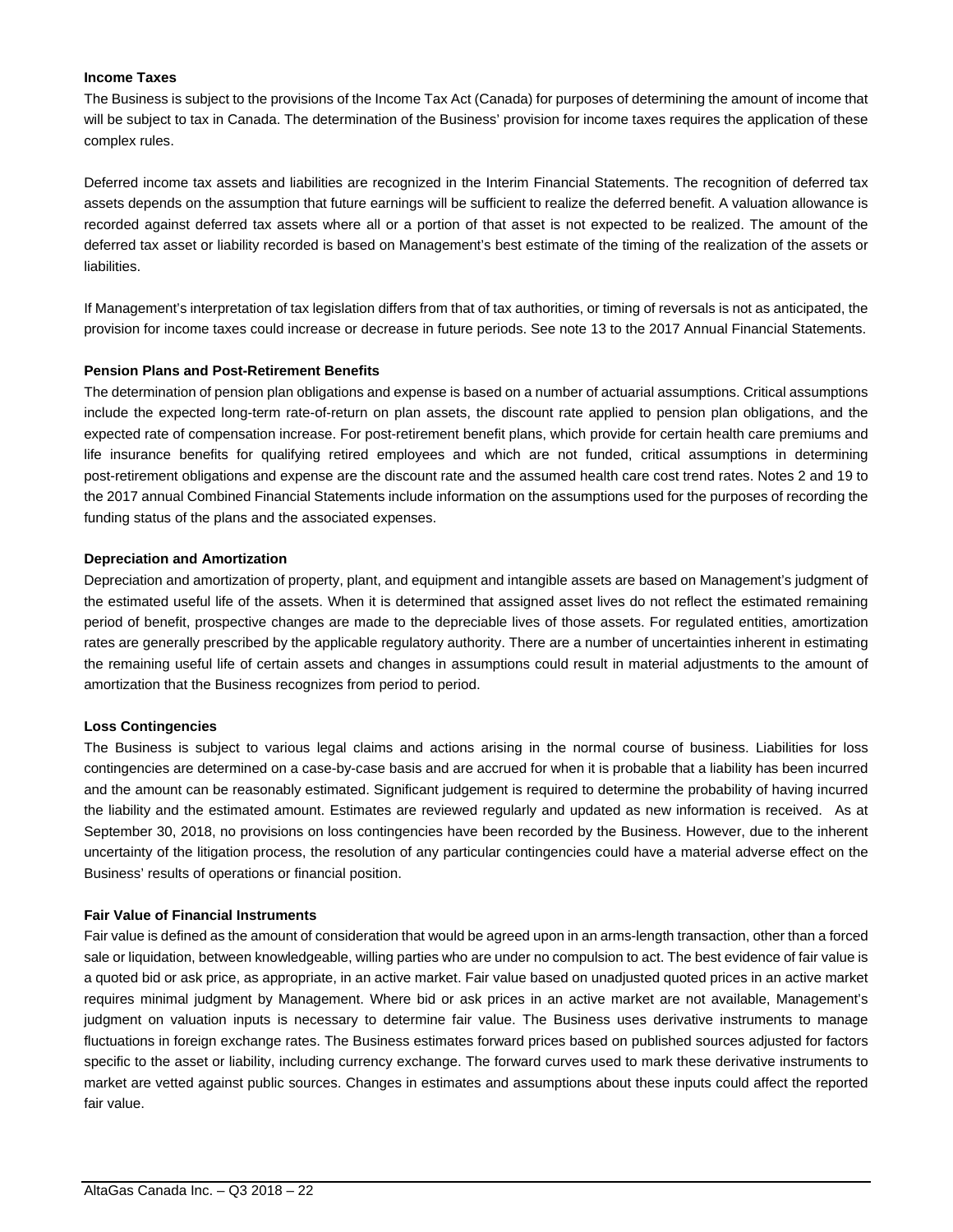## **ADOPTION OF NEW ACCOUNTING STANDARDS AND FUTURE ACCOUNTING CHANGES**

Effective January 1, 2018, the Business adopted the following Financial Accounting Standards Board (FASB) issued Accounting Standards Updates (ASU):

- ASU No. 2014-09 "Revenue from Contracts with Customers" and all related amendments (collectively "ASC 606"). The Business adopted ASC 606 using the modified retrospective method to contracts that have not been completed as at January 1, 2018. Under the modified retrospective method, the comparative information is not adjusted. The adoption of ASC 606 impacted the timing of revenue recognition in relation to contracts with take-or-pay or minimum volume commitments whereby the customers have make up rights for deficiency quantities. However, on adoption, no cumulative adjustments to opening retained earnings were required for this change in revenue recognition pattern as none of the customers had material deficiency quantities. Please also refer to note 6 for further details. The Business does not expect the application of ASC 606 to have a material impact on its combined financial statements in 2018;
- ASU No. 2016-01 "Recognition and Measurement of Financial Assets and Financial Liabilities" which revised an entity's accounting related to (1) the classification and measurement of investments in equity securities and (2) the presentation of certain fair value changes for financial liabilities measured at fair value. It also amended certain disclosure requirements associated with the fair value of financial instruments. The provisions of this ASU did not have a material impact on the Business' combined financial statements;
- ASU No. 2016-15 "Statement of Cash Flows: *Classification of Certain Cash Receipts and Cash Payments". The*  amendments in this ASU clarified the classification of certain cash flow transactions on the statement of cash flow. The adoption of this ASU did not have a material impact on the Business' combined financial statements;
- ASU No. 2016-16 "Income Taxes: Intra-Entity Transfers of Assets Other Than Inventory". The amendments in this ASU revised the accounting for income tax consequences on intra-entity transfers of assets by requiring an entity to recognize current and deferred tax on intra-entity transfers of assets other than inventory when the transfer occurs. The adoption of this ASU did not have a material impact on the Business' combined financial statements;
- ASU No. 2016-18 "Statement of Cash Flows: Restricted Cash". The amendments in this ASU required those amounts deemed to be restricted cash and restricted cash equivalents to be included in the cash and cash equivalents balance on the statement of cash flows. The adoption of this ASU did not have a material impact on the Business' combined financial statements;
- ASU No. 2017-01 "Business Combinations: Clarifying the Definition of a Business". The amendments in this ASU changed the definition of a business to assist entities with evaluating when a set of transferred assets and activities is a business. The Business will apply the amendments to this ASU prospectively;
- ASU No. 2017-04 "Intangibles Goodwill and Other: Simplifying the Test for Goodwill Impairment". The amendments in this ASU removed Step 2 of the goodwill impairment test, eliminating the requirement to determine the fair value of individual assets and liabilities of a reporting unit to measure the goodwill impairment. The Business early adopted this ASU. The adoption of this ASU did not have a material impact on the Business' combined financial statements;
- ASU No. 2017-05 "Other Income Gains and Losses from the De-recognition of Nonfinancial Assets: Clarifying the Scope of Asset De-recognition Guidance and Accounting for Partial Sales of Nonfinancial Assets". The amendments in this ASU clarified the scope of ASC 610-20 as well as the accounting for partial sales of nonfinancial assets. The adoption of this ASU did not have a material impact on the Business' combined financial statements;
- ASU No. 2017-07 "Compensation Retirement Benefits: Improving the Presentation of Net Periodic Pension Cost and Net Periodic Postretirement Benefit Cost". The amendments in this ASU revised the presentation of net periodic pension cost and net periodic postretirement benefit cost on the income statement and limited the components that are eligible for capitalization in assets to only the service cost component. The Business applied the change in presentation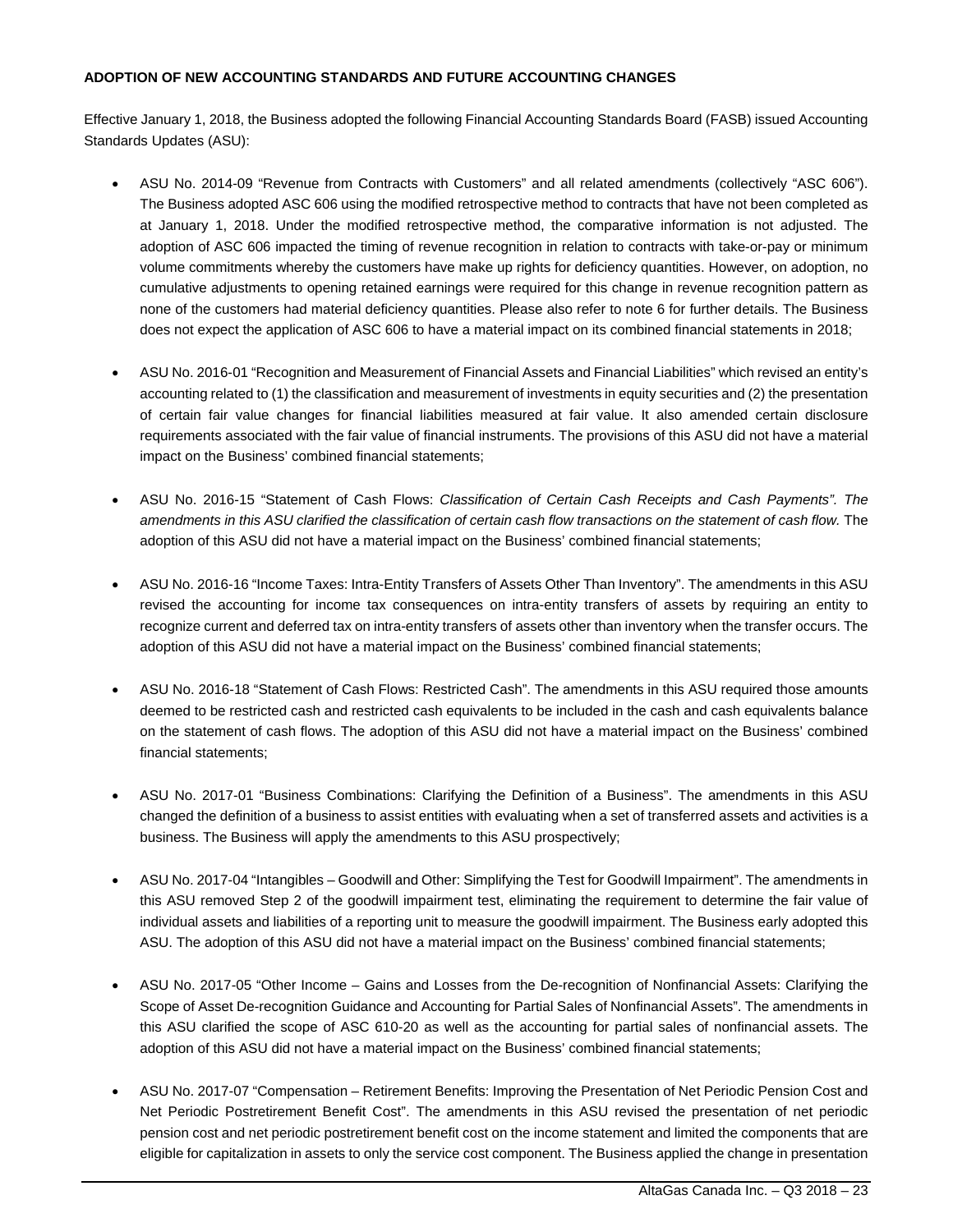of the current service cost and other components of net benefit cost on the income statement retrospectively. As a result, \$nil million and \$0.6 million of net benefit cost associated with other components were reclassified from the line item "Operating and administrative" to "Other loss" on the Combined Statement of Income for the three and nine months ended September 30, 2017. The Business applied the change related to the capitalization of the service cost prospectively. The adoption of this ASU did not have a material impact on the Business' combined financial statements;

- ASU No. 2017-09 "Compensation Stock Compensation: Scope of Modifications Accounting". The amendments in this ASU provided guidance on the types of changes to the terms or conditions of share-based payment arrangements to which an entity would be required to apply modification accounting. The guidance was applied prospectively and did not have a material impact on the Business' combined financial statements;
- ASU No. 2017-12 "Derivatives and Hedging Targeted Improvements to Accounting for Hedging Activities". The amendments in this ASU improved the financial reporting of hedging relationships to better portray the economic results of an entity's risk management activities in its financial statements and made certain targeted improvements to simplify the application of hedge accounting. The Business early adopted this ASU. The adoption of this ASU did not have a material impact on the Business' combined financial statements; and
- ASU No. 2018-03 "Technical Corrections and Improvements to Financial Instruments Overall". The amendments in this ASU clarified certain aspects of the guidance issued in ASU No. 2016-01. The Business early adopted this ASU. The adoption of this ASU did not have a material impact on the Business' combined financial statements.

## **FUTURE CHANGES IN ACCOUNTING PRINCIPLES**

In February 2016, FASB issued ASU No. 2016-02 "Leases", which requires lessees to recognize on the balance sheet a right-of-use asset and a lease liability for all leases with lease terms greater than 12 months. Lessor accounting remains substantially unchanged, however, the ASU modifies what qualifies as a sales-type and direct financing lease and eliminates the real estate-specific provisions included in ASC 840. The ASU also requires additional disclosures regarding leasing arrangements. In January 2018, FASB issued ASU No. 2018-01 "Land Easement Practical Expedient for Transition to Topic 842" providing entities with an optional election not to evaluate existing and expired land easements not previously accounted for as leases under ASC 840 using the provisions of ASC 842. The amendments to the new leases standard are effective for fiscal years beginning after December 15, 2018, including interim periods within those fiscal years. In transition, lessees and lessors are required to recognize and measure leases at the beginning of the earliest period presented using a modified retrospective approach. The Business is currently performing a scoping exercise by gathering a complete inventory of lease contracts in order to evaluate the impact of adopting ASC 842 on its combined financial statements, but expects that the new standard will have an impact on the Company's balance sheet as all operating leases will need to be reflected on the balance sheet upon adoption. In addition, the Business currently expects to utilize the transition practical expedients which allow entities to not have to reassess whether an arrangement contains a lease under the provisions of ASC 842.

In June 2016, FASB issued ASU No. 2016-13 "Financial Instruments – Credit Losses: Measurement of Credit Losses on Financial Instruments". The amendments in this ASU replace the current "incurred loss" impairment methodology with an "expected loss" model for financial assets measured at amortized cost. The amendments in this ASU are effective for fiscal years beginning after December 15, 2020, and interim periods within those fiscal years. Early adoption is permitted. The Business is currently assessing the impact of this ASU on its combined financial statements.

In February 2018, FASB issued ASU No. 2018-02 "Income Statement – Reporting Comprehensive Income: Reclassification of Certain Tax Effects from Accumulated Other Comprehensive Income". The amendments in this ASU allow a reclassification from accumulated other comprehensive income to retained earnings for stranded tax effects resulting from the Tax Cuts and Jobs Act. The amendments in this ASU are effective for fiscal years beginning after December 15, 2018, and interim periods within those fiscal years. Early adoption is permitted and the Business plans to adopt this ASU effective July 1, 2018. The adoption of this ASU is not expected to have a material impact on the Business' combined financial statements.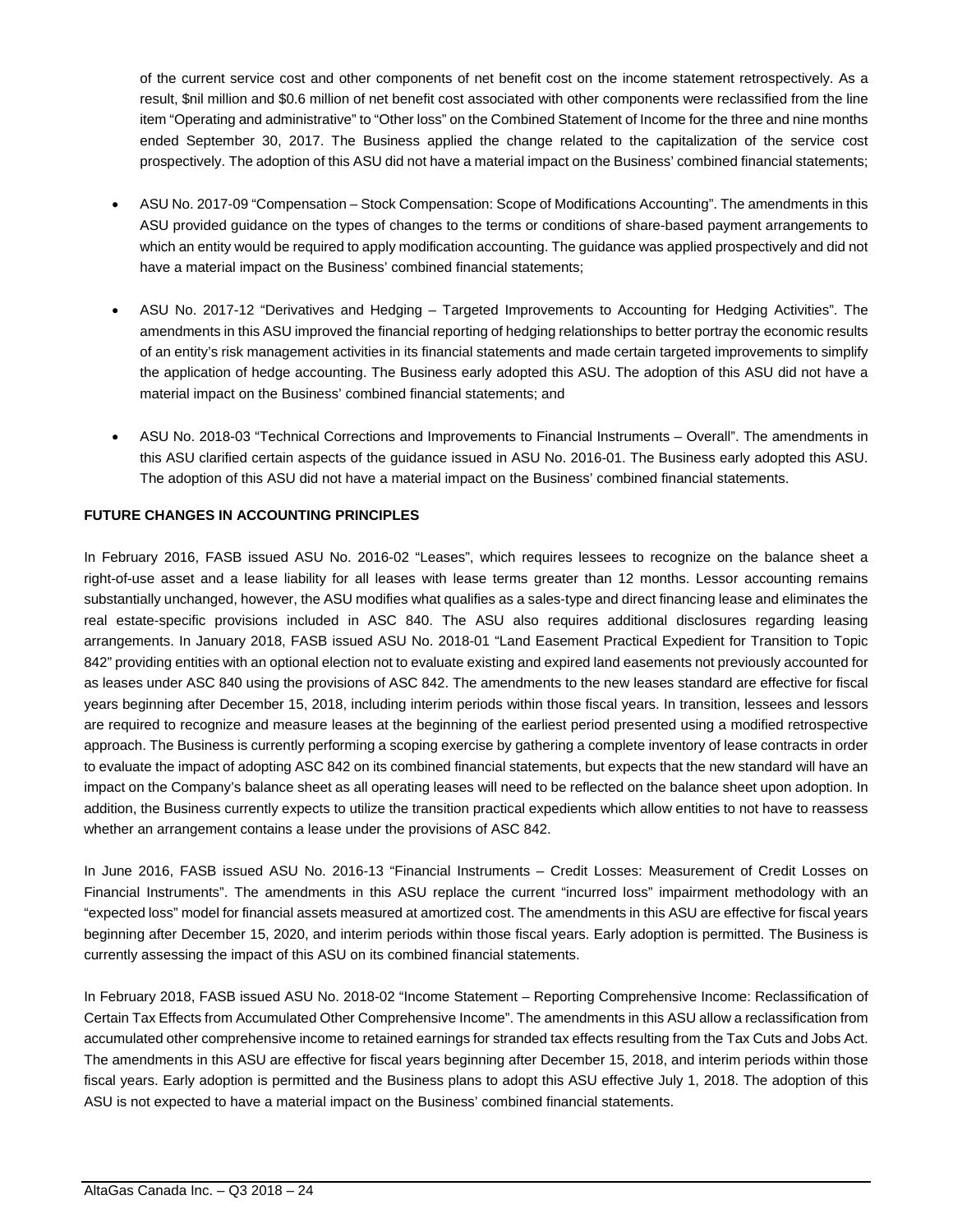In June 2018, FASB issued ASU No. 2018-07 "Compensation – Stock Compensation: Improvements to Nonemployee Share-Based Payment Accounting". The amendments in this ASU expand the scope of Topic 718 to include share-based payment transactions for acquiring goods and services from nonemployees, with the objective of making the measurement consistent with employee share based payment awards. The amendments in this update are effective for fiscal years beginning after December 15, 2018, and interim periods within those fiscal years. Early adoption is permitted. The adoption of this ASU is not expected to have a material impact on the Business' combined financial statements.

In August 2018, FASB issued ASU No. 2018-13 "Fair Value Measurement – Disclosure Framework: Changes to the Disclosure Requirements for Fair Value Measurement". The amendments in this ASU modify the disclosure requirements on fair value measurements. The amendments in this update are effective for fiscal years beginning after December 15, 2019, and interim periods within those fiscal years. Early adoption is permitted. The adoption of this ASU is not expected to have a material impact on the Business' combined financial statements.

In August 2018, FASB issued ASU No. 2018-14 "Compensation-Retirement Benefits-Defined Benefit Plans – General: Disclosure Framework – Changes to the Disclosure Requirements for the Defined Benefit Plans". The amendments in this ASU modify the disclosure requirements on defined benefit pension and other postretirement plans, and are effective for fiscal years beginning after December 15, 2020, and interim periods within those fiscal years. Early adoption is permitted. The adoption of this ASU is not expected to have a material impact on the Business' combined financial statements.

In August 2018, FASB issued ASU No. 2018-15 "Intangibles – Goodwill and Other – Internal – Use Software: Customer's Accounting for Implementation Costs Incurred in a cloud Computing Arrangement (CCA) that is a Service Contract". The amendments in this ASU align the requirements for capitalizing implementation costs incurred in a hosting arrangement that is a service contract with the requirements for capitalizing implementation costs incurred to develop or obtain internal-use software (and hosting arrangements that include an internal use software license). The amendments in this update are effective for fiscal years beginning after December 15, 2019, and interim periods within those fiscal years. Early adoption is permitted. The adoption of this ASU is not expected to have a material impact on the Business' combined financial statements.

#### **RISK MANAGEMENT**

#### **Risks associated with financial instruments**

The Business is exposed to various financial risks in the normal course of operations such as market risks resulting from fluctuations in commodity prices, currency exchange rates and interest rates as well as credit risk and liquidity risk.

#### **Foreign Exchange Risk**

The Business is exposed to foreign exchange risk as changes in foreign exchange rates may affect future cash flows. As a result, the Business' earnings and cash flows are exposed to fluctuations resulting from changes in foreign exchange rates. The Business may enter into foreign exchange forward derivatives to manage the risk of fluctuating cash flows due to variations in foreign exchange rates. Details concerning the Business' outstanding foreign exchange forward contracts at September 30, 2018 and December 31, 2017 are provided in note 7 to the Interim Financial Statements.

#### **Interest Rate Risk**

The Business is exposed to interest rate risk as changes in interest rates may impact future cash flows and the fair value of its financial instruments. The Business manages its interest rate risk by holding a mix of both fixed and floating interest rate debt. In addition, from time to time, the Business may enter into interest rate swap agreements to fix the interest rate on a portion of its banker's acceptances issued under its credit facilities.

## **Credit Risk**

Credit risk results from the possibility that a counterparty to a financial instrument fails to fulfill its obligations in accordance with the terms of the contract.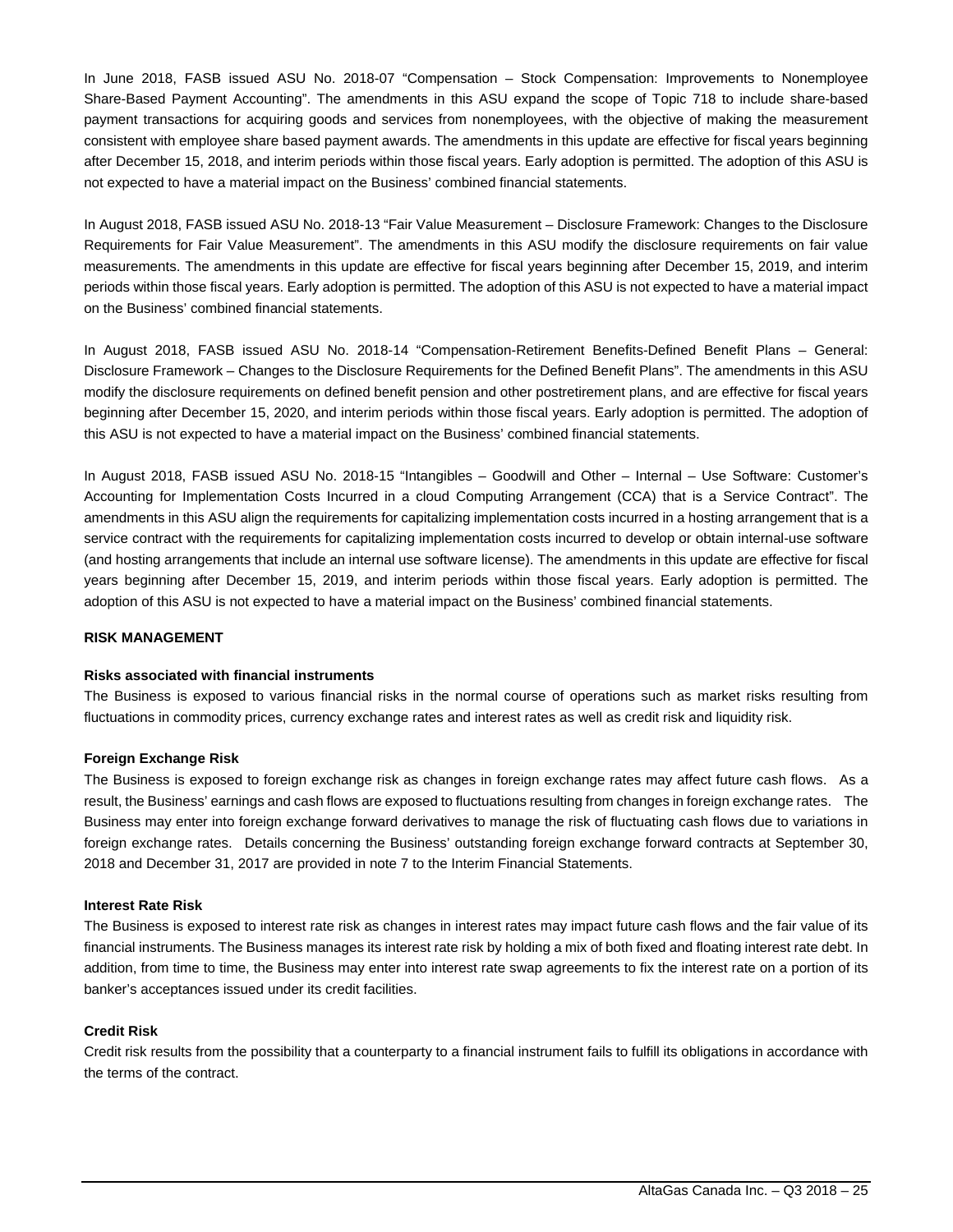The Business' credit policy details the parameters used to grant, measure, monitor and report on credit provided to counterparties. The Business minimizes counterparty risk by conducting credit reviews on counterparties in order to establish specific credit limits, both prior to providing products or services and on a recurring basis. In addition, most contracts include credit mitigation clauses that allow the Business to obtain financial or performance assurances from counterparties under certain circumstances. The Business maintains an allowance for doubtful accounts in the normal course of its business.

The Business' maximum credit exposure consists primarily of the carrying value of the non-derivative financial assets and the fair value of derivative financial assets. The Business does not have concentration of credit risk with a single counterparty.

### **Liquidity Risk**

Liquidity risk is the risk that the Business will not be able to meet its financial obligations as they come due. The Business manages this risk through its extensive budgeting and monitoring process to ensure it has sufficient cash and credit facilities to meet its obligations. The Business' objective is to maintain its investment-grade ratings to ensure it has access to debt and equity funding as required.

#### **DISCLOSURE CONTROLS AND PROCEDURES AND INTERNAL CONTROL OVER FINANCIAL REPORTING**

Since the Company became a reporting issuer subsequent to September 30, 2018, it is not required to make any certifications regarding the disclosure controls and procedures and internal control over financial reporting in place as at September 30, 2018.

#### **DEFINITIONS**

CPI means Consumer Price Index GJ means gigajoule GW means gigawatt GWh means gigawatt hour MW means megawatt MWh megawatt hour PJ means petajoule; one million gigajoules PP&E means property, plant and equipment US\$ means United States dollar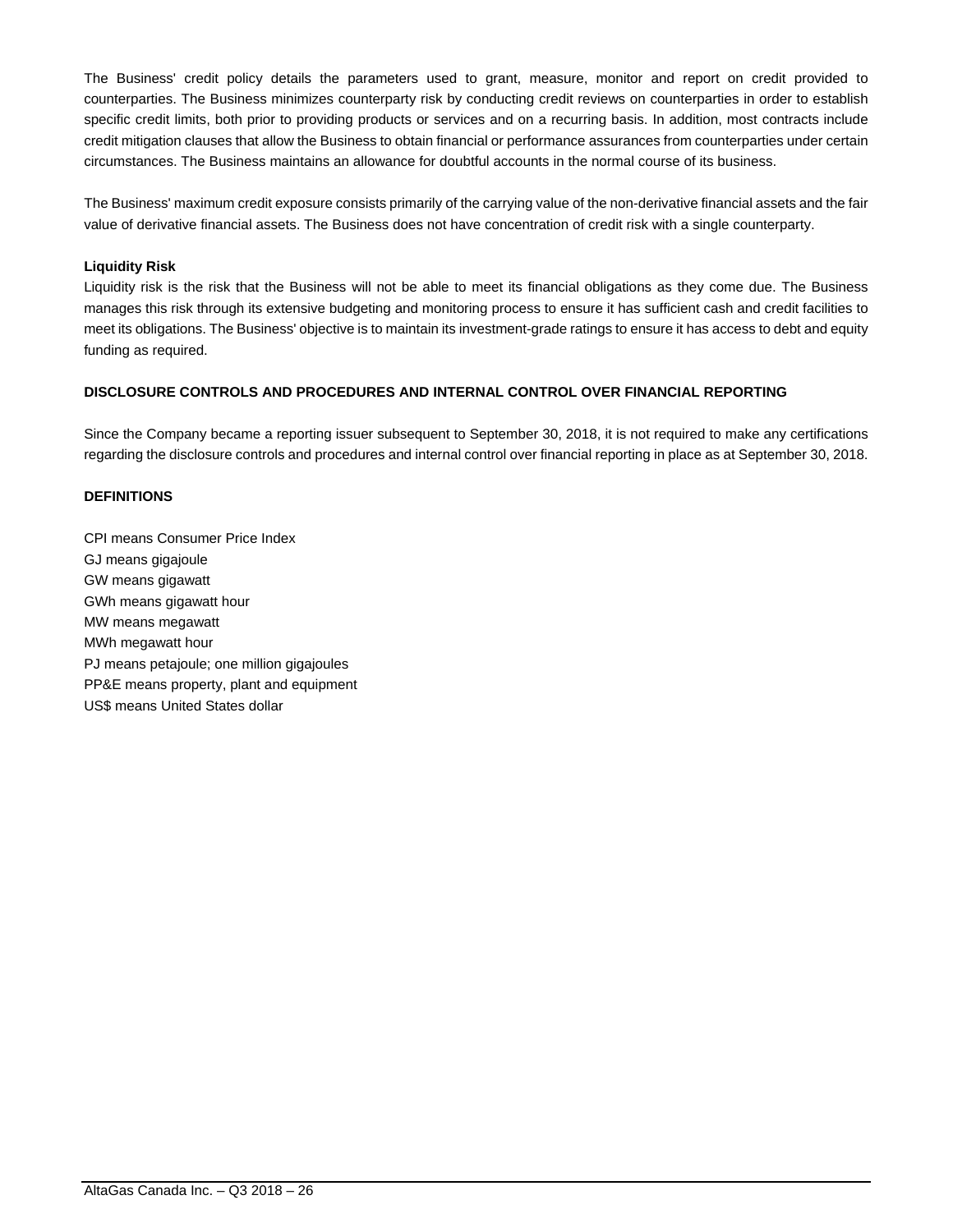## Combined Balance Sheets

(condensed and unaudited)

|                                                                    | September 30, | December 31,  |
|--------------------------------------------------------------------|---------------|---------------|
| As at $(\$$ millions)                                              | 2018          | 2017          |
| <b>ASSETS</b>                                                      |               |               |
| <b>Current assets</b>                                              |               |               |
| Accounts receivable, net of allowances                             | \$<br>26.5    | \$<br>62.0    |
| Inventory                                                          | 1.7           | 1.7           |
| Due from related party (note 11)                                   | 134.9         | 134.2         |
| Regulatory assets                                                  | 1.5           | 0.8           |
| Foreign exchange asset (note 7)                                    | 0.5           |               |
| Prepaid expenses and other current assets                          | 4.8           | 2.3           |
|                                                                    | 169.9         | 201.0         |
| Property, plant and equipment                                      | 952.4         | 933.5         |
| Intangible assets                                                  | 16.6          | 16.4          |
| Goodwill                                                           | 119.1         | 119.1         |
| <b>Regulatory assets</b>                                           | 209.1         | 202.2         |
| Investments accounted for by the equity method (note 5)            | 123.0         | 139.6         |
|                                                                    | \$<br>1,590.1 | \$<br>1,611.8 |
| <b>LIABILITIES AND SHAREHOLDERS' EQUITY</b>                        |               |               |
| <b>Current liabilities</b>                                         |               |               |
| Accounts payable and accrued liabilities                           | \$<br>33.8    | \$<br>66.1    |
| Short-term advances due to related party (note 10)                 | 69.8          | 69.8          |
| Short-term debt                                                    | 6.0           | 9.1           |
| Current portion of long-term debt (note 4)                         | 8.0           | 8.0           |
| Current portion of long-term debt due to related parties (note 10) |               | 55.0          |
| Customer deposits                                                  | 11.4          | 9.8           |
| <b>Regulatory liabilities</b>                                      | 9.3           | 4.2           |
| Foreign exchange liability (note 7)                                |               | 0.3           |
|                                                                    | 138.3         | 222.3         |
| Long-term debt (note 4)                                            | 25.3          | 25.8          |
| Long-term debt due to related parties (note 10)                    | 440.2         | 385.2         |
| <b>Asset retirement obligations</b>                                | 1.3           | 1.2           |
| Deferred income taxes                                              | 123.9         | 121.6         |
| <b>Regulatory liabilities</b>                                      | 21.4          | 22.0          |
| <b>Future employee obligations</b>                                 | 28.9          | 29.6          |
|                                                                    | \$<br>779.3   | \$<br>807.7   |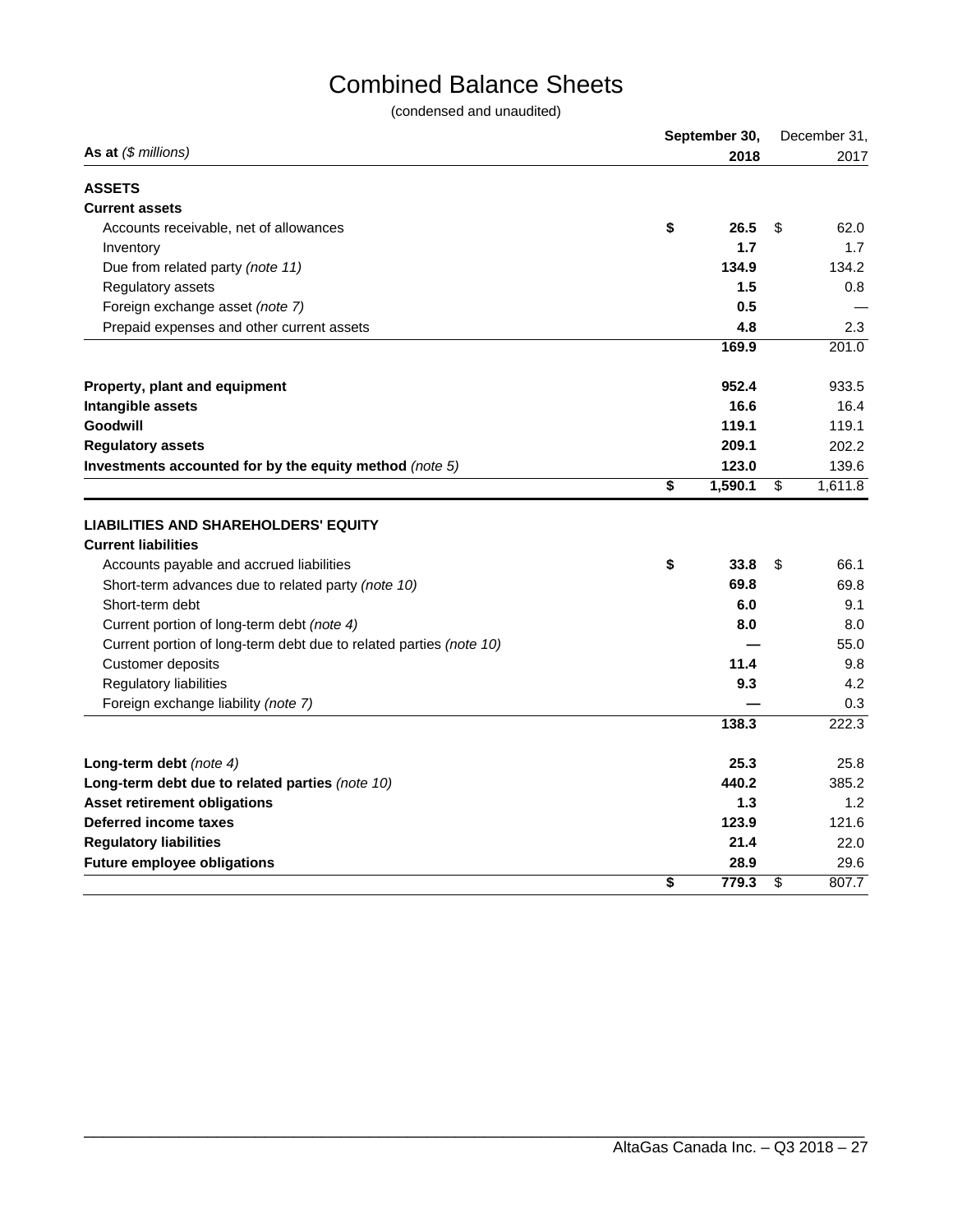|                                               | September 30,   | December 31, |         |  |
|-----------------------------------------------|-----------------|--------------|---------|--|
| As at $(\$$ millions)                         | 2018            |              | 2017    |  |
| Net parental investment                       |                 |              |         |  |
| Net parental investment                       | $811.4$ \$<br>S |              | 804.7   |  |
| Accumulated other comprehensive income (AOCI) | (0.6)           |              | (0.6)   |  |
| Total net parental investment                 | 810.8           |              | 804.1   |  |
|                                               | 1.590.1         | S            | 1.611.8 |  |

\_\_\_\_\_\_\_\_\_\_\_\_\_\_\_\_\_\_\_\_\_\_\_\_\_\_\_\_\_\_\_\_\_\_\_\_\_\_\_\_\_\_\_\_\_\_\_\_\_\_\_\_\_\_\_\_\_\_\_\_\_\_\_\_\_\_\_\_\_\_\_\_\_\_\_\_\_\_\_\_\_\_

Subsequent events *(note 2)*  Commitments and contingencies *(note 9)*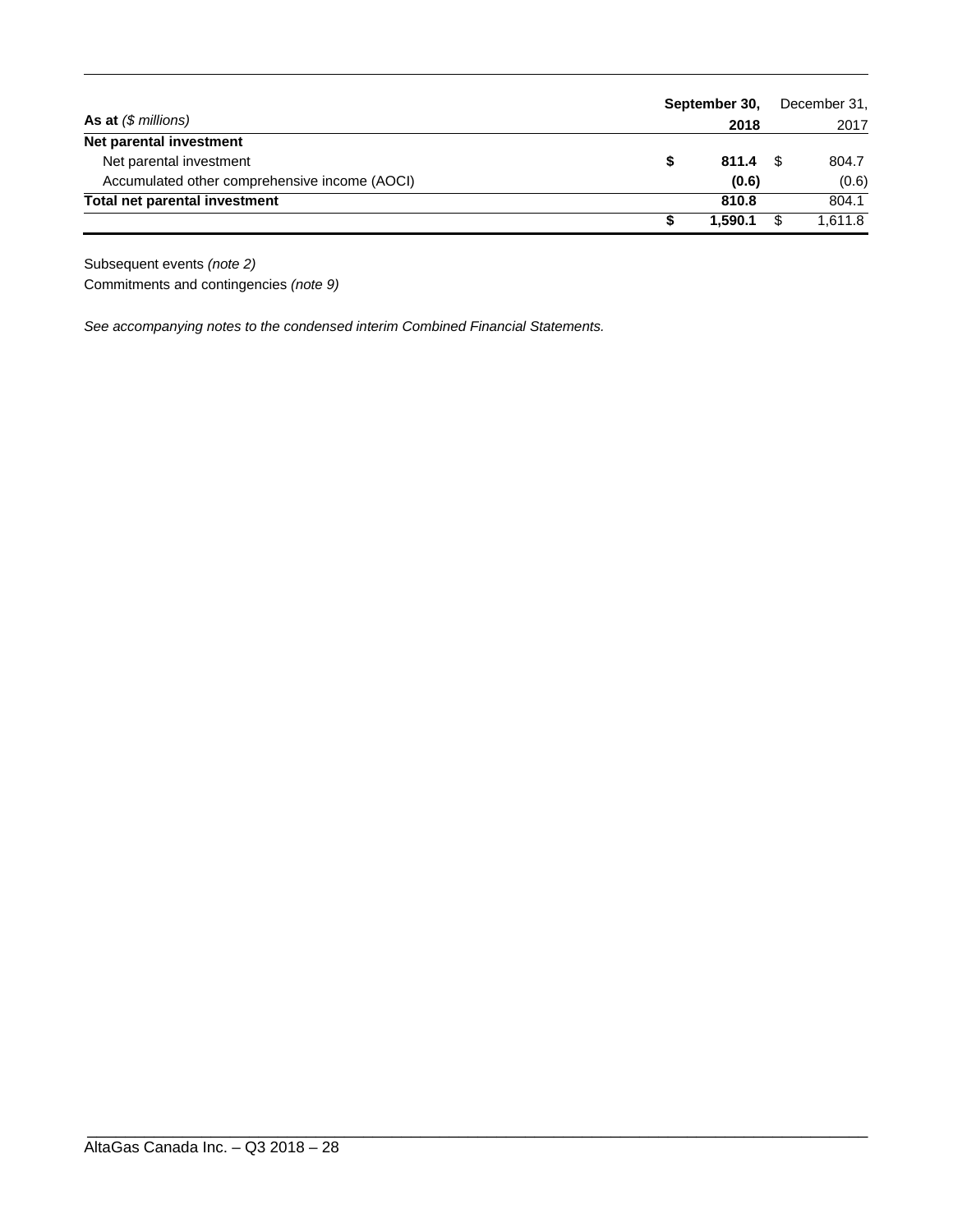## Combined Statements of Income

(condensed and unaudited)

|                                                        | Three months ended           |              | Nine months ended |              |  |  |
|--------------------------------------------------------|------------------------------|--------------|-------------------|--------------|--|--|
|                                                        |                              | September 30 |                   | September 30 |  |  |
| (\$ millions)                                          | 2018                         | 2017         | 2018              | 2017         |  |  |
| REVENUE (note 6)                                       |                              |              |                   |              |  |  |
| Regulated operations                                   | \$<br>38.6<br>$\mathfrak{L}$ | 40.5<br>\$   | 198.8<br>-\$      | 206.0        |  |  |
| Services                                               | 2.6                          | 3.6          | 9.4               | 10.6         |  |  |
| <b>Sales</b>                                           | 1.1                          | 1.4          | 4.0               | 4.5          |  |  |
| Other revenue (expense)                                | 1.8                          |              | 1.6               | (0.2)        |  |  |
| Unrealized gains (losses) on foreign exchange contract | (0.3)                        | (0.4)        | 0.8               | (1.3)        |  |  |
|                                                        | 43.8                         | 45.1         | 214.6             | 219.6        |  |  |
| <b>EXPENSES</b>                                        |                              |              |                   |              |  |  |
| Cost of sales, exclusive of items shown separately     | 9.8                          | 11.4         | 78.9              | 89.5         |  |  |
| Operating and administrative                           | 21.7                         | 21.7         | 68.8              | 65.5         |  |  |
| Accretion expenses                                     |                              |              | 0.1               |              |  |  |
| Depreciation and amortization                          | 7.6                          | 7.0          | 22.0              | 21.1         |  |  |
|                                                        | 39.1                         | 40.1         | 169.8             | 176.1        |  |  |
| Income from equity investments                         | 3.3                          | 4.3          | 4.1               | 5.2          |  |  |
| <b>Other loss</b>                                      |                              | (0.2)        |                   | (0.6)        |  |  |
| Foreign exchange loss                                  |                              |              | (0.1)             |              |  |  |
| Interest expense                                       |                              |              |                   |              |  |  |
| Short-term debt                                        | (0.2)                        | (0.2)        | (0.3)             | (0.5)        |  |  |
| Long-term debt                                         | (7.0)                        | (6.5)        | (20.6)            | (19.2)       |  |  |
| Income before income taxes                             | 0.8                          | 2.4          | 27.9              | 28.4         |  |  |
| Income tax expense (recovery)                          |                              |              |                   |              |  |  |
| Current                                                | 0.9                          | 1.6          | 3.4               | 4.4          |  |  |
| Deferred                                               | (0.6)                        | (1.1)        | 0.1               | (0.6)        |  |  |
| Net income after taxes                                 | 0.5                          | 1.9          | 24.4              | 24.6         |  |  |

\_\_\_\_\_\_\_\_\_\_\_\_\_\_\_\_\_\_\_\_\_\_\_\_\_\_\_\_\_\_\_\_\_\_\_\_\_\_\_\_\_\_\_\_\_\_\_\_\_\_\_\_\_\_\_\_\_\_\_\_\_\_\_\_\_\_\_\_\_\_\_\_\_\_\_\_\_\_\_\_\_\_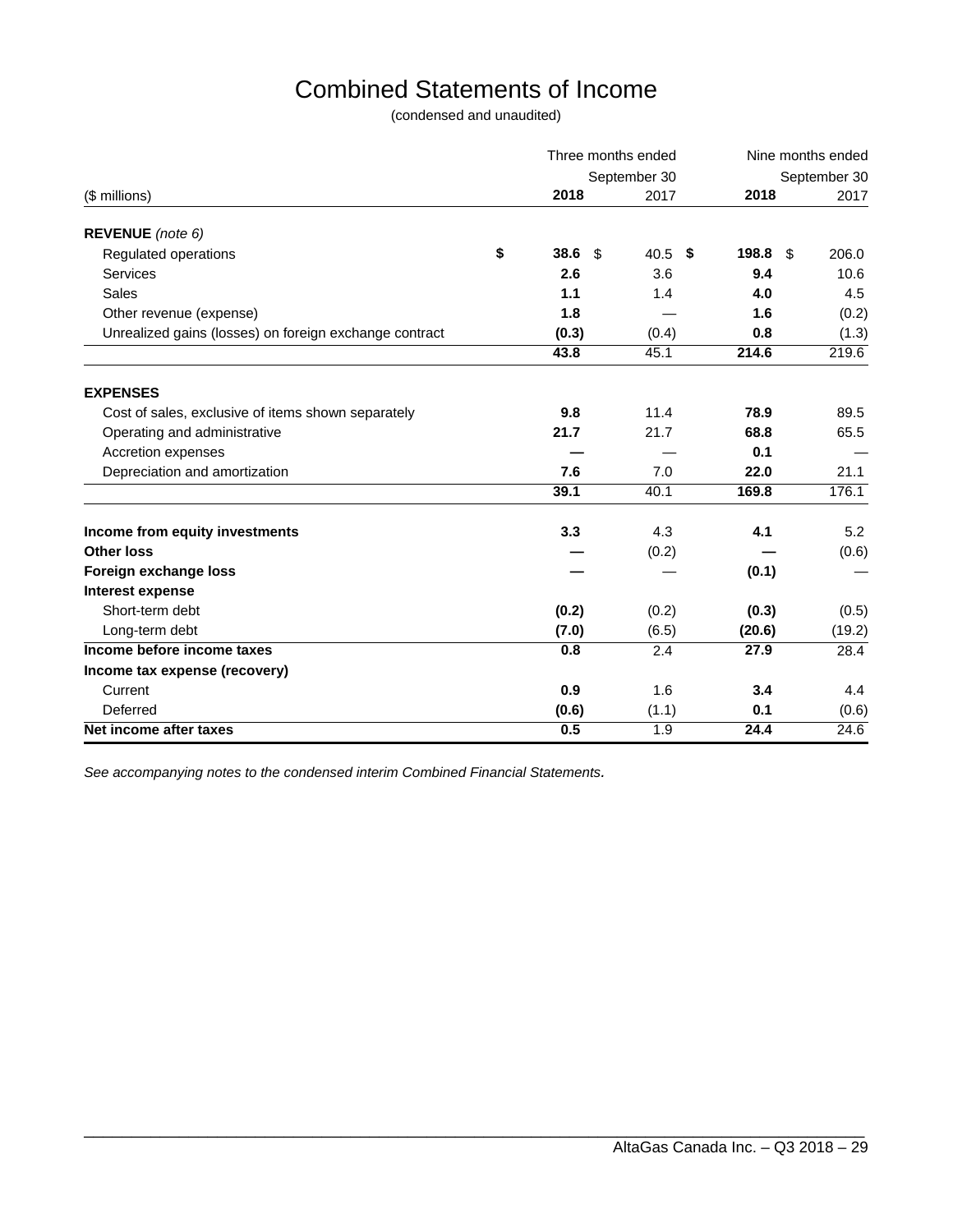## Combined Statements of Comprehensive Income

(condensed and unaudited)

|                                                      | Three months ended |                  |              |                   |              |
|------------------------------------------------------|--------------------|------------------|--------------|-------------------|--------------|
|                                                      |                    |                  | September 30 |                   | September 30 |
| (\$ millions)                                        |                    | 2018             | 2017         | 2018              | 2017         |
| Net income after taxes                               |                    | 0.5              | 1.9          | 24.4 <sup>°</sup> | 24.6         |
| Total other comprehensive income (OCI), net of taxes |                    |                  |              |                   |              |
| Comprehensive income, net of taxes                   |                    | 0.5 <sup>5</sup> | $1.9-$       | $24.4 \text{ } $$ | 24.6         |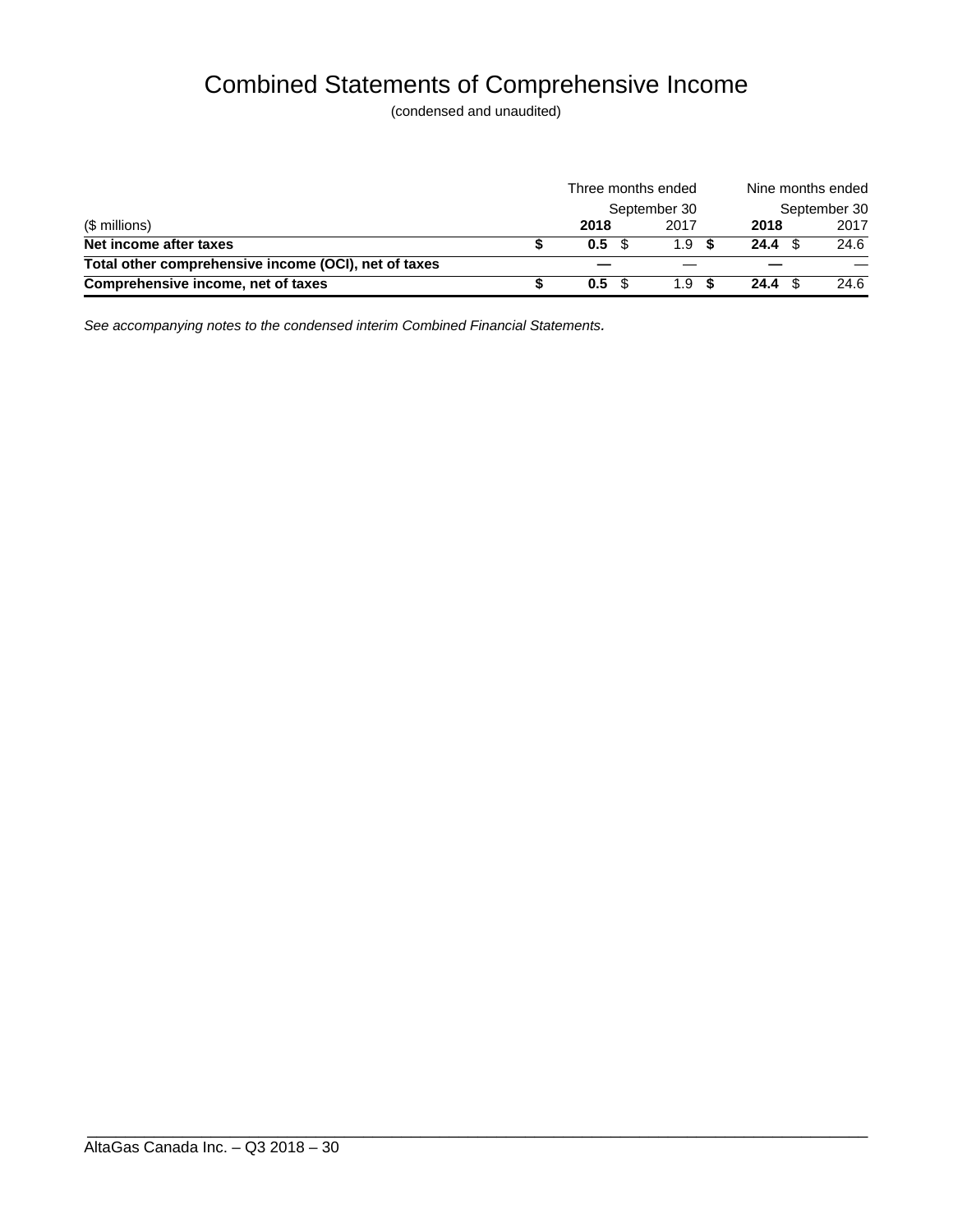## Combined Statements of Changes in Net Parental Investment

(condensed and unaudited)

|                                                |              |            |    | Three months ended | Nine months ended |              |     |       |
|------------------------------------------------|--------------|------------|----|--------------------|-------------------|--------------|-----|-------|
|                                                | September 30 |            |    |                    |                   | September 30 |     |       |
| (\$ millions)                                  |              | 2018       |    | 2017               |                   | 2018         |     | 2017  |
| Net parental investment                        |              |            |    |                    |                   |              |     |       |
| Balance, beginning of period                   | \$           | 809.8      | -S | 766.7              | S                 | 804.7        | \$. | 742.0 |
| Net income after taxes                         |              | 0.5        |    | 1.9                |                   | 24.4         |     | 24.6  |
| Net transfers from (to) AltaGas Ltd. (note 11) |              | 1.1        |    | 1.6                |                   | (17.7)       |     | 3.6   |
| Balance, end of period                         | \$           | 811.4      | \$ | 770.2              | \$                | 811.4        | \$  | 770.2 |
| <b>AOCI</b>                                    |              |            |    |                    |                   |              |     |       |
| Balance, beginning of period                   | \$           | $(0.6)$ \$ |    | $(0.5)$ \$         |                   | $(0.6)$ \$   |     | (0.5) |
| Other comprehensive income                     |              |            |    |                    |                   |              |     |       |
| Balance, end of period                         | \$           | $(0.6)$ \$ |    | $(0.5)$ \$         |                   | (0.6)        | \$  | (0.5) |
| <b>Total net parental investment</b>           |              | 810.8      |    | 769.7              | S                 | 810.8        | \$  | 769.7 |

\_\_\_\_\_\_\_\_\_\_\_\_\_\_\_\_\_\_\_\_\_\_\_\_\_\_\_\_\_\_\_\_\_\_\_\_\_\_\_\_\_\_\_\_\_\_\_\_\_\_\_\_\_\_\_\_\_\_\_\_\_\_\_\_\_\_\_\_\_\_\_\_\_\_\_\_\_\_\_\_\_\_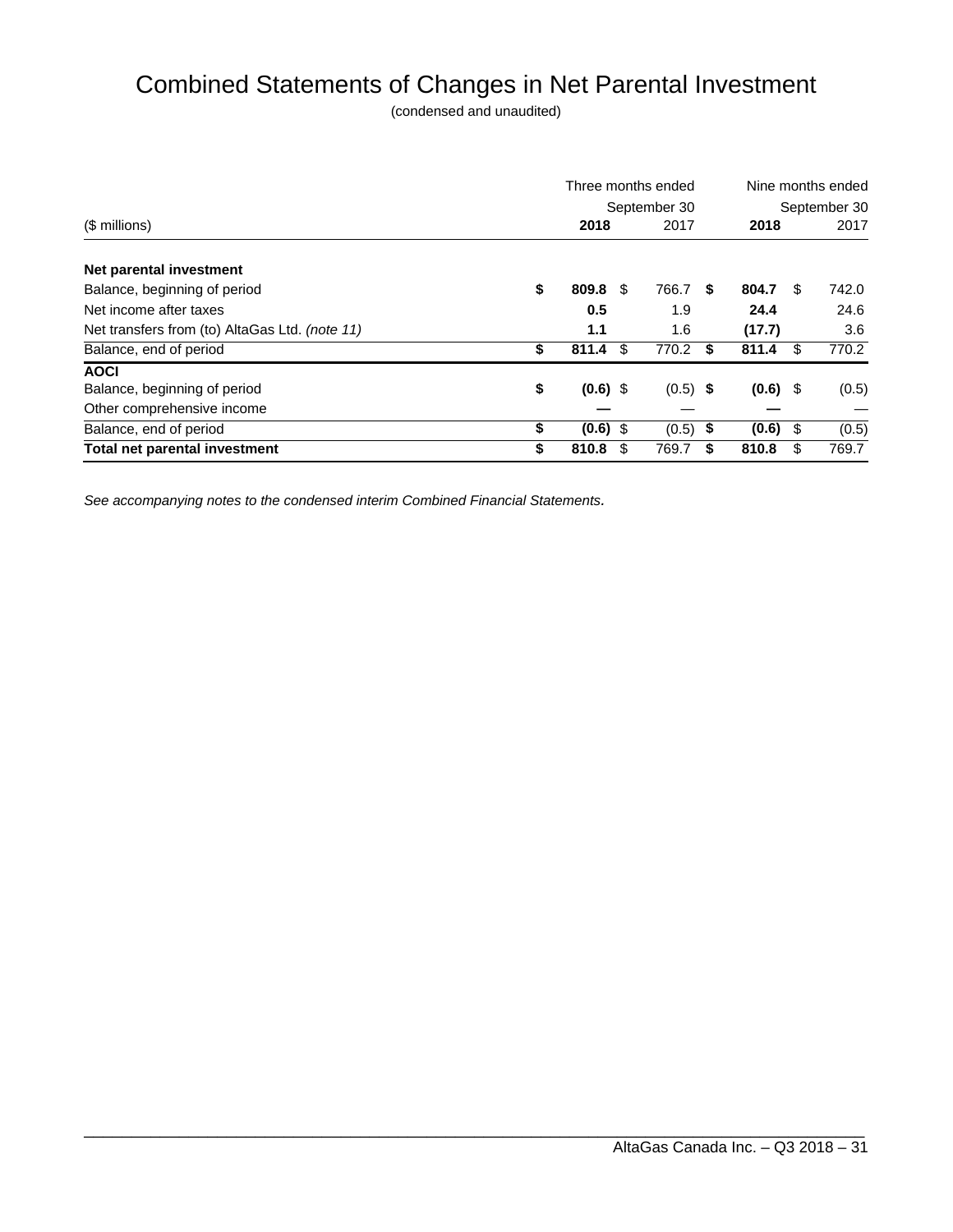## Combined Statements of Cash Flows

(condensed and unaudited)

|                                                                 |    | Three months ended |    |              |     | Nine months ended |                           |              |  |
|-----------------------------------------------------------------|----|--------------------|----|--------------|-----|-------------------|---------------------------|--------------|--|
|                                                                 |    |                    |    | September 30 |     |                   |                           | September 30 |  |
| (\$ millions)                                                   |    | 2018               |    | 2017         |     | 2018              |                           | 2017         |  |
| <b>Cash from operations</b>                                     |    |                    |    |              |     |                   |                           |              |  |
| Net income after taxes                                          | \$ | 0.5                | \$ | 1.9          | \$  | 24.4              | - \$                      | 24.6         |  |
| Items not involving cash:                                       |    |                    |    |              |     |                   |                           |              |  |
| Depreciation and amortization                                   |    | 7.6                |    | 7.0          |     | 22.0              |                           | 21.1         |  |
| Accretion expenses                                              |    |                    |    |              |     | 0.1               |                           |              |  |
| Deferred income tax expense (recovery)                          |    | (0.6)              |    | (1.1)        |     | 0.1               |                           | (0.6)        |  |
| Income from equity investments                                  |    | (3.3)              |    | (4.3)        |     | (4.1)             |                           | (5.2)        |  |
| Unrealized losses (gains) on foreign exchange contract (note 7) |    | 0.3                |    | 0.4          |     | (0.8)             |                           | 1.3          |  |
| Other                                                           |    | (0.2)              |    | (0.1)        |     | (1.0)             |                           | (0.6)        |  |
| Net distributions from equity investments                       |    | 0.3                |    |              |     | 20.6              |                           |              |  |
| Changes in operating assets and liabilities (note 12)           |    | (0.2)              |    | 6.2          |     | 2.2               |                           | 7.5          |  |
|                                                                 | \$ | 4.4 $$$            |    | $10.0$ \$    |     | 63.5              | - \$                      | 48.1         |  |
| <b>Investing activities</b>                                     |    |                    |    |              |     |                   |                           |              |  |
| Acquisition of property, plant and equipment                    | \$ | $(19.6)$ \$        |    | $(16.9)$ \$  |     | $(38.1)$ \$       |                           | (29.4)       |  |
| Acquisition of intangible assets                                |    | (2.0)              |    |              |     | (2.1)             |                           | (0.1)        |  |
| Proceeds from disposition of assets, net of transaction costs   |    | 0.1                |    | 0.5          |     | 0.2               |                           | 0.5          |  |
|                                                                 | \$ | $(21.5)$ \$        |    | $(16.4)$ \$  |     | $(40.0)$ \$       |                           | (29.0)       |  |
| <b>Financing activities</b>                                     |    |                    |    |              |     |                   |                           |              |  |
| Net issuance (repayment) of short-term debt                     | \$ | 6.0                | -S |              | -\$ | $(3.0)$ \$        |                           | (6.1)        |  |
| Net issuance (repayment) of advances due to a related party     |    | 11.4               |    | 7.8          |     | (0.8)             |                           | (12.5)       |  |
| Repayment of long-term debt                                     |    | (0.5)              |    | (7.9)        |     | (0.6)             |                           | (7.9)        |  |
| Issuance of long-term debt due to related parties               |    |                    |    | 6.0          |     |                   |                           | 6.0          |  |
| Receipt (repayment) of net parental investment (note 11)        |    | 0.2                |    | 0.5          |     | (19.1)            |                           | 1.4          |  |
|                                                                 | \$ | $17.1$ \$          |    | $6.4$ \$     |     | $(23.5)$ \$       |                           | (19.1)       |  |
| Change in cash and cash equivalents                             |    |                    |    |              |     |                   |                           |              |  |
| Cash and cash equivalents, beginning of period                  |    |                    |    |              |     |                   |                           |              |  |
| Cash and cash equivalents, end of period                        | \$ |                    | \$ |              | \$  |                   | $\boldsymbol{\mathsf{S}}$ |              |  |

\_\_\_\_\_\_\_\_\_\_\_\_\_\_\_\_\_\_\_\_\_\_\_\_\_\_\_\_\_\_\_\_\_\_\_\_\_\_\_\_\_\_\_\_\_\_\_\_\_\_\_\_\_\_\_\_\_\_\_\_\_\_\_\_\_\_\_\_\_\_\_\_\_\_\_\_\_\_\_\_\_\_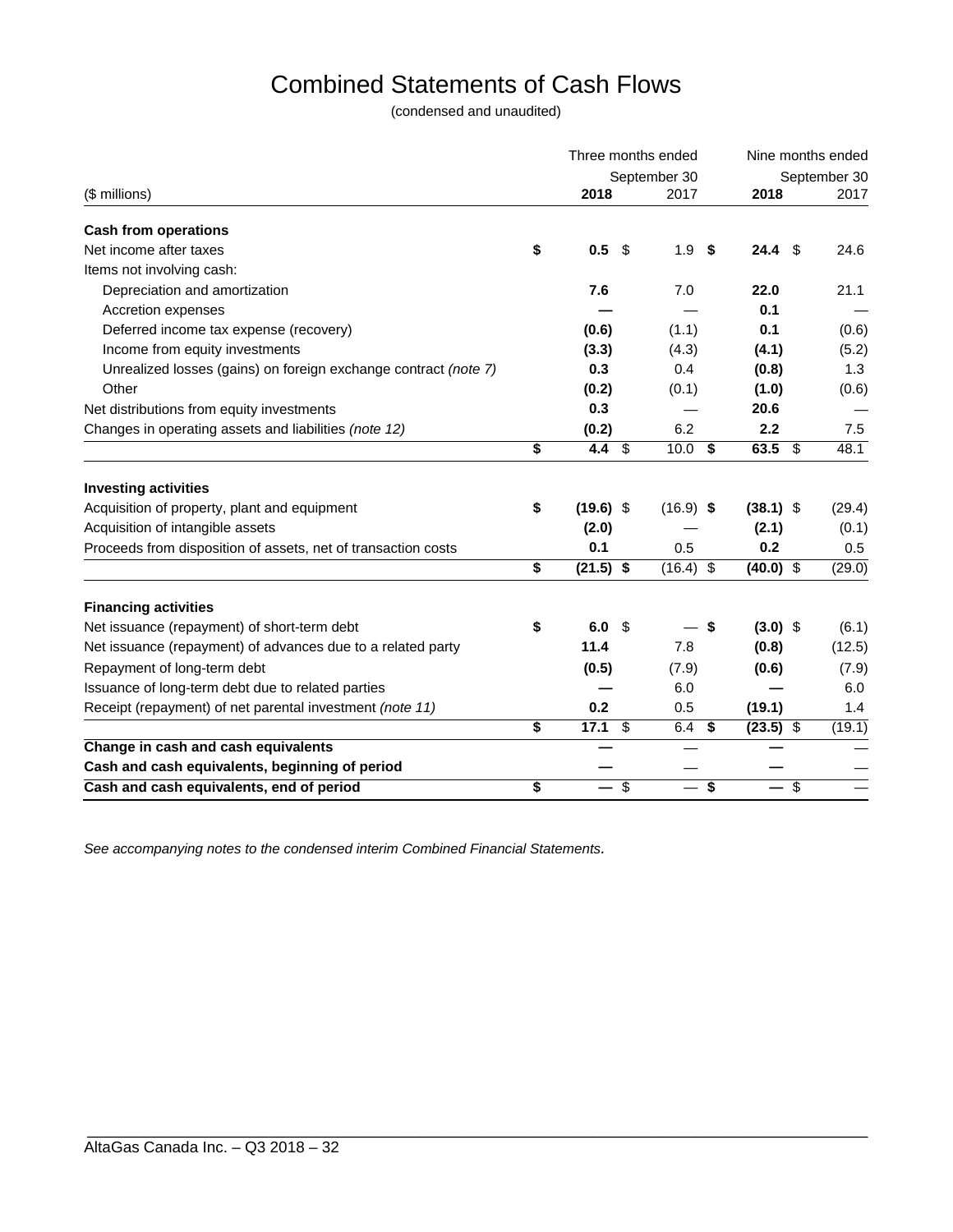## Notes to the Condensed Interim Combined Financial Statements (unaudited)

*(Tabular amounts and amounts in footnotes to tables are in millions of Canadian dollars unless otherwise indicated.)* 

## **1. OVERVIEW OF THE BUSINESS**

### **Formation of the Company**

AltaGas Canada Inc. ("the Business" or "the Company") was incorporated under the Canada Business Corporations Act on October 27, 2011 as AltaGas Utility Holdings (Pacific) Inc., a wholly owned subsidiary of AltaGas Ltd ("AltaGas"). Prior to the transactions described in note 2, the Company owned rate-regulated natural gas distribution utility assets in British Columbia through its subsidiary, Pacific Northern Gas Ltd. On September 5, 2018, the name of the Company was changed to AltaGas Canada Inc. Subsequent to the transactions described in note 2, the Company is a reporting issuer listed on the Toronto Stock Exchange with ownership interests in rate-regulated natural gas distribution utilities and renewable power assets.

### **Basis of Preparation**

These unaudited condensed interim Combined Financial Statements of the Business were prepared from the historical accounting records of AltaGas to include Canadian utility and power assets controlled by AltaGas at September 30, 2018 in anticipation of the transactions described in note 2. The Combined Financial Statements include the assets, liabilities, and operations of AltaGas Canada Inc., AltaGas Utility Group Inc. ("AUGI"), Bear Mountain Wind Power Corporation, Bear Mountain Wind Limited Partnership ("Bear Mountain"), AltaGas Canadian Energy Holdings Ltd., AltaGas Canadian Energy Holdings GP Ltd., AltaGas Canadian Energy Holdings Limited Partnership, Pacific Northern Gas Ltd. ("PNG"), Pacific Northern Gas (NE) Ltd., PNG Marketing Ltd., Utility Group Facilities Inc., AltaGas Utility Holdings Inc., AltaGas Utilities Inc., AltaGas Utility Holdings (Nova Scotia) Inc., Inuvik Gas Ltd., and Heritage Gas Limited, which are subsidiaries of AltaGas, as well as various other assets owned directly or indirectly by AltaGas. Intercompany transactions and balances are eliminated. Investments in unconsolidated companies that the Business has significant influence over, but not control, are accounted for using the equity method.

Historically, combined financial statements have not been prepared for the Business as it has not operated as a separate business. These unaudited condensed interim Combined Financial Statements reflect the Combined Balance Sheets, the Combined Statements of Income, the Combined Statements of Comprehensive Income, the Combined Statements of Changes in Net Parental Investment, and the Combined Statements of Cash Flows in a manner consistent with how AltaGas managed the Business and as though the Business had been a separate company for all periods presented. All material assets and liabilities specifically attributable to the Business have been presented in the Combined Balance Sheets; all material revenues and expenses specifically identified to the Business and allocations of overhead expenses have been presented in the separate Combined Statements of Income and the Combined Statements of Comprehensive Income.

Expenses related to shared assets and liabilities and overhead expenses have been allocated to the Business on a reasonable basis as described in note 11. These overhead expenses include finance, accounting and tax, legal and compliance, office services and corporate resources, information technology, procurement and other administrative functions.

Transactions between AltaGas and the Business have been identified as related party transactions. It is possible that the terms of the transactions with AltaGas and its affiliates are not the same as those that would result from transactions among unrelated parties. In the opinion of the Company's management, all adjustments have been reflected that are necessary for a fair presentation in the combined financial statements. Also, the Company's management believes that the allocations have been made on a reasonable basis and have been consistently applied for each period presented. The combined financial statements may not necessarily reflect the financial position, results of operations, or cash flows that the Business might have reported in the periods presented had it existed as a separate business during the periods presented.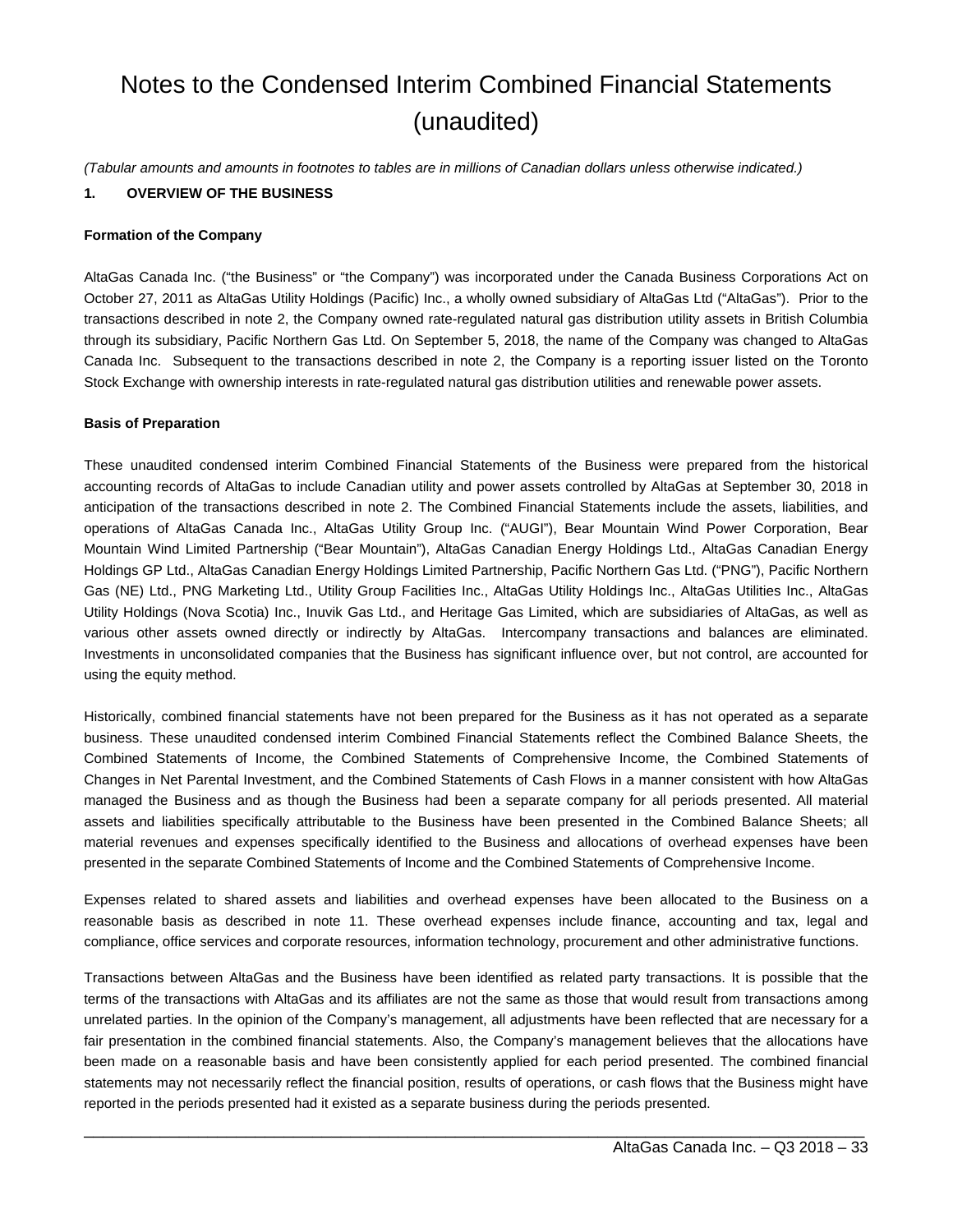## **2. SUBSEQUENT EVENTS**

Subsequent events have been reviewed through October 30, 2018, the date on which these unaudited condensed interim Combined Financial Statements were approved for issue by the Board of Directors.

## **Acquired Assets and Acquired Indebtedness (collectively, "the Acquisition")**

On October 18, 2018 (the "Acquisition Date"), the Company acquired, pursuant to a Purchase and Sale Agreement, the business conducted by AltaGas using direct and indirect interests in the following assets ("the Acquired Assets"):

- Rate-regulated natural gas distribution utility assets in Alberta and Nova Scotia;
- Minority interests in entities (Inuvik Gas Ltd and Ikhil Joint Venture) providing natural gas to the Town of Inuvik, Northwest Territories;
- Wind power assets located near Dawson Creek, British Columbia; and
- A 10% indirect equity interest in three run-of-river hydroelectric power generation assets in British Columbia ("Northwest Hydro Limited Partnership").

Since AltaGas controlled the Company at the Acquisition Date, the business conducted using the Acquired Assets was transferred at its carrying value.

On the same date, the Company acquired the indebtedness that AUGI and PNG had with AltaGas and certain of its subsidiaries ("the Acquired Indebtedness") in the amount of \$481.6 million.

The Company acquired the Acquired Assets and Acquired Indebtedness from AltaGas for \$889.1 million which was satisfied by issuing to AltaGas:

- 5,912,857 common shares;
- An unsecured promissory note bearing interest at 4.5% per annum in the principal amount of \$316.3 million to be repaid upon closing of the Initial Public Offering described below;
- An unsecured promissory note bearing interest at 3.3% per annum in the principal amount of \$35.9 million to be repaid no later than 30 days after closing of the Initial Public Offering; and
- An unsecured promissory note bearing interest at 4.5% per annum in the principal amount of \$351.2 million with a term of 30 months, the interest to be increased by 0.25% on the 18 and 24 month anniversaries of the issuance date.

Prior to the Acquisition:

- The Company paid an eligible dividend of \$31.0 million to AltaGas;
- Bear Mountain distributed cash of \$64.6 million to AltaGas; and
- AUGI repaid indebtedness of \$28.4 million to AltaGas.

## **Initial Public Offering of Common Shares**

On October 18, 2018, the Company filed a final long form prospectus in connection with its offering of 16,500,000 common shares ("the Offering") issued pursuant to the terms of an Underwriting Agreement at a price of \$14.50 per common share ("the Offering Price").

On October 25, 2018, the Company completed the Offering and issued 16,500,000 common shares at the Offering Price for gross proceeds of \$239.3 million.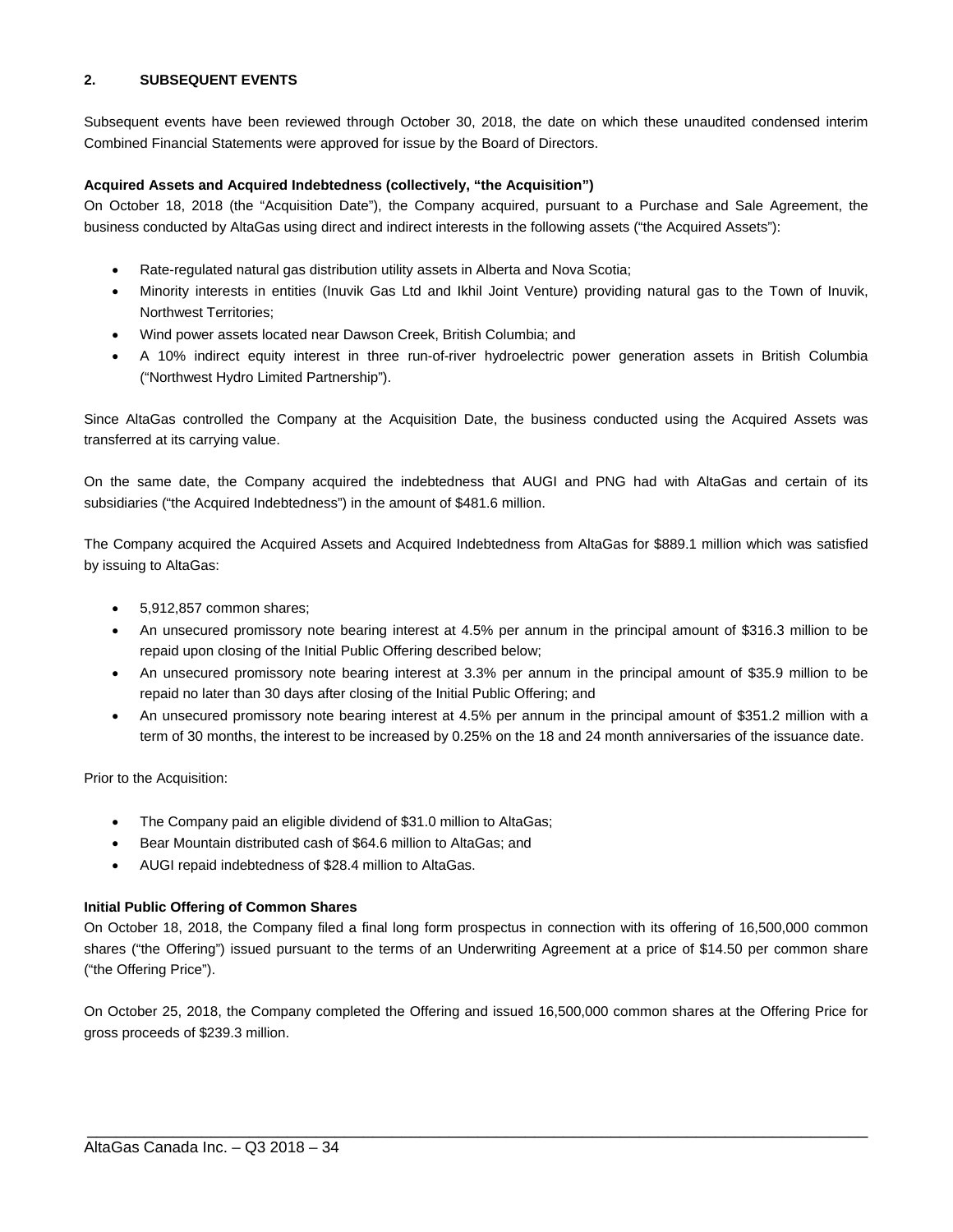The Company has granted to the Underwriters an option ("the Over-Allotment Option"), exercisable at the Underwriters' discretion at any time, in whole or in part, until 30 days after the closing of the Offering to purchase at the Offering Price up to an additional 2,475,000 common shares (representing 15% of the common shares offered) to cover over-allotments.

Upon closing of the Offering and the exercise or otherwise of the Over-Allotment Option, 30,000,000 common shares will be issued and outstanding. AltaGas will own 45% of the outstanding common shares, assuming no exercise of the Over-Allotment Option and the resulting conversion of indebtedness, and 36.8% of the outstanding common shares if the Over-Allotment Option is exercised in full.

The net proceeds of the Offering were \$223.7 million after deducting the Underwriters' fee of \$12.6 million and other expenses of the Offering, estimated to be \$3.0 million. If the Over-Allotment Option is exercised in full, the net proceeds are expected to be approximately \$257.7 million after deducting the Underwriters' fee of \$14.4 million and other expenses of the Offering, estimated to be \$3.0 million**.** 

Pursuant to the Purchase and Sale Agreement, the Company used the net proceeds of the Offering (excluding any proceeds from the Over-Allotment Option) to:

- Repay in full a note issued to AltaGas bearing interest at 5.0% per annum in the principal amount of \$157.4 million which resulted from a return on capital on the Company's common shares prior to the Acquisition;
- Repay a portion of the unsecured promissory note bearing interest at 4.5% per annum issued to AltaGas in the principal amount of \$316.3 million.

The Company intends to use the net proceeds, if any, from the exercise of the Over-Allotment Option to repay all or a portion of the unsecured promissory note bearing interest at 3.3% per annum issued to AltaGas in the principal amount of \$35.9 million.

On October 25, 2018, the Company executed:

- A \$200 million unsecured revolving credit facility with a syndicate of lenders having a term of four years subject to customary extension provisions, which is available for general corporate purposes and was not materially drawn at Closing;
- A \$250 million unsecured term loan with a syndicate of lenders having a term of two years, which was fully drawn with the proceeds utilized to pay for a portion of the unsecured promissory note bearing interest at 4.5% in the principal amount of \$316.3 million; and
- A \$35 million unsecured, uncommitted demand operating facility, which is available for general corporate purposes and was not materially drawn at Closing

The borrowing options under the credit facility, term loan and operating facility include Canadian prime rate-based loans, U.S. base rate loans, bankers' acceptances and LIBOR loans. Further borrowing options under the operating facility include overdraft and letters of credit. Borrowings on the credit facility, term loan and operating facility bear fees and interest at rates relevant to the nature of the draw made and the Company's credit rating.

## **Transition Services Agreement**

On October 18, 2018, the Company entered into a Transition Services Agreement with AltaGas pursuant to which AltaGas will provide certain day-to-day services required by the Company, to include: (a) general administrative and corporate services, including accounting, tax, finance, legal and regulatory, payroll, corporate human resources and pension management, environmental, health and safety administration, procurement, enterprise resource planning and information technology; (b) credit support services; and (c) accounting, budgeting and engineering services in respect of the Ikhil Joint Venture. AltaGas will provide the services on a cost recovery basis only. The Transition Services Agreement will operate until June 30, 2020, subject to earlier termination in certain circumstances, and is extendable by mutual agreement of the parties.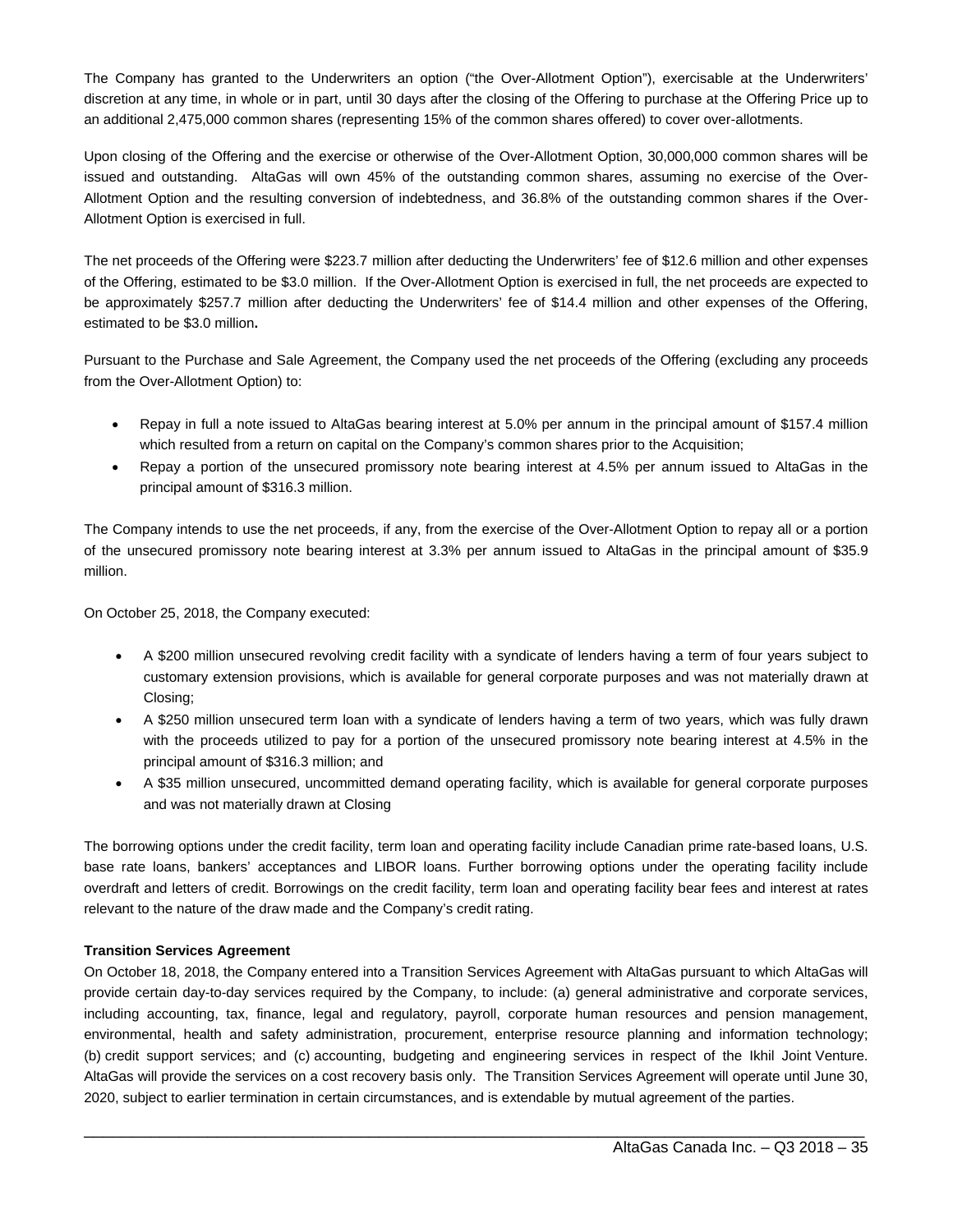#### **3. SUMMARY OF SIGNIFICANT ACCOUNTING POLICIES**

These unaudited condensed interim Combined Financial Statements have been prepared by management in accordance with United States Generally Accepted Accounting Principles (U.S. GAAP). As a result, these unaudited condensed interim Combined Financial Statements do not include all of the information and disclosures required in the annual Combined Financial Statements and should be read in conjunction with the Business' 2017 annual audited Combined Financial Statements prepared in accordance with U.S. GAAP which were included in Appendix FS to the Business' final long form prospectus dated October 18, 2018 filed pursuant to its Initial Public Offering, which is available on SEDAR. In management's opinion, these unaudited condensed interim Combined Financial Statements include all adjustments that are of a recurring nature and necessary to present fairly the financial position of the Business.

Pursuant to National Instrument 52-107, "Acceptable Accounting Principles and Auditing Standards" (NI 52-107), U.S. GAAP reporting is permitted by Canadian securities laws for companies subject to reporting obligations under U.S. securities laws. However, given that the Business is not subject to such reporting obligations and could not therefore rely on the provisions of NI 52-107 to that effect, the Company sought and obtained exemptive relief from the securities regulators in Alberta and Ontario to permit it to prepare its financial statements in accordance with U.S. GAAP. The exemption will terminate on or after the earlier of January 1, 2024, the date upon which the Company ceases to have activities subject to rate regulation, or the effective date prescribed for a mandatory application of International Financial Reporting Standards for rate-regulated accounting.

#### **USE OF ESTIMATES AND MEASUREMENT UNCERTAINTY**

The preparation of combined financial statements in accordance with U.S. GAAP requires management to make estimates and assumptions that affect the reported amounts of assets and liabilities and the reported amounts of revenue and expenses during the period. Key areas where management has made complex or subjective judgments, when matters are inherently uncertain, include but are not limited to: revenue recognition, depreciation and amortization rates, fair value of asset retirement obligations, fair value of property, plant and equipment and goodwill for impairment assessments, fair value of financial instruments, provisions for income taxes, assumptions used to measure employee future benefits, provisions for contingencies, and carrying value of regulatory assets and liabilities. Certain estimates are necessary for the regulatory environment in which the Business operates, which often require amounts to be recorded at estimated values until these amounts are finalized pursuant to regulatory decisions or other regulatory proceedings. By their nature, these estimates are subject to measurement uncertainty and may impact the combined financial statements of future periods.

#### **SIGNIFICANT ACCOUNTING POLICIES**

Except as noted below, these unaudited condensed interim Combined Financial Statements have been prepared following the same accounting policies and methods as those used in preparing the Business' 2017 annual audited Combined Financial Statements.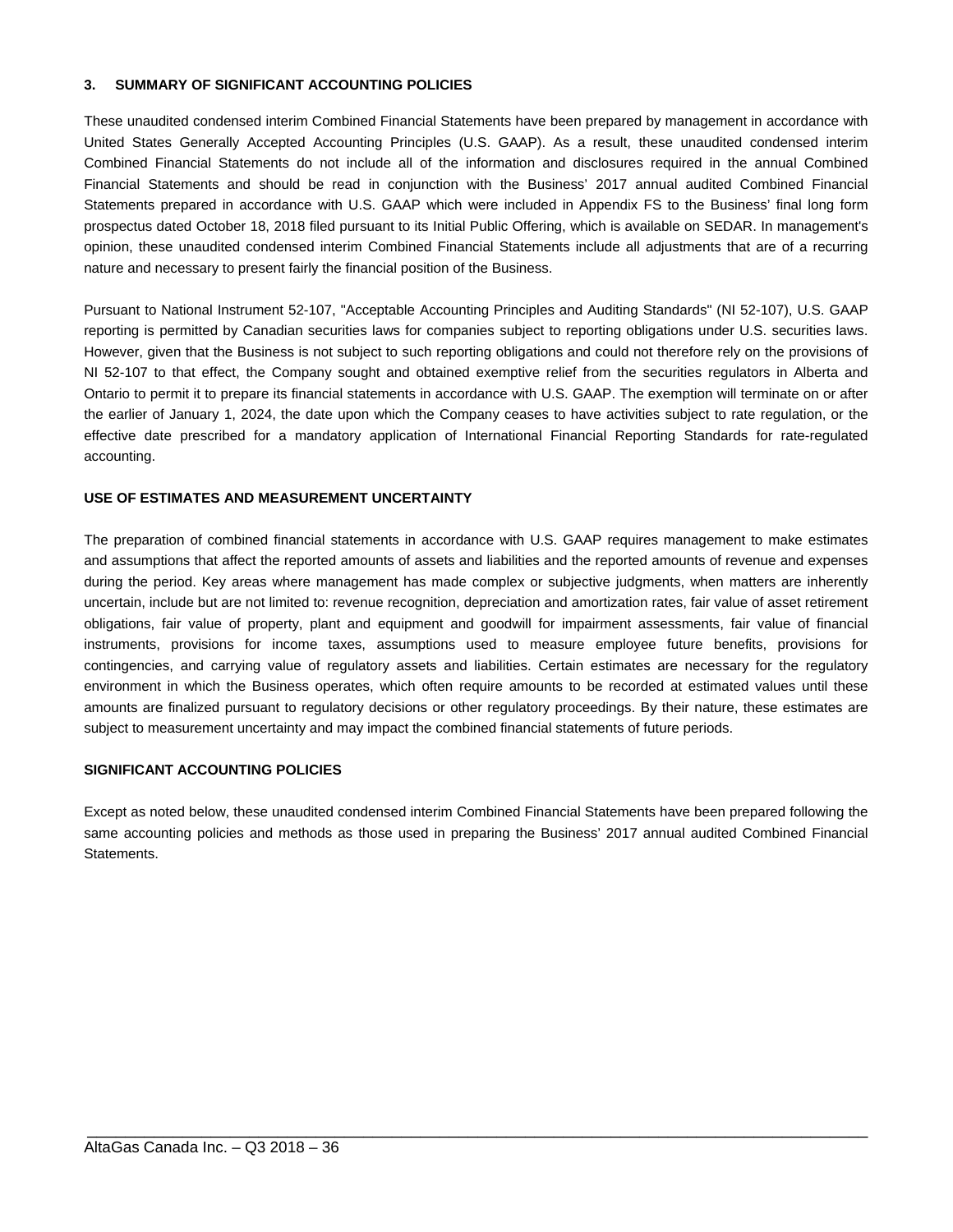#### **ADOPTION OF NEW ACCOUNTING STANDARDS**

Effective January 1, 2018, the Business adopted the following Financial Accounting Standards Board (FASB) issued Accounting Standards Updates (ASU):

- ASU No. 2014-09 "Revenue from Contracts with Customers" and all related amendments (collectively "ASC 606"). The Business adopted ASC 606 using the modified retrospective method to contracts that have not been completed as at January 1, 2018. Under the modified retrospective method, the comparative information is not adjusted. The adoption of ASC 606 impacted the timing of revenue recognition in relation to contracts with take-or-pay or minimum volume commitments whereby the customers have make up rights for deficiency quantities. However, on adoption, no cumulative adjustments to opening retained earnings were required for this change in revenue recognition pattern as none of the customers had material deficiency quantities. Please also refer to note 6 for further details. The Business does not expect the application of ASC 606 to have a material impact on its combined financial statements in 2018;
- ASU No. 2016-01 "Recognition and Measurement of Financial Assets and Financial Liabilities" which revised an entity's accounting related to (1) the classification and measurement of investments in equity securities and (2) the presentation of certain fair value changes for financial liabilities measured at fair value. It also amended certain disclosure requirements associated with the fair value of financial instruments. The provisions of this ASU did not have a material impact on the Business' combined financial statements;
- ASU No. 2016-15 "Statement of Cash Flows: *Classification of Certain Cash Receipts and Cash Payments". The amendments in this ASU clarified the classification of certain cash flow transactions on the statement of cash flow.*  The adoption of this ASU did not have a material impact on the Business' combined financial statements;
- ASU No. 2016-16 "Income Taxes: Intra-Entity Transfers of Assets Other Than Inventory". The amendments in this ASU revised the accounting for income tax consequences on intra-entity transfers of assets by requiring an entity to recognize current and deferred tax on intra-entity transfers of assets other than inventory when the transfer occurs. The adoption of this ASU did not have a material impact on the Business' combined financial statements;
- ASU No. 2016-18 "Statement of Cash Flows: Restricted Cash". The amendments in this ASU required those amounts deemed to be restricted cash and restricted cash equivalents to be included in the cash and cash equivalents balance on the statement of cash flows. The adoption of this ASU did not have a material impact on the Business' combined financial statements;
- ASU No. 2017-01 "Business Combinations: Clarifying the Definition of a Business". The amendments in this ASU changed the definition of a business to assist entities with evaluating when a set of transferred assets and activities is a business. The Business will apply the amendments to this ASU prospectively;
- ASU No. 2017-04 "Intangibles Goodwill and Other: Simplifying the Test for Goodwill Impairment". The amendments in this ASU removed Step 2 of the goodwill impairment test, eliminating the requirement to determine the fair value of individual assets and liabilities of a reporting unit to measure the goodwill impairment. The Business early adopted this ASU. The adoption of this ASU did not have a material impact on the Business' combined financial statements;
- ASU No. 2017-05 "Other Income Gains and Losses from the De-recognition of Nonfinancial Assets: Clarifying the Scope of Asset De-recognition Guidance and Accounting for Partial Sales of Nonfinancial Assets". The amendments in this ASU clarified the scope of ASC 610-20 as well as the accounting for partial sales of nonfinancial assets. The adoption of this ASU did not have a material impact on the Business' combined financial statements;
- ASU No. 2017-07 "Compensation Retirement Benefits: Improving the Presentation of Net Periodic Pension Cost and Net Periodic Postretirement Benefit Cost". The amendments in this ASU revised the presentation of net periodic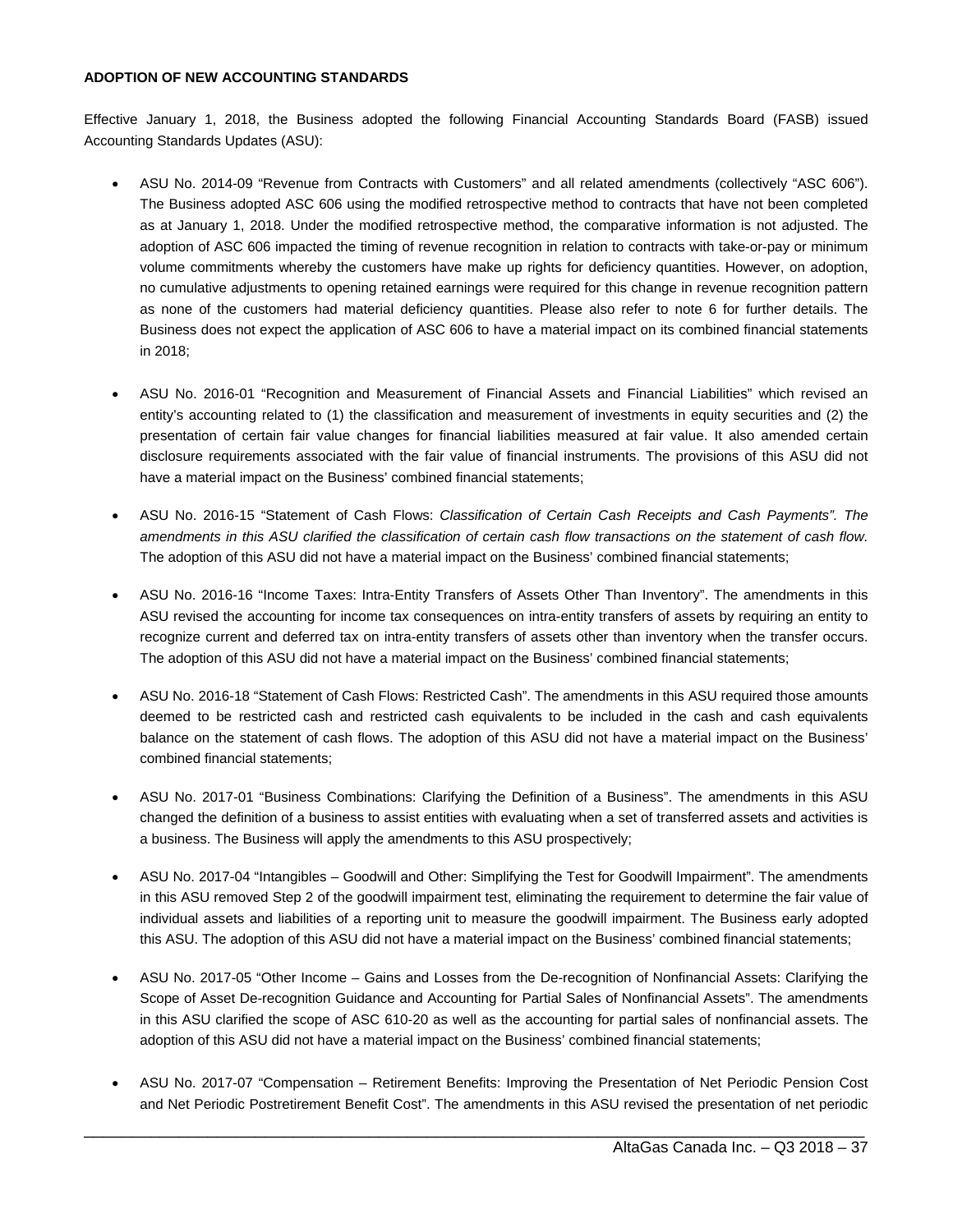pension cost and net periodic postretirement benefit cost on the income statement and limited the components that are eligible for capitalization in assets to only the service cost component. The Business applied the change in presentation of the current service cost and other components of net benefit cost on the income statement retrospectively. As a result, \$nil million and \$0.6 million of net benefit cost associated with other components were reclassified from the line item "Operating and administrative" to "Other loss" on the Combined Statement of Income for the three and nine months ended September 30, 2017. The Business applied the change related to the capitalization of the service cost prospectively. The adoption of this ASU did not have a material impact on the Business' combined financial statements;

- ASU No. 2017-09 "Compensation Stock Compensation: Scope of Modifications Accounting". The amendments in this ASU provided guidance on the types of changes to the terms or conditions of share-based payment arrangements to which an entity would be required to apply modification accounting. The guidance was applied prospectively and did not have a material impact on the Business' combined financial statements;
- ASU No. 2017-12 "Derivatives and Hedging Targeted Improvements to Accounting for Hedging Activities". The amendments in this ASU improved the financial reporting of hedging relationships to better portray the economic results of an entity's risk management activities in its financial statements and made certain targeted improvements to simplify the application of hedge accounting. The Business early adopted this ASU. The adoption of this ASU did not have a material impact on the Business' combined financial statements; and
- ASU No. 2018-03 "Technical Corrections and Improvements to Financial Instruments Overall". The amendments in this ASU clarified certain aspects of the guidance issued in ASU No. 2016-01. The Business early adopted this ASU. The adoption of this ASU did not have a material impact on the Business' combined financial statements.

## **FUTURE CHANGES IN ACCOUNTING PRINCIPLES**

In February 2016, FASB issued ASU No. 2016-02 "Leases", which requires lessees to recognize on the balance sheet a rightof-use asset and a lease liability for all leases with lease terms greater than 12 months. Lessor accounting remains substantially unchanged, however, the ASU modifies what qualifies as a sales-type and direct financing lease and eliminates the real estate-specific provisions included in ASC 840. The ASU also requires additional disclosures regarding leasing arrangements. In January 2018, FASB issued ASU No. 2018-01 "Land Easement Practical Expedient for Transition to Topic 842" providing entities with an optional election not to evaluate existing and expired land easements not previously accounted for as leases under ASC 840 using the provisions of ASC 842. The amendments to the new leases standard are effective for fiscal years beginning after December 15, 2018, including interim periods within those fiscal years. In transition, lessees and lessors are required to recognize and measure leases at the beginning of the earliest period presented using a modified retrospective approach. The Business is currently performing a scoping exercise by gathering a complete inventory of lease contracts in order to evaluate the impact of adopting ASC 842 on its combined financial statements, but expects that the new standard will have an impact on the Corporation's balance sheet as all operating leases will need to be reflected on the balance sheet upon adoption. In addition, the Business currently expects to utilize the transition practical expedients which allow entities to not have to reassess whether an arrangement contains a lease under the provisions of ASC 842.

In June 2016, FASB issued ASU No. 2016-13 "Financial Instruments – Credit Losses: Measurement of Credit Losses on Financial Instruments". The amendments in this ASU replace the current "incurred loss" impairment methodology with an "expected loss" model for financial assets measured at amortized cost. The amendments in this ASU are effective for fiscal years beginning after December 15, 2020, and interim periods within those fiscal years. Early adoption is permitted. The Business is currently assessing the impact of this ASU on its combined financial statements.

In February 2018, FASB issued ASU No. 2018-02 "Income Statement – Reporting Comprehensive Income: Reclassification of Certain Tax Effects from Accumulated Other Comprehensive Income". The amendments in this ASU allow a reclassification from accumulated other comprehensive income to retained earnings for stranded tax effects resulting from the Tax Cuts and Jobs Act. The amendments in this ASU are effective for fiscal years beginning after December 15, 2018, and interim periods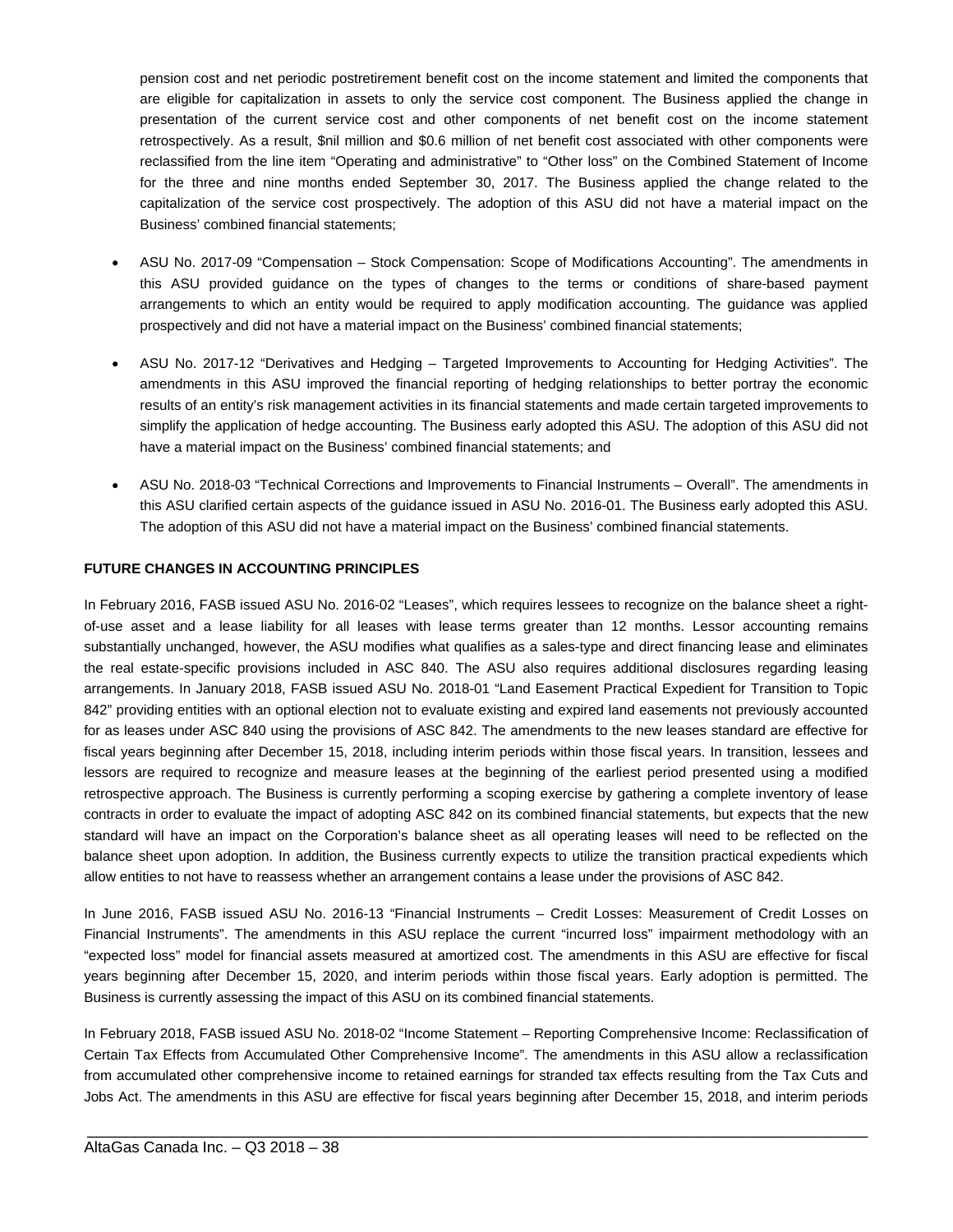within those fiscal years. Early adoption is permitted and the Business plans to adopt this ASU effective July 1, 2018. The adoption of this ASU is not expected to have a material impact on the Business' combined financial statements.

In June 2018, FASB issued ASU No. 2018-07 "Compensation – Stock Compensation: Improvements to Nonemployee Share-Based Payment Accounting". The amendments in this ASU expand the scope of Topic 718 to include share-based payment transactions for acquiring goods and services from nonemployees, with the objective of making the measurement consistent with employee share based payment awards. The amendments in this update are effective for fiscal years beginning after December 15, 2018, and interim periods within those fiscal years. Early adoption is permitted. The adoption of this ASU is not expected to have a material impact on the Business' combined financial statements.

In August 2018, FASB issued ASU No. 2018-13 "Fair Value Measurement – Disclosure Framework: Changes to the Disclosure Requirements for Fair Value Measurement". The amendments in this ASU modify the disclosure requirements on fair value measurements. The amendments in this update are effective for fiscal years beginning after December 15, 2019, and interim periods within those fiscal years. Early adoption is permitted. The adoption of this ASU is not expected to have a material impact on the Business' combined financial statements.

In August 2018, FASB issued ASU No. 2018-14 "Compensation-Retirement Benefits-Defined Benefit Plans – General: Disclosure Framework – Changes to the Disclosure Requirements for the Defined Benefit Plans". The amendments in this ASU modify the disclosure requirements on defined benefit pension and other postretirement plans, and are effective for fiscal years beginning after December 15, 2020, and interim periods within those fiscal years. Early adoption is permitted. The adoption of this ASU is not expected to have a material impact on the Business' combined financial statements.

In August 2018, FASB issued ASU No. 2018-15 "Intangibles – Goodwill and Other – Internal – Use Software: Customer's Accounting for Implementation Costs Incurred in a cloud Computing Arrangement (CCA) that is a Service Contract". The amendments in this ASU align the requirements for capitalizing implementation costs incurred in a hosting arrangement that is a service contract with the requirements for capitalizing implementation costs incurred to develop or obtain internal-use software (and hosting arrangements that include an internal use software license). The amendments in this update are effective for fiscal years beginning after December 15, 2019, and interim periods within those fiscal years. Early adoption is permitted. The adoption of this ASU is not expected to have a material impact on the Business' combined financial statements.

## **4. LONG-TERM DEBT**

|                                       |               |   | September 30, |     | December 31, |
|---------------------------------------|---------------|---|---------------|-----|--------------|
| As at                                 | Maturity date |   | 2018          |     | 2017         |
| Debenture notes                       |               |   |               |     |              |
| PNG 2018 Series Debenture - 8.75% (a) | 15-Nov-2018   | S | 7.0           | -SS | 7.0          |
| PNG 2025 Series Debenture - 9.30% (a) | 18-Jul-2025   |   | 12.5          |     | 13.0         |
| PNG 2027 Series Debenture - 6.90% (a) | 2-Dec-2027    |   | 14.0          |     | 14.0         |
|                                       |               |   | 33.5          | \$  | 34.0         |
| Less debt issuance costs              |               |   | (0.2)         |     | (0.2)        |
|                                       |               |   | 33.3          |     | 33.8         |
| Less current portion                  |               |   | (8.0)         |     | (8.0)        |
|                                       |               |   | 25.3          | \$  | 25.8         |

*(a) Collateral for the Secured Debentures consists of a specific first mortgage on substantially all of PNG's property, plant and equipment, and gas purchase and gas sales contracts, and a first floating charge on other property, assets and undertakings.*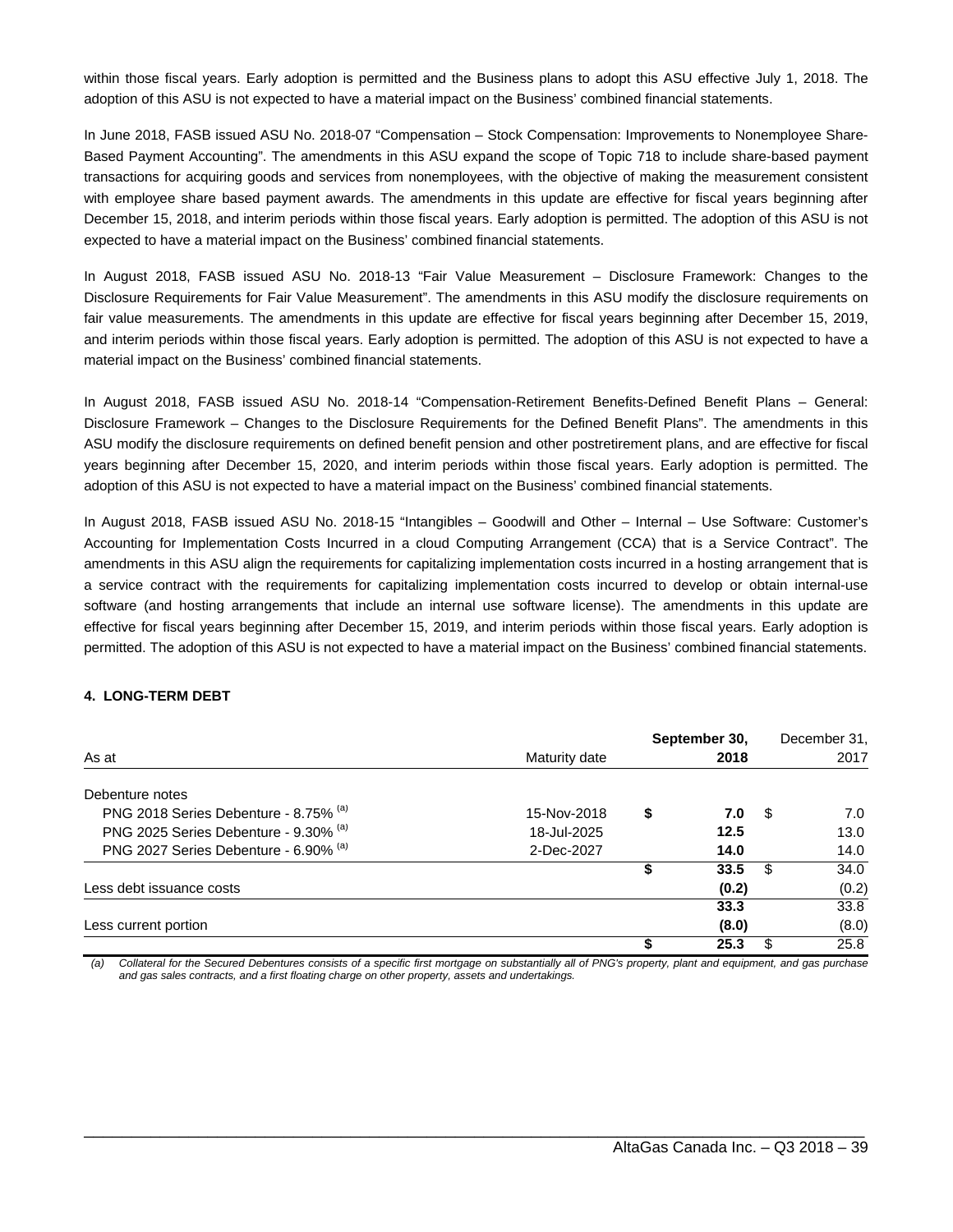## **5. INVESTMENTS ACCOUNTED FOR BY THE EQUITY METHOD**

|                                     |          | Ownership  | September 30, | December 31, |
|-------------------------------------|----------|------------|---------------|--------------|
| <b>Description</b>                  | Location | Percentage | 2018          | 2017         |
| Inuvik Gas Ltd.                     | Canada   | 33.33%     | $-$ \$        |              |
| Northwest Hydro Limited Partnership | Canada   | 10%        | 123.0         | 139.6        |
|                                     |          |            | 123.0         | 139.6        |

Summarized financial information, assuming a 100% ownership interest in the equity investments listed above, is as follows:

|          |        | Three months ended | Nine months ended |        |  |  |  |
|----------|--------|--------------------|-------------------|--------|--|--|--|
|          |        | September 30       | September 30      |        |  |  |  |
|          | 2018   | 2017               | 2018              | 2017   |  |  |  |
| Revenues | 51.2   | 60.0               | 93.2              | 102.7  |  |  |  |
| Expenses | (17.6) | (17.0)             | (51.0)            | (50.0) |  |  |  |
|          | 33.6   | 43.0               | 42.2              | 52.7   |  |  |  |

|                               | September 30, |              | December 31, |         |  |
|-------------------------------|---------------|--------------|--------------|---------|--|
| As at                         |               | 2018         |              | 2017    |  |
| Current assets                | \$            | 46.4         | - \$         | 235.0   |  |
| Property, plant and equipment | \$            | 1,095.8      | -SS          | 1,088.0 |  |
| Intangible assets             | \$            | 246.9        | - \$         | 249.5   |  |
| <b>Current liabilities</b>    | \$            | $(23.0)$ \$  |              | (33.0)  |  |
| Long-term liabilities         | S             | $(135.8)$ \$ |              | (142.8) |  |

During the nine months ended September 30, 2018, a distribution of \$20.3 million was received from Northwest Hydro Limited Partnership that occurred concurrently with a change in ownership of that entity.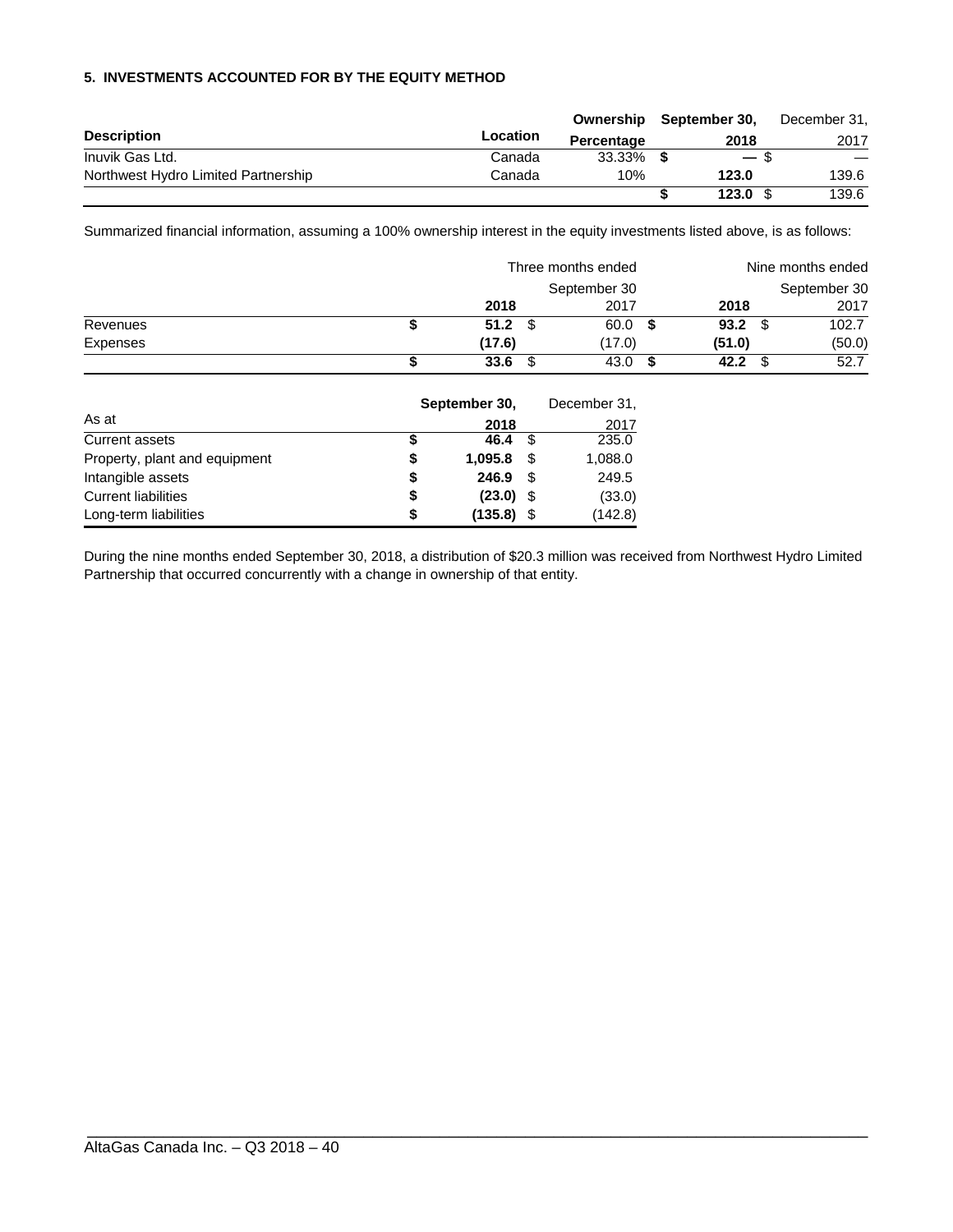## **6. REVENUE**

The following table disaggregates revenue by major sources:

|                                                          | Three months ended September 30, 2018 |           |                  |       |       |       |  |  |  |  |
|----------------------------------------------------------|---------------------------------------|-----------|------------------|-------|-------|-------|--|--|--|--|
|                                                          |                                       | Renewable |                  |       |       |       |  |  |  |  |
|                                                          | Energy                                |           | <b>Utilities</b> |       | Total |       |  |  |  |  |
| Revenue from contracts with customers                    |                                       |           |                  |       |       |       |  |  |  |  |
| Gas sales and transportation services                    | \$                                    |           |                  | 38.6  | S     | 38.6  |  |  |  |  |
| Other                                                    |                                       |           |                  | 0.1   |       | 0.1   |  |  |  |  |
| Total revenue from contracts with customers              | \$                                    |           | S                | 38.7  | S     | 38.7  |  |  |  |  |
| Other sources of revenue                                 |                                       |           |                  |       |       |       |  |  |  |  |
| Revenue from alternative revenue programs <sup>(a)</sup> | \$                                    |           |                  | 0.7   | S     | 0.7   |  |  |  |  |
| Leasing revenue                                          |                                       | 2.9       |                  |       |       | 2.9   |  |  |  |  |
| Risk management activities                               |                                       |           |                  | (0.3) |       | (0.3) |  |  |  |  |
| Other                                                    |                                       |           |                  | 1.8   |       | 1.8   |  |  |  |  |
| Total revenue from other sources                         | \$                                    | 2.9       | \$               | 2.2   | \$    | 5.1   |  |  |  |  |
| Total revenue                                            | \$                                    | 2.9       |                  | 40.9  |       | 43.8  |  |  |  |  |

*(a) A large portion of revenue generated from the Utilities segment is subject to rate regulation and accordingly there are circumstances where the revenue recognized is mandated by the applicable regulators in accordance with ASC 980.* 

|                                                          | Nine months ended September 30, 2018 |           |                  |                  |       |                  |  |  |  |  |  |
|----------------------------------------------------------|--------------------------------------|-----------|------------------|------------------|-------|------------------|--|--|--|--|--|
|                                                          |                                      | Renewable |                  |                  |       |                  |  |  |  |  |  |
|                                                          | <b>Energy</b>                        |           | <b>Utilities</b> |                  | Total |                  |  |  |  |  |  |
| Revenue from contracts with customers                    |                                      |           |                  |                  |       |                  |  |  |  |  |  |
| Gas sales and transportation services                    | \$                                   |           |                  | 198.8            | \$    | 198.8            |  |  |  |  |  |
| Other                                                    |                                      |           |                  | 1.2 <sub>2</sub> |       | 1.2 <sub>2</sub> |  |  |  |  |  |
| Total revenue from contracts with customers              | \$                                   |           |                  | 200.0            | \$    | 200.0            |  |  |  |  |  |
| Other sources of revenue                                 |                                      |           |                  |                  |       |                  |  |  |  |  |  |
| Revenue from alternative revenue programs <sup>(a)</sup> | \$                                   |           | 5                | (1.1)            | \$    | (1.1)            |  |  |  |  |  |
| Leasing revenue                                          |                                      | 10.4      |                  |                  |       | 10.4             |  |  |  |  |  |
| Risk management activities                               |                                      |           |                  | 0.8              |       | 0.8              |  |  |  |  |  |
| Other                                                    |                                      |           |                  | 4.5              |       | 4.5              |  |  |  |  |  |
| Total revenue from other sources                         | \$                                   | 10.4      | \$               | 4.2              | S     | 14.6             |  |  |  |  |  |
| <b>Total revenue</b>                                     |                                      | 10.4      |                  | 204.2            |       | 214.6            |  |  |  |  |  |

*(a) A large portion of revenue generated from the Utilities segment is subject to rate regulation and accordingly there are circumstances where the revenue recognized is mandated by the applicable regulators in accordance with ASC 980.* 

\_\_\_\_\_\_\_\_\_\_\_\_\_\_\_\_\_\_\_\_\_\_\_\_\_\_\_\_\_\_\_\_\_\_\_\_\_\_\_\_\_\_\_\_\_\_\_\_\_\_\_\_\_\_\_\_\_\_\_\_\_\_\_\_\_\_\_\_\_\_\_\_\_\_\_\_\_\_\_\_\_\_

### **Revenue Recognition**

The Business' revenue recognition policy by major sources of revenue is as follows:

#### *Renewable Energy segment*

The majority of revenue earned is through power purchase agreements which are accounted for as operating leases.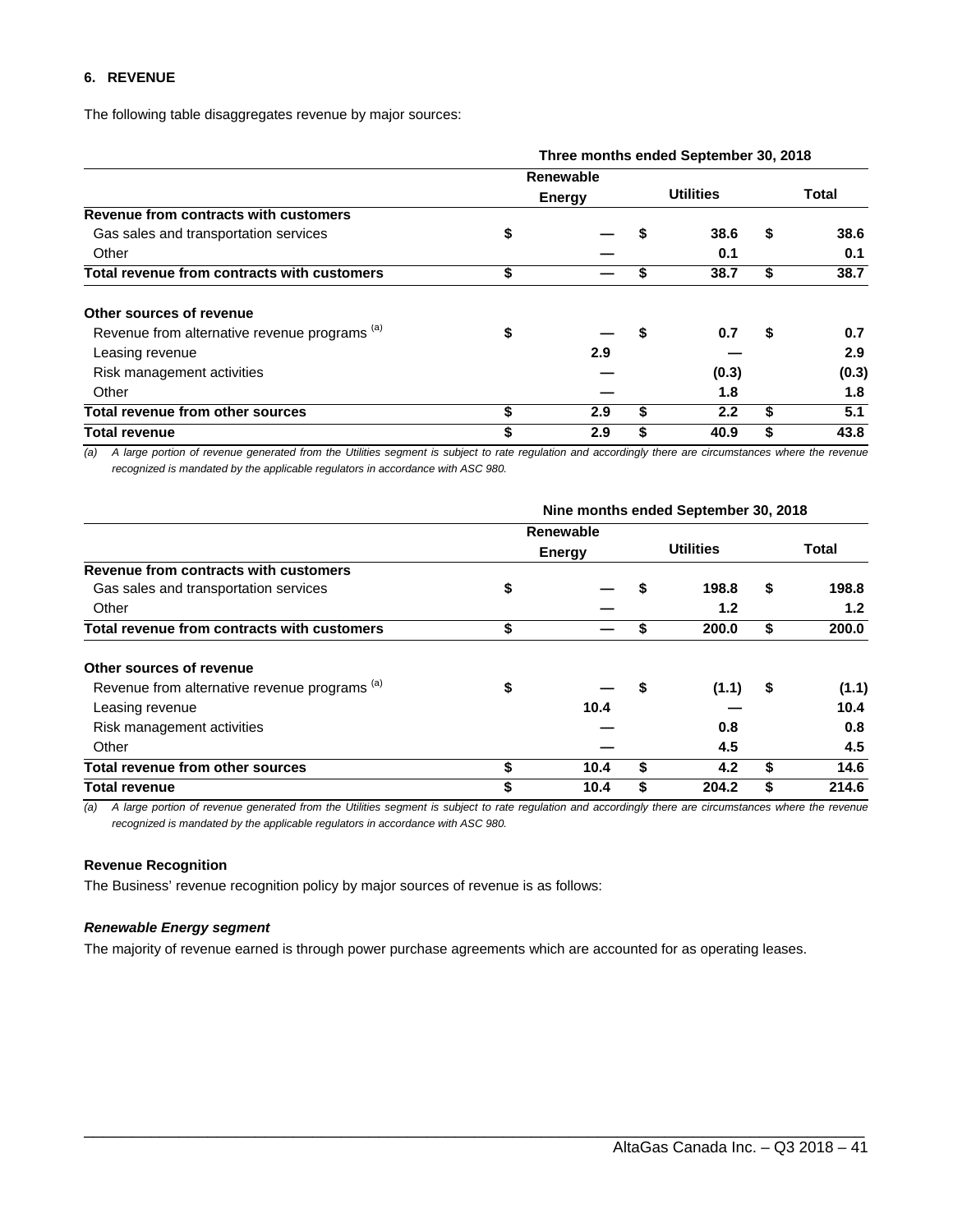#### *Utilities segment*

Customers are billed monthly based on regular meter readings. Customer billings are based on two main components: (i) a fixed service fee and (ii) a variable fee based on usage. Revenue is recognized over time when the gas has been delivered or as the service has been performed. As meter readings are performed on a cycle basis, the Business recognizes accrued revenue for any services rendered to its customers but not billed at month-end. The vast majority of these contracts have a term of one-month, however, there are certain contracts that have terms of one year or longer. For these long-term contracts, there is generally a contract demand specified in the contract whereby the customer has to pay regardless of whether or not gas has been delivered. These contracts generally do not contain any make up rights and revenue is recognized on a monthly basis as service has been performed.

## **Transaction price allocated to the remaining obligations**

The following table includes estimated revenue expected to be recognized in the future related to performance obligations that are unsatisfied as of September 30, 2018:

|                                                  | Remainder        |        |                                |                         |      |           |       |
|--------------------------------------------------|------------------|--------|--------------------------------|-------------------------|------|-----------|-------|
|                                                  | of 2018          | 2019   | 2020                           | 2021                    | 2022 | > 2022    | Total |
| Gas sales and transportation services $$$ 2.6 \$ |                  |        | 5.5 \$ 12.3 \$ 16.3 \$ 16.1 \$ |                         |      | 15.9 \$   | 68.7  |
|                                                  | 2.6 <sup>5</sup> | 5.5 \$ |                                | 12.3 \$ 16.3 \$ 16.1 \$ |      | $15.9$ \$ | 68.7  |

The Business applies the practical expedient available under ASC 606 and does not disclose information about the remaining performance obligations for (i) contracts with an original expected length of one year or less, (ii) contracts for which revenue is recognized at the amount to which the Business has the right to invoice for performance completed, and (iii) contracts with variable consideration that is allocated entirely to a wholly unsatisfied performance obligation or to a wholly unsatisfied promise to transfer a distinct good or service that forms part of a single performance obligation. In addition, the table above does not include any estimated amounts of variable consideration that are constrained. The majority of gas sales and transportation service contracts contain variable consideration whereby uncertainty related to the associated variable consideration will be resolved (usually on a daily basis) as gas is delivered or as service is provided.

## **7. FINANCIAL INSTRUMENTS AND FINANCIAL RISK MANAGEMENT**

The Business' financial instruments consist of accounts receivable, due from related party, foreign exchange contracts, accounts payable and accrued liabilities, short-term advances due to related party, current portion of long-term debt, long-term debt and long-term debt due to related parties.

#### **Fair Value Hierarchy**

The Business categorizes its financial assets and financial liabilities into one of three levels based on fair value measurements and inputs used to determine the fair value.

*Level 1* - fair values are based on unadjusted quoted prices in active markets for identical assets or liabilities. Fair values are based on direct observations of transactions involving the same assets or liabilities and no assumptions are used. Included in this category are publicly traded shares valued at the closing price as at the balance sheet date.

*Level 2* - fair values are determined based on valuation models and techniques where inputs other than quoted prices included within level 1 are observable for the asset or liability either directly or indirectly. The Business uses derivative instruments to manage fluctuations in foreign exchange rates. The Business estimates forward prices based on published sources adjusted for factors specific to the asset or liability, including currency exchange. The forward curves used to mark-to-market these derivative instruments are vetted against public sources.

*Level 3* - fair values are based on inputs for the asset or liability that are not based on observable market data. The Business uses valuation techniques when observable market data is not available.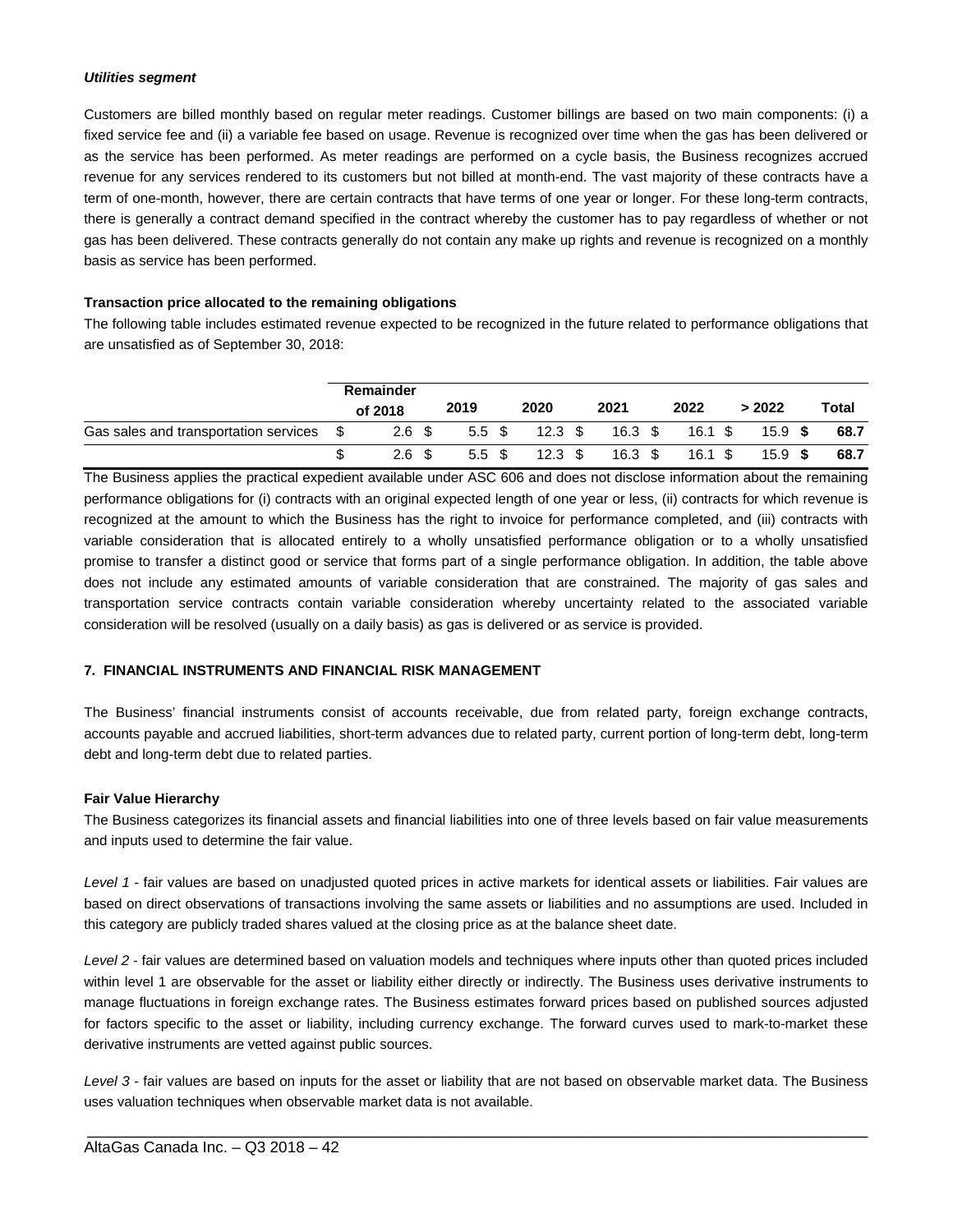|                                       | <b>September 30, 2018</b> |                  |      |                          |    |                  |  |         |    |                   |
|---------------------------------------|---------------------------|------------------|------|--------------------------|----|------------------|--|---------|----|-------------------|
|                                       | Carrying                  |                  |      |                          |    |                  |  |         |    | <b>Total</b>      |
|                                       |                           | Amount           |      | Level 1                  |    | Level 2          |  | Level 3 |    | <b>Fair Value</b> |
| <b>Financial assets</b>               |                           |                  |      |                          |    |                  |  |         |    |                   |
| Foreign exchange asset - current      | \$                        | 0.5 <sup>5</sup> |      | — \$                     |    | 0.5 <sup>5</sup> |  | $-5$    |    | 0.5               |
|                                       | \$                        | 0.5              | -\$  | $\overline{\phantom{0}}$ | \$ | 0.5 <sup>5</sup> |  |         | 5  | 0.5               |
| <b>Financial liabilities</b>          |                           |                  |      |                          |    |                  |  |         |    |                   |
| Current portion of long-term debt     | \$                        | 8.0 <sup>5</sup> |      | $\overline{\phantom{0}}$ | \$ | 8.3 <sup>5</sup> |  |         | \$ | 8.3               |
| Long-term debt                        |                           | 25.3             |      |                          |    | 29.7             |  |         |    | 29.7              |
| Long-term debt due to related parties |                           | 440.2            |      |                          |    | 443.1            |  |         |    | 443.1             |
|                                       | \$                        | 473.5            | - \$ | $\overline{\phantom{0}}$ | \$ | 481.1 \$         |  |         | S  | 481.1             |

|                                                          | December 31, 2017 |       |         |         |            |     |             |  |  |
|----------------------------------------------------------|-------------------|-------|---------|---------|------------|-----|-------------|--|--|
|                                                          | Carrying          |       |         |         |            |     | Total       |  |  |
|                                                          | Level 1<br>Amount |       | Level 2 | Level 3 | Fair Value |     |             |  |  |
| <b>Financial liabilities</b>                             |                   |       |         |         |            |     |             |  |  |
| Foreign exchange liability - current                     | \$                | 0.3   | - \$    | \$      | 0.3        |     | \$<br>0.3   |  |  |
| Current portion of long-term debt                        |                   | 8.0   |         |         | 8.5        |     | 8.5         |  |  |
| Current portion of long-term debt due to related parties |                   | 55.0  |         |         | 54.1       |     | 54.1        |  |  |
| Long-term debt                                           |                   | 25.8  |         |         | 31.5       |     | 31.5        |  |  |
| Long-term debt due to related parties                    |                   | 385.2 |         |         | 395.8      |     | 395.8       |  |  |
|                                                          | \$.               | 474.3 | \$      | \$      | 490.2      | \$. | 490.2<br>\$ |  |  |

#### **Foreign Exchange**

The Business has entered into foreign exchange forward derivatives to manage the risk of fluctuating cash flows due to variations in foreign exchange rates. As at September 30, 2018, the Business had outstanding foreign exchange forward contracts for US\$10.3 million at an average rate of \$1.24 Canadian per U.S. dollar. As at December 31, 2017, the Business had outstanding foreign exchange forward contracts for US\$31.6 million at an average rate of \$1.26 Canadian per U.S. dollar.

## **8. PENSION PLANS AND RETIREE BENEFITS**

The costs of the defined benefit and post-retirement benefit plans are based on management's estimate of the future rate of return on the fair value of pension plan assets, salary escalations, mortality rates and other factors affecting the payment of future benefits.

The net pension expense by plan for the period was as follows:

|                                               | Three months ended September 30, 2018 |      |                        |  | Three months ended September 30, 2017 |      |                 |  |  |  |  |
|-----------------------------------------------|---------------------------------------|------|------------------------|--|---------------------------------------|------|-----------------|--|--|--|--|
|                                               | <b>Defined</b>                        |      | <b>Post-retirement</b> |  | Defined                               |      | Post-retirement |  |  |  |  |
|                                               | <b>Benefit</b>                        |      | <b>Benefits</b>        |  | <b>Benefit</b>                        |      | <b>Benefits</b> |  |  |  |  |
| Current service cost <sup>(a)</sup>           | 1.6                                   | - \$ | $0.2 \text{ } $$       |  | $1.3 \text{ } $$                      |      | 0.2             |  |  |  |  |
| Interest cost <sup>(b)</sup>                  | 1.0                                   |      | 0.1                    |  | 1.0                                   |      | 0.1             |  |  |  |  |
| Expected return on plan assets <sup>(b)</sup> | (1.4)                                 |      | (0.1)                  |  | (1.3)                                 |      | (0.1)           |  |  |  |  |
| Amortization of regulatory asset (b)          | 0.4                                   |      |                        |  | 0.3                                   |      |                 |  |  |  |  |
| Net benefit cost recognized                   | 1.6                                   | - \$ | 0.2 <sup>5</sup>       |  | 1.3                                   | - \$ | 0.2             |  |  |  |  |

\_\_\_\_\_\_\_\_\_\_\_\_\_\_\_\_\_\_\_\_\_\_\_\_\_\_\_\_\_\_\_\_\_\_\_\_\_\_\_\_\_\_\_\_\_\_\_\_\_\_\_\_\_\_\_\_\_\_\_\_\_\_\_\_\_\_\_\_\_\_\_\_\_\_\_\_\_\_\_\_\_\_

*(a) Recorded under the line item "Operating and administrative" expenses on the Combined Statement of Income* 

*(b) Recorded under the line item "Other loss" on the Combined Statement of Income.*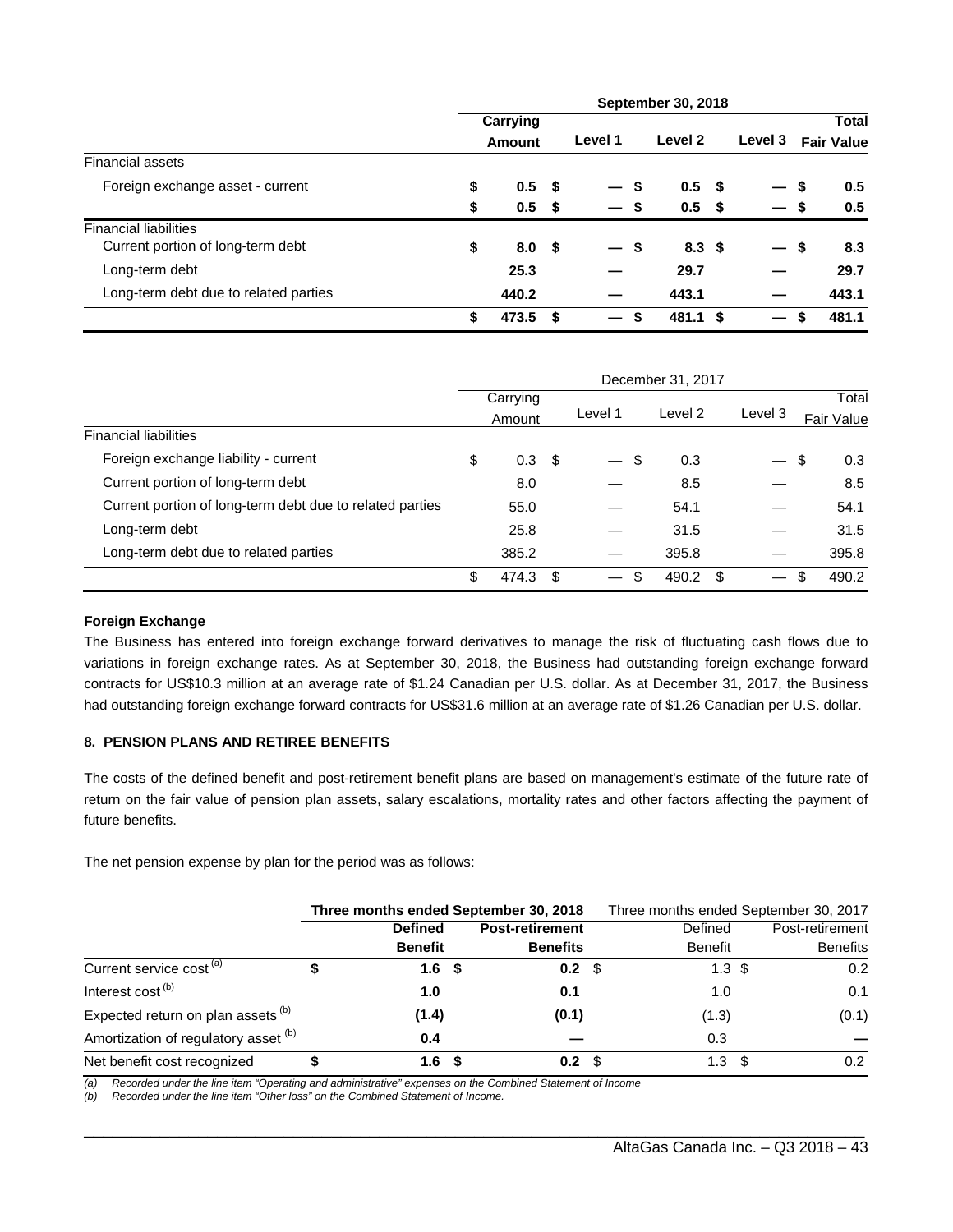|                                                   | Nine months ended September 30, 2018 |      |                        |  | Nine months ended September 30, 2017 |  |                 |  |  |  |
|---------------------------------------------------|--------------------------------------|------|------------------------|--|--------------------------------------|--|-----------------|--|--|--|
|                                                   | <b>Defined</b>                       |      | <b>Post-retirement</b> |  | Defined                              |  | Post-retirement |  |  |  |
|                                                   | <b>Benefit</b>                       |      | <b>Benefits</b>        |  | <b>Benefit</b>                       |  | <b>Benefits</b> |  |  |  |
| Current service cost <sup>(a)</sup>               | 4.8                                  | - \$ | 0.5 <sup>5</sup>       |  | 4.0 $$$                              |  | 0.5             |  |  |  |
| Interest cost <sup>(b)</sup>                      | 3.1                                  |      | 0.4                    |  | 3.1                                  |  | 0.4             |  |  |  |
| Expected return on plan assets <sup>(b)</sup>     | (4.3)                                |      | (0.2)                  |  | (3.8)                                |  | (0.2)           |  |  |  |
| Amortization of net actuarial loss <sup>(b)</sup> |                                      |      |                        |  | 0.1                                  |  |                 |  |  |  |
| Amortization of regulatory asset (b)              | 1.1                                  |      |                        |  | 0.9                                  |  | 0.1             |  |  |  |
| Net benefit cost recognized                       | 4.7                                  |      | 0.7                    |  | 4.3                                  |  | 0.8             |  |  |  |

*(a) Recorded under the line item "Operating and administrative" expenses on the Combined Statement of Income* 

*(b) Recorded under the line item "Other loss" on the Combined Statement of Income.* 

#### **9. COMMITMENTS, CONTINGENCIES AND GUARANTEES**

#### **Commitments**

The Business has long-term natural gas purchase and transportation arrangements, service agreements and operating leases for office space and office equipment, all of which are transacted at market prices and in the normal course of business, the amount and timing of which is disclosed in note 20 to the Business' 2017 annual audited Combined Financial Statements.

The Business has an obligation to pay a minimum of \$6.3 million over the next four years pursuant to a service and maintenance agreement with Enercon GmbH in respect of the Bear Mountain wind turbines.

In 2017, HGL signed a Precedent Agreement (PA) with the intention of entering into a long-term (22 year) contract with Portland Natural Gas Transmission System (PNGTS) for natural gas transportation capacity from the Dawn Hub in Ontario to Nova Scotia on the Maritimes and Northeast Pipeline System. The PA with PNGTS was subject to HGL satisfying a condition precedent of obtaining regulatory approval by July 31, 2018 for the contract to proceed. On June 1, 2018, HGL received approval from the Nova Scotia Utility and Review Board to enter into this contract and recover associated costs of the contract from its customers through regulated rates. The contract will commence on November 1, 2018.

#### **Guarantees**

On October 2014, HGL, a company included in the Business, entered into a throughput contract with Enbridge Inc. (formerly Spectra Energy Corp.) for the use of the expansion of its Algonquin Gas Transmission and Maritimes & Northeast Pipeline systems (the Atlantic Bridge Project). The contract will commence upon completion of the construction of the pipelines and it will expire 15 years thereafter. At September 30, 2018 and December 31, 2017, two guarantees were outstanding that total US\$91.7 million to stand by all payment obligations under the transportation agreement.

## **Contingencies**

The Business is subject to various legal claims and actions arising in the normal course of business. While the final outcome of such legal claims and actions cannot be predicted with certainty, the Business does not believe that the resolution of such claims and actions will not have a material impact on the Business' combined financial position or results of operations.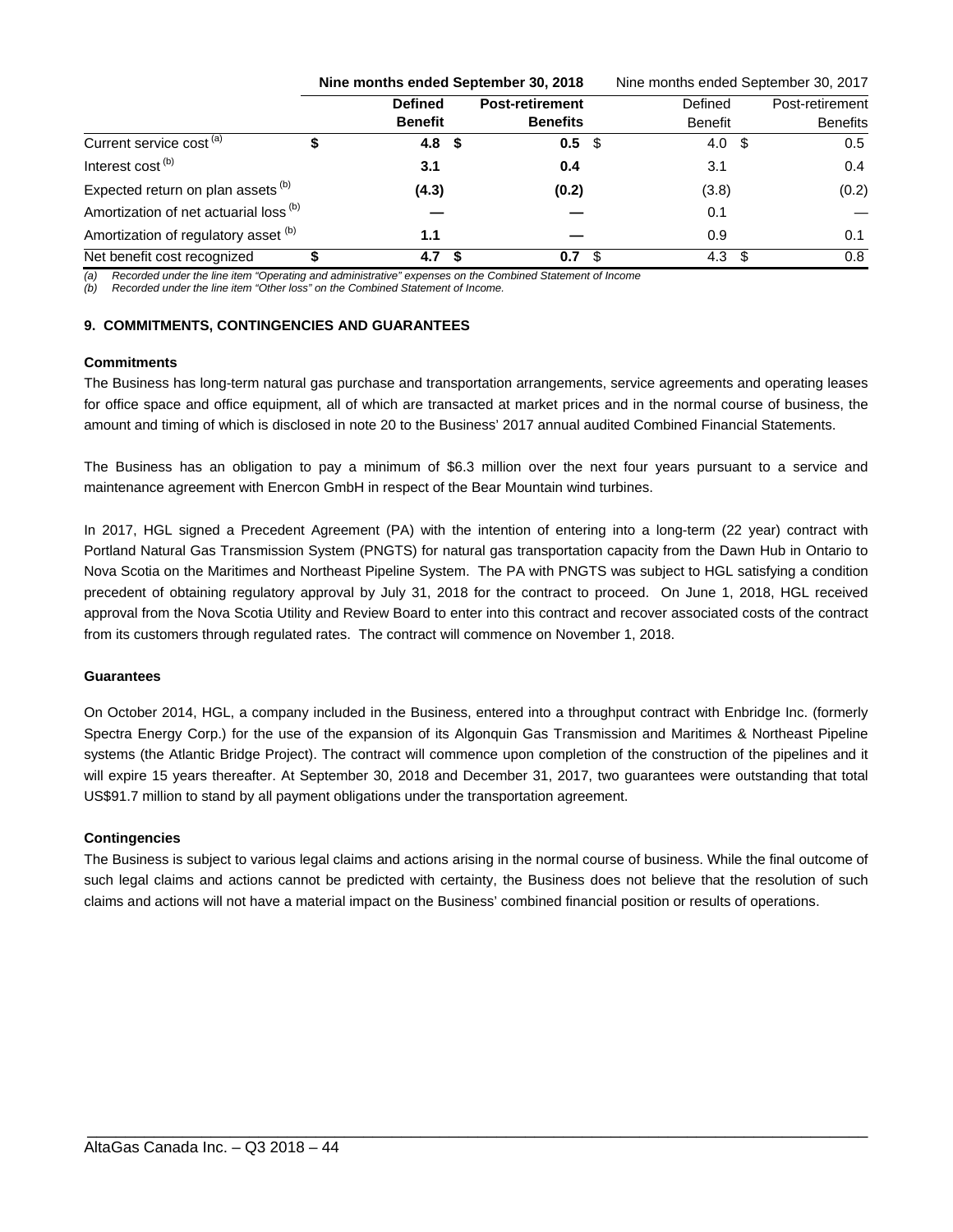#### **10. RELATED PARTY TRANSACTIONS**

In the normal course of business, the Business transacts with AltaGas, subsidiaries, affiliates and joint ventures. As at September 30, 2018, there were no significant changes in the nature of the related party transactions described in note 21 of the 2017 Audited Combined Financial Statements.

#### **Long-Term Debt Due to Related Parties**

The Business entered into borrowing agreements with the Parent and certain subsidiaries of AltaGas:

|                                 |               | September 30, | December 31, |
|---------------------------------|---------------|---------------|--------------|
| As at                           | Maturity date | 2018          | 2017         |
| Medium-term notes (MTNs)        |               |               |              |
| Debenture - 4.14%               | 1-Jun-2020    | \$<br>20.0    | \$<br>20.0   |
| Debenture - 4.48%               | 15-Mar-2024   | 40.0          | 40.0         |
| Debenture - 3.91%               | 15-Jan-2025   | 15.0          | 15.0         |
| Debenture - 3.76%               | 7-Apr-2026    | 10.0          | 10.0         |
| Debenture - 4.20%               | 7-Apr-2026    | 45.0          | 45.0         |
| Debenture - 5.21%               | 13-Jan-2044   | 20.0          | 20.0         |
| Debenture - 4.88%               | 15-Aug-2044   | 20.0          | 20.0         |
| Debenture - 5.03%               | 4-Oct-2047    | 30.0          | 30.0         |
| Shareholder loan (a)            | 1-Jan-2020    | 176.0         | 176.0        |
| Shareholder loan <sup>(b)</sup> | 2-Dec-2027    | 55.0          |              |
| Revolving loan <sup>(c)</sup>   | 7-Jun-2018    |               | 55.0         |
| Other related party loan (d)    | 1-Jan-2020    | 9.2           | 9.2          |
|                                 |               | \$<br>440.2   | \$<br>440.2  |
| Less current portion            |               |               | (55.0)       |
|                                 |               | \$<br>440.2   | \$<br>385.2  |

*(a) Unsecured loan from AltaGas which is due on January 1, 2020 and bears interest at 7.25%. (b) Unsecured loan from AltaGas which is due on December 2, 2027 and bears interest at 4.15%.* 

*(c) \$70 million, 5 year Revolver due June 7, 2018 with draws available by way of bankers' acceptances bearing interest at the three-month BA rate plus 1.75% and subject to a stand-by fee of 0.35%.* 

*(d) Unsecured loan from AltaGas which is due on January 1, 2020 and bears interest at 6.00%.* 

On May 4, 2018, PNG completed financing of \$55 million of revolving 5-year credit facilities, \$30 million with AltaGas and \$25 million with another counterparty. Borrowings are available by way of bankers' acceptances bearing interest at the three-month BA rate plus a spread and subject to stand-by fees. Interest and stand-by costs are due monthly. Optional repayments are allowed without penalty and there is no mandatory repayment prior to maturity. PNG has issued Secured Debentures for the 5 year facility with the same collateral as the PNG's other existing Secured Debentures. No amounts had been drawn on these facilities as at September 30, 2018.

On May 4, 2018, PNG refinanced its term loan facility with AltaGas with a \$55 million fully drawn non-amortizing credit facility that matures on December 2, 2027. The debt obligation of \$55 million on the existing term loan facility was applied against the new facility. PNG has issued Secured Debentures for this new facility with the same collateral as its other existing Secured Debentures. Interest and stand-by costs are due semi-annually and amounted to \$0.9 million for the nine months ended September 30, 2018, and has been included in finance fees, of which \$0.6 million is outstanding and included in accrued liabilities. Optional repayments are allowed without penalty and there is no mandatory repayment prior to maturity.

#### **Short-Term Advances Due to Related Parties**

At September 30, 2018, the Business had short-term advances of \$69.8 million (December 31, 2017 - \$69.8 million) due to AltaGas which are unsecured, non-interest bearing and due on demand.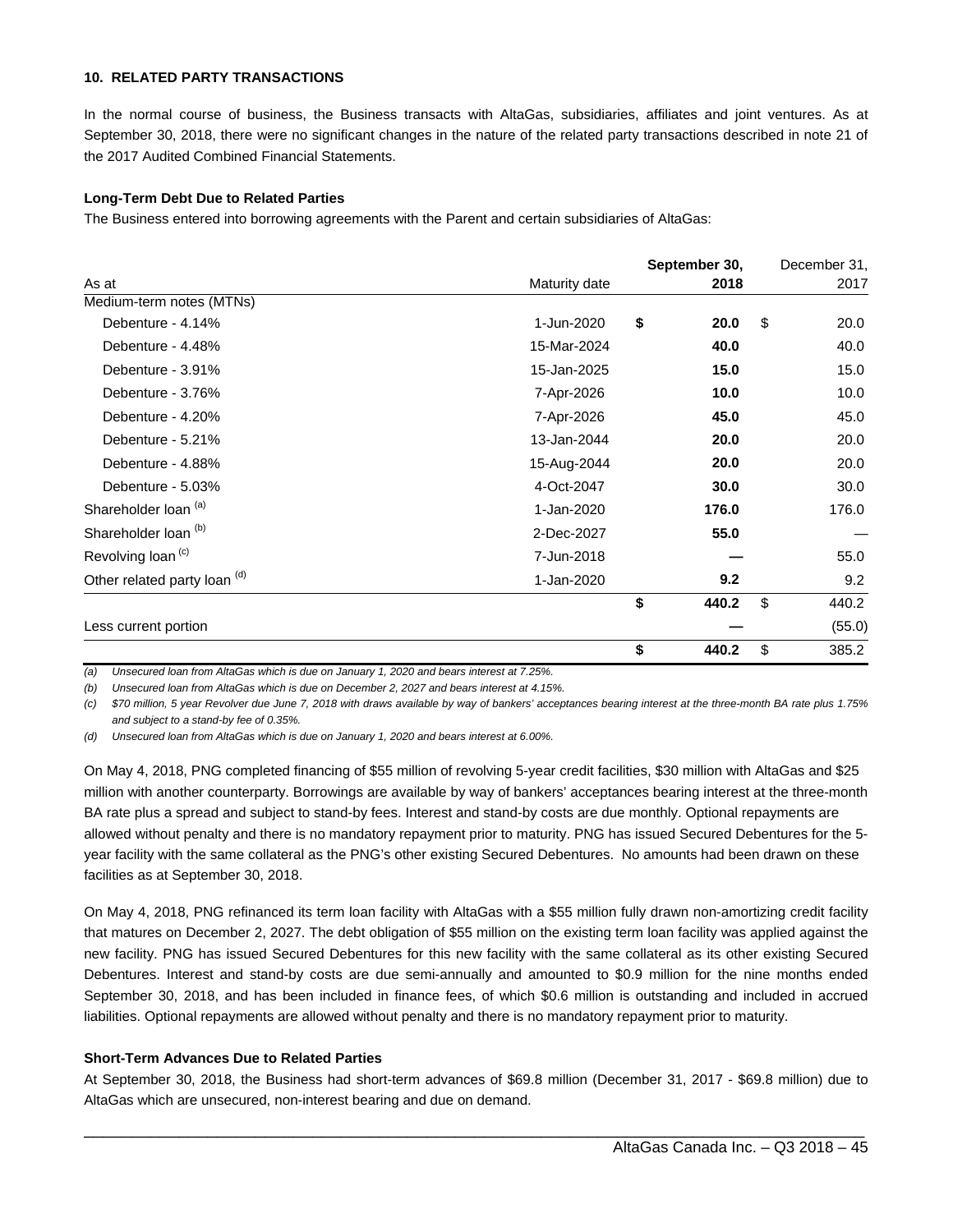#### **11. RELATIONSHIP WITH PARENT AND CORPORATE ALLOCATIONS**

The Business has historically been managed and operated in the normal course of business by AltaGas along with other AltaGas affiliates. Accordingly, certain shared costs have been allocated to the Business and reflected as expenses in the combined financial statements. Management of AltaGas and the Business consider the allocation methodologies used to be reasonable and appropriate reflections of the related expenses attributable to the Business for purposes of the combined financial statements; however, the expenses reflected in the Business' combined financial statements may not be indicative of the actual expenses that would have been incurred during the periods presented if the Business historically operated as a separate entity. In addition, the expenses reflected in the combined financial statements may not be indicative of expenses that will be incurred in the future by the Business.

Prior to the transactions described in note 2, significant transactions with AltaGas were as follows:

#### **Cash Management**

The Business participates in AltaGas' centralized cash management programs. For certain of the Business' operating facilities, cash receipts are received and disbursements are made by AltaGas, with any excess cash being retained by AltaGas. For the purpose of these Combined Financial Statements, the net cash retained by AltaGas is reflected as Due from Related Party in the Combined Balance Sheets. Cash retained by AltaGas on behalf of the Business is not kept in specific accounts for the Business and is instead comingled with cash from other AltaGas entities.

#### **Pension and Other Post-Employment Benefit Plans**

The Business sponsors several pension and post-employment plans. In addition, the Business employees also participate in certain pension plan and post-employment benefit plans sponsored by AltaGas. There is no contractual agreement or stated policy between the Business and AltaGas for charging the costs of these plans (note that the Business comprises parts of multiple legal entities).

All obligations pursuant to these plans are obligations of AltaGas and as such are not included in the Business' Combined Balance Sheets. AltaGas allocates to the Business, the net periodic benefit costs associated with employees that are beneficiaries of pensions and other employment benefit costs. These costs are included in operating and administrative expenses in the Combined Statements of Income. AltaGas contributes to these plans. The amount contributed to these plans by AltaGas on the Business' behalf cannot be determined.

#### **Derivatives**

Derivatives that relate to the Business are entered into on behalf of the Business by another AltaGas entity.

#### **Allocated Corporate Costs**

Allocated costs include AltaGas charges including, but not limited to: board of directors, executive management, finance, accounting and tax, legal and compliance, office services and corporate resources, information technology and procurement. These costs are included in operating and administrative expenses in the Combined Statements of Income and have a pre-tax total of \$2.3 million and \$7.0 million for the three and nine month periods ended September 30, 2018, respectively (three and nine months ended September 30, 2017 - \$2.1 million and \$6.4 million, respectively). The costs were allocated to the Business based on similar methodology used to allocate costs within AltaGas, which is a combination of asset values, payroll expenses and earnings. Note that these expenses may have been different had the Business been a separate entity during the periods presented.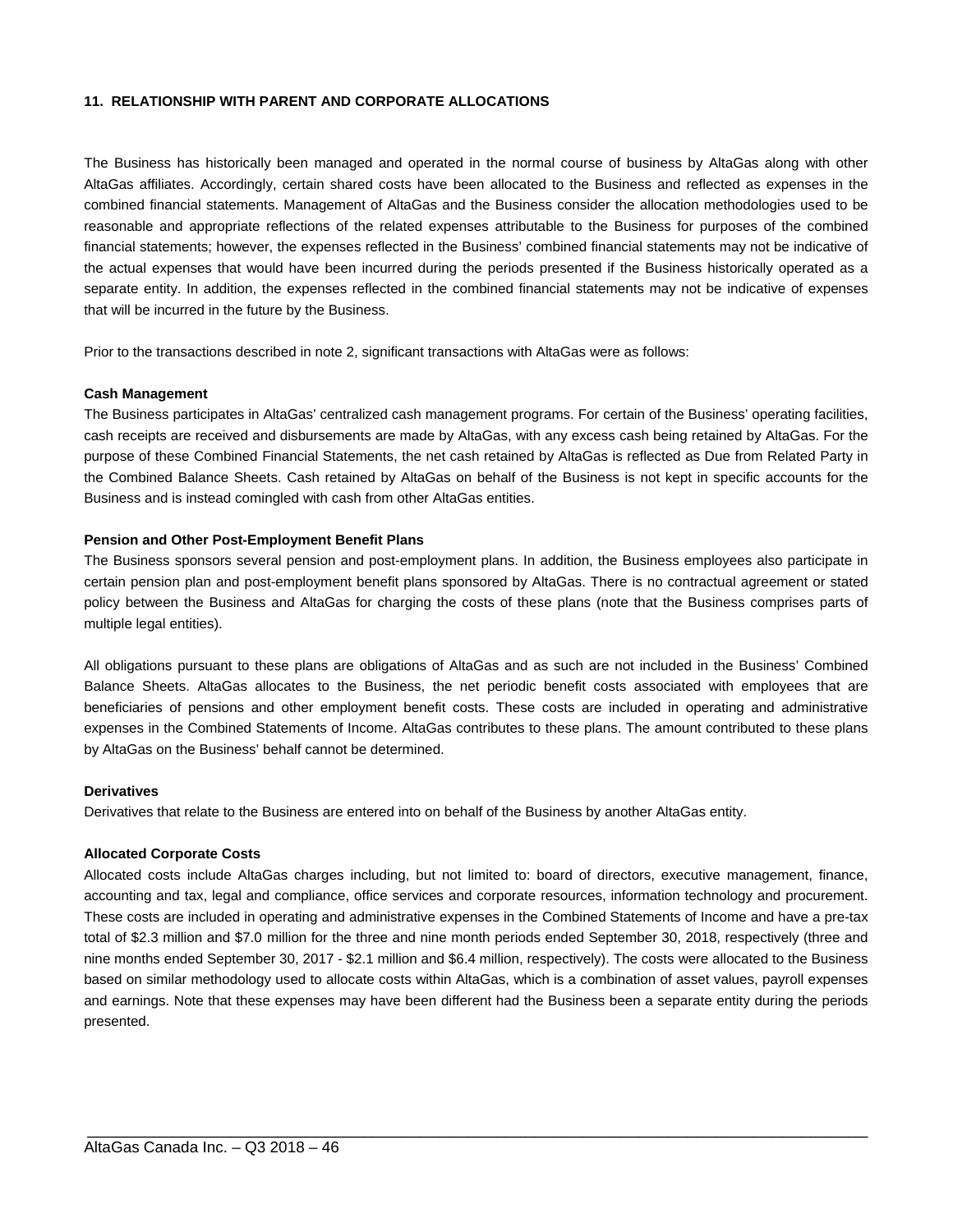#### **12. SUPPLEMENTAL CASH FLOW INFORMATION**

The following table details the changes in operating assets and liabilities:

|                                             |    | Three months ended |                  |                   | Nine months ended |  |  |
|---------------------------------------------|----|--------------------|------------------|-------------------|-------------------|--|--|
|                                             |    |                    | September 30     | September 30      |                   |  |  |
|                                             |    | 2018               | 2017             | 2018              | 2017              |  |  |
| Source (use) of cash:                       |    |                    |                  |                   |                   |  |  |
| Accounts receivable                         | \$ | $9.2 \text{ } $$   | 8.3 <sup>5</sup> | 35.3 <sup>°</sup> | 34.1              |  |  |
| Inventory                                   |    | (0.7)              | (0.7)            |                   | (0.6)             |  |  |
| Other current assets                        |    | (0.2)              | 0.9              | (2.5)             | 0.2               |  |  |
| Regulatory assets (current)                 |    | (0.4)              | 1.0              | (0.7)             | 0.9               |  |  |
| Accounts payable and accrued liabilities    |    | (10.8)             | (1.4)            | (36.9)            | (32.4)            |  |  |
| Customer deposits                           |    | 3.1                | 3.8              | 1.7               | 1.7               |  |  |
| Regulatory liabilities (current)            |    | 3.1                | (1.0)            | 5.0               | 2.7               |  |  |
| Other operating assets and liabilities      |    | (3.5)              | (4.7)            | 0.3               | 0.9               |  |  |
| Changes in operating assets and liabilities | ъ  | $(0.2)$ \$         | 6.2<br>- \$      | 2.2<br>- \$       | 7.5               |  |  |

#### **13. SEASONALITY**

The utility business is highly seasonal with the majority of natural gas deliveries occurring during the winter heating season. Gas sales increase during the winter resulting in stronger first and fourth quarter results and weaker second and third quarter results.

## **14. SEGMENTED INFORMATION**

The Business owns and operates a portfolio of assets and services used to move energy from the source to the end-user. The following describes the Business' three reporting segments:

| <b>Renewable Energy</b> | - the 102MW Bear Mountain Wind Park, and a 10% equity investment in Northwest Hydro<br>Limited Partnership, which indirectly owns and operates three run-of-river hydroelectric power<br>generation assets in northwest British Columbia. |
|-------------------------|-------------------------------------------------------------------------------------------------------------------------------------------------------------------------------------------------------------------------------------------|
| <b>Utilities</b>        | rate-regulated natural gas distribution assets in Alberta, British Columbia and Nova Scotia.                                                                                                                                              |
| Corporate               | cash balances managed on behalf of the Business by AltaGas.                                                                                                                                                                               |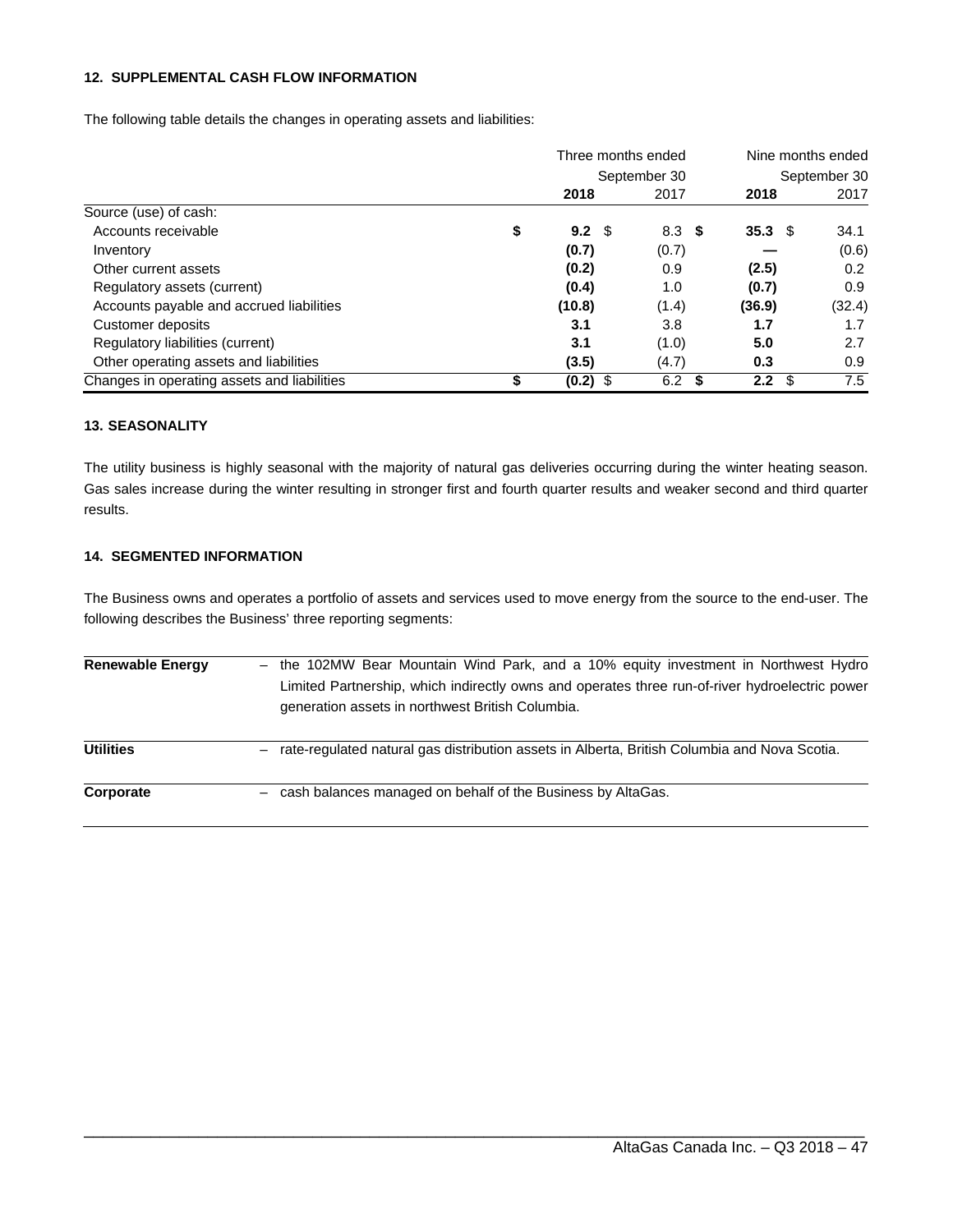|                                              | Three months ended September 30, 2018 |                  |                   |  |           |              |  |  |  |  |
|----------------------------------------------|---------------------------------------|------------------|-------------------|--|-----------|--------------|--|--|--|--|
|                                              |                                       | Renewable        |                   |  |           |              |  |  |  |  |
|                                              |                                       | <b>Energy</b>    | <b>Utilities</b>  |  | Corporate | <b>Total</b> |  |  |  |  |
| Revenue                                      |                                       | 2.9<br>- \$      | 40.9 <sup>5</sup> |  | —         | 43.8         |  |  |  |  |
| Cost of sales                                |                                       | (0.1)            | (9.7)             |  |           | (9.8)        |  |  |  |  |
| Operating and administrative                 |                                       | (1.5)            | (20.2)            |  |           | (21.7)       |  |  |  |  |
| Depreciation and amortization                |                                       | (1.8)            | (5.8)             |  |           | (7.6)        |  |  |  |  |
| Income (loss) from equity investments        |                                       | 3.4              | (0.1)             |  |           | 3.3          |  |  |  |  |
| Interest expense                             |                                       |                  | (7.2)             |  |           | (7.2)        |  |  |  |  |
| Income (loss) before income taxes            |                                       | 2.9 <sup>5</sup> | $(2.1)$ \$        |  | —         | 0.8          |  |  |  |  |
| Net additions to:                            |                                       |                  |                   |  |           |              |  |  |  |  |
| Property, plant and equipment <sup>(a)</sup> |                                       | — s              | 21.9 <sup>5</sup> |  | -         | 21.9         |  |  |  |  |
| Intangible assets                            |                                       |                  | 1.8               |  |           | 1.8          |  |  |  |  |

*(a) Net additions to property, plant, and equipment, and intangible assets may not agree to changes reflected in the Combined Statement of Cash flow due to classification differences.*

|                                              | Nine months ended September 30, 2018 |                   |      |                   |  |            |              |  |  |  |
|----------------------------------------------|--------------------------------------|-------------------|------|-------------------|--|------------|--------------|--|--|--|
|                                              |                                      | Renewable         |      |                   |  |            |              |  |  |  |
|                                              |                                      | <b>Energy</b>     |      | <b>Utilities</b>  |  | Corporate  | <b>Total</b> |  |  |  |
| Revenue                                      | \$                                   | $10.4 \text{ } $$ |      | $204.2$ \$        |  | — \$       | 214.6        |  |  |  |
| Cost of sales                                |                                      | (0.2)             |      | (78.7)            |  |            | (78.9)       |  |  |  |
| Operating and administrative                 |                                      | (4.2)             |      | (64.6)            |  |            | (68.8)       |  |  |  |
| Accretion expenses                           |                                      |                   |      | (0.1)             |  |            | (0.1)        |  |  |  |
| Depreciation and amortization                |                                      | (5.4)             |      | (16.6)            |  |            | (22.0)       |  |  |  |
| Income (loss) from equity investments        |                                      | 4.2               |      | (0.1)             |  |            | 4.1          |  |  |  |
| Foreign exchange loss                        |                                      |                   |      |                   |  | (0.1)      | (0.1)        |  |  |  |
| Interest expense                             |                                      |                   |      | (20.9)            |  |            | (20.9)       |  |  |  |
| Income (loss) before income taxes            |                                      | 4.8 <sup>5</sup>  |      | $23.2$ \$         |  | $(0.1)$ \$ | 27.9         |  |  |  |
| Net additions to:                            |                                      |                   |      |                   |  |            |              |  |  |  |
| Property, plant and equipment <sup>(a)</sup> | \$                                   |                   | - \$ | 45.5 <sup>5</sup> |  |            | 45.5         |  |  |  |
| Intangible assets                            |                                      |                   |      | 2.0               |  |            | 2.0          |  |  |  |

*(a) Net additions to property, plant, and equipment, and intangible assets may not agree to changes reflected in the Combined Statement of Cash flow due to classification differences.*